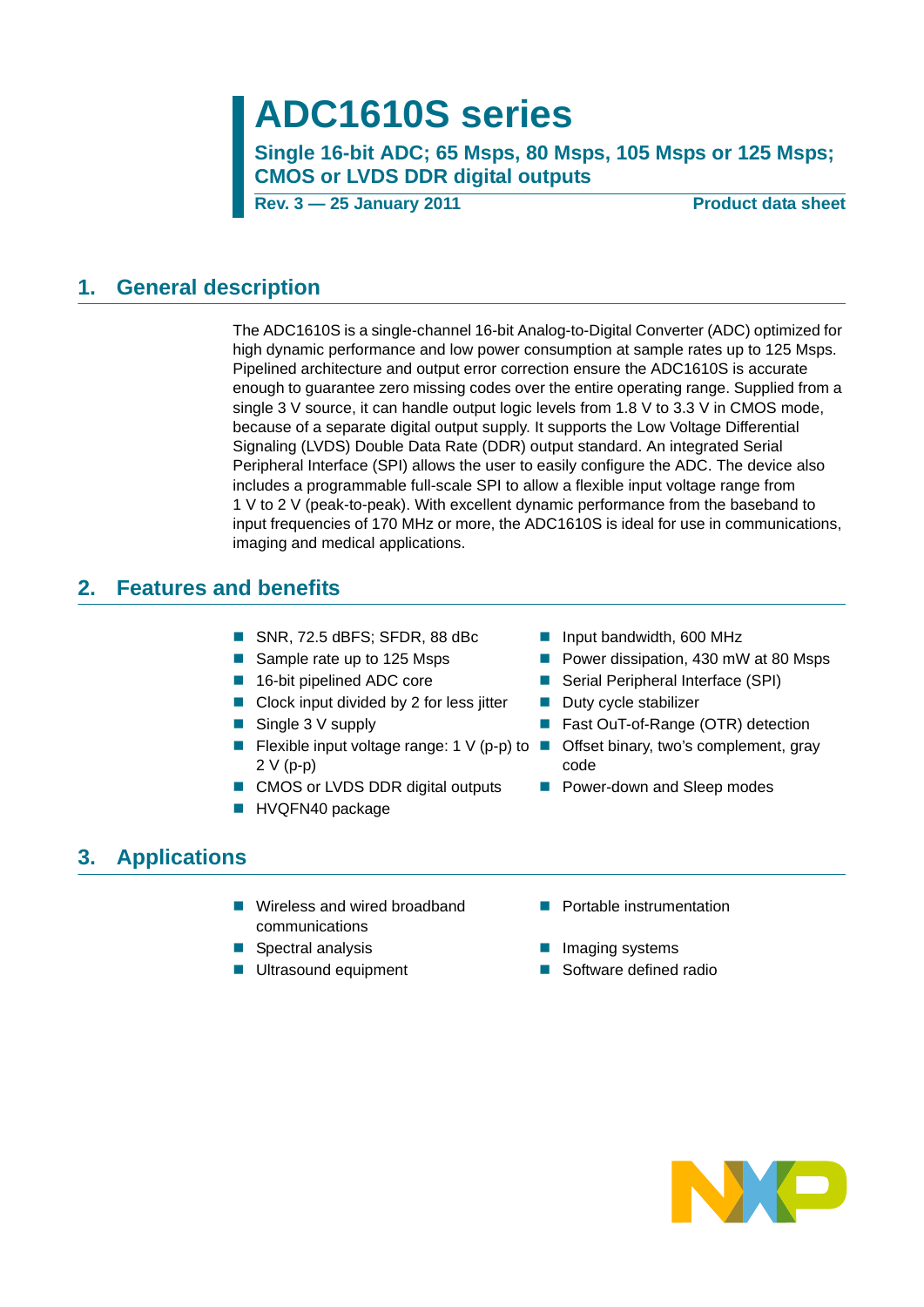**Single 16-bit ADC; CMOS or LVDS DDR digital output**

## <span id="page-1-1"></span>**4. Ordering information**

<span id="page-1-0"></span>

| <b>Ordering information</b><br>Table 1. |              |                                                                                                                                                                                                                                                                                                                                                                                     |                                                                                                                   |                |
|-----------------------------------------|--------------|-------------------------------------------------------------------------------------------------------------------------------------------------------------------------------------------------------------------------------------------------------------------------------------------------------------------------------------------------------------------------------------|-------------------------------------------------------------------------------------------------------------------|----------------|
| Type number                             | $f_s$ (Msps) |                                                                                                                                                                                                                                                                                                                                                                                     |                                                                                                                   |                |
|                                         |              | Package<br><b>Description</b><br><b>Name</b><br>HVQFN40<br>plastic thermal enhanced very thin quad flat package; no<br>leads: 40 terminals: body $6 \times 6 \times 0.85$ mm<br>plastic thermal enhanced very thin quad flat package; no<br>HVQFN40<br>leads; 40 terminals; body $6 \times 6 \times 0.85$ mm<br>plastic thermal enhanced very thin quad flat package; no<br>HVQFN40 |                                                                                                                   | <b>Version</b> |
| ADC1610S125HN/C1                        | 125          |                                                                                                                                                                                                                                                                                                                                                                                     |                                                                                                                   | SOT618-1       |
| ADC1610S105HN/C1                        | 105          |                                                                                                                                                                                                                                                                                                                                                                                     |                                                                                                                   | SOT618-1       |
| ADC1610S080HN/C1                        | 80           |                                                                                                                                                                                                                                                                                                                                                                                     | leads; 40 terminals; body $6 \times 6 \times 0.85$ mm                                                             | SOT618-1       |
| ADC1610S065HN/C1                        | 65           | HVQFN40                                                                                                                                                                                                                                                                                                                                                                             | plastic thermal enhanced very thin quad flat package; no<br>leads: 40 terminals: body $6 \times 6 \times 0.85$ mm | SOT618-1       |

## <span id="page-1-2"></span>**5. Block diagram**



**Product data sheet 2 of 40 Rev. 3 – 25 January 2011** 2 **25 January 2011** 2 of 40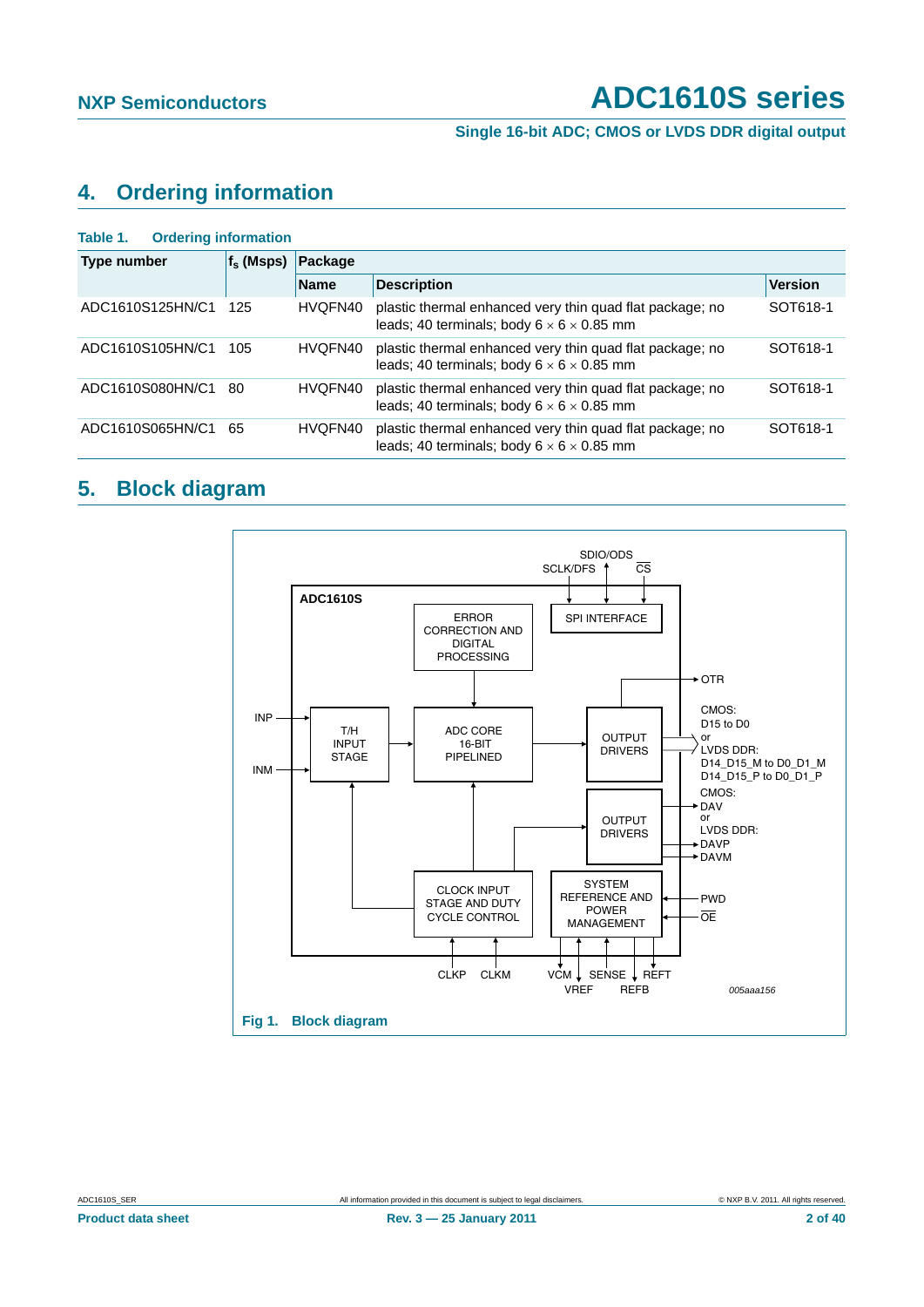**Single 16-bit ADC; CMOS or LVDS DDR digital output**

#### <span id="page-2-1"></span>**6. Pinning information**

#### **6.1 Pinning**

<span id="page-2-2"></span>

#### <span id="page-2-3"></span>**6.2 Pin description**

#### <span id="page-2-0"></span>**Table 2. Pin description (CMOS digital outputs)**

| <b>Symbol</b> | <b>Pin</b> | Type <u>[1]</u> | <b>Description</b>                                 |
|---------------|------------|-----------------|----------------------------------------------------|
| <b>REFB</b>   | 1          | O               | bottom reference                                   |
| <b>REFT</b>   | 2          | O               | top reference                                      |
| <b>AGND</b>   | 3          | G               | analog ground                                      |
| <b>VCM</b>    | 4          | O               | common-mode output voltage                         |
| <b>VDDA</b>   | 5          | P               | analog power supply                                |
| <b>AGND</b>   | 6          | G               | analog ground                                      |
| <b>INM</b>    | 7          |                 | complementary analog input                         |
| <b>INP</b>    | 8          |                 | analog input                                       |
| <b>AGND</b>   | 9          | G               | analog ground                                      |
| <b>VDDA</b>   | 10         | P               | analog power supply                                |
| <b>VDDA</b>   | 11         | P               | analog power supply                                |
| <b>CLKP</b>   | 12         |                 | clock input                                        |
| <b>CLKM</b>   | 13         |                 | complementary clock input                          |
| <b>DEC</b>    | 14         | O               | regulator decoupling node                          |
| PWD/OE        | 15         |                 | power down, active HIGH; output enable, active LOW |
| OTR           | 16         | O               | out of range                                       |

ADC1610S\_SER All information provided in this document is subject to legal disclaimers. 
All information provided in this document is subject to legal disclaimers.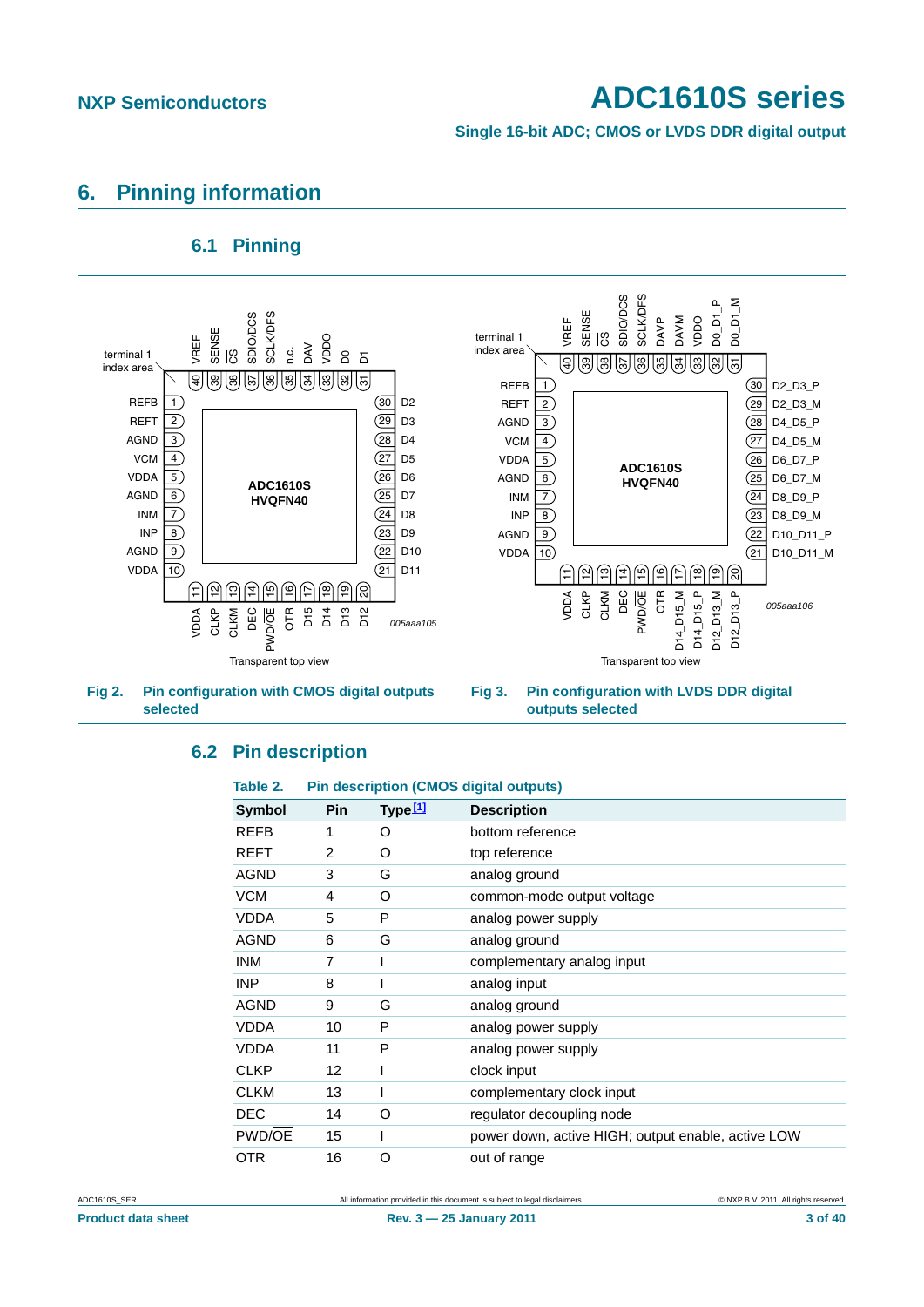#### **Single 16-bit ADC; CMOS or LVDS DDR digital output**

| Table 2.               |     |                     | Pin description (CMOS digital outputs)  continued |
|------------------------|-----|---------------------|---------------------------------------------------|
| <b>Symbol</b>          | Pin | Type <sup>[1]</sup> | <b>Description</b>                                |
| D <sub>15</sub>        | 17  | O                   | data output bit 15 (Most Significant Bit (MSB))   |
| D <sub>14</sub>        | 18  | O                   | data output bit 14                                |
| D <sub>13</sub>        | 19  | O                   | data output bit 13                                |
| D <sub>12</sub>        | 20  | O                   | data output bit 12                                |
| D <sub>11</sub>        | 21  | O                   | data output bit 11                                |
| D <sub>10</sub>        | 22  | O                   | data output bit 10                                |
| D <sub>9</sub>         | 23  | O                   | data output bit 9                                 |
| D <sub>8</sub>         | 24  | O                   | data output bit 8                                 |
| D7                     | 25  | O                   | data output bit 7                                 |
| D <sub>6</sub>         | 26  | O                   | data output bit 6                                 |
| D <sub>5</sub>         | 27  | O                   | data output bit 5                                 |
| D <sub>4</sub>         | 28  | O                   | data output bit 4                                 |
| D <sub>3</sub>         | 29  | O                   | data output bit 3                                 |
| D <sub>2</sub>         | 30  | O                   | data output bit 2                                 |
| D <sub>1</sub>         | 31  | O                   | data output bit 1                                 |
| D <sub>0</sub>         | 32  | O                   | data output bit 0 (Least Significant Bit (LSB))   |
| <b>VDDO</b>            | 33  | P                   | output power supply                               |
| <b>DAV</b>             | 34  | O                   | data valid output clock                           |
| n.c.                   | 35  | -                   | not connected                                     |
| <b>SCLK/DFS</b>        | 36  | $\overline{1}$      | SPI clock; data format select                     |
| SDIO/ODS               | 37  | 1/O                 | SPI data IO; output data standard                 |
| $\overline{\text{cs}}$ | 38  | I                   | SPI chip select                                   |
| <b>SENSE</b>           | 39  | I                   | reference programming pin                         |
| <b>VREF</b>            | 40  | 1/O                 | voltage reference input/output                    |

<span id="page-3-0"></span>[1] P: power supply; G: ground; I: input; O: output; I/O: input/output.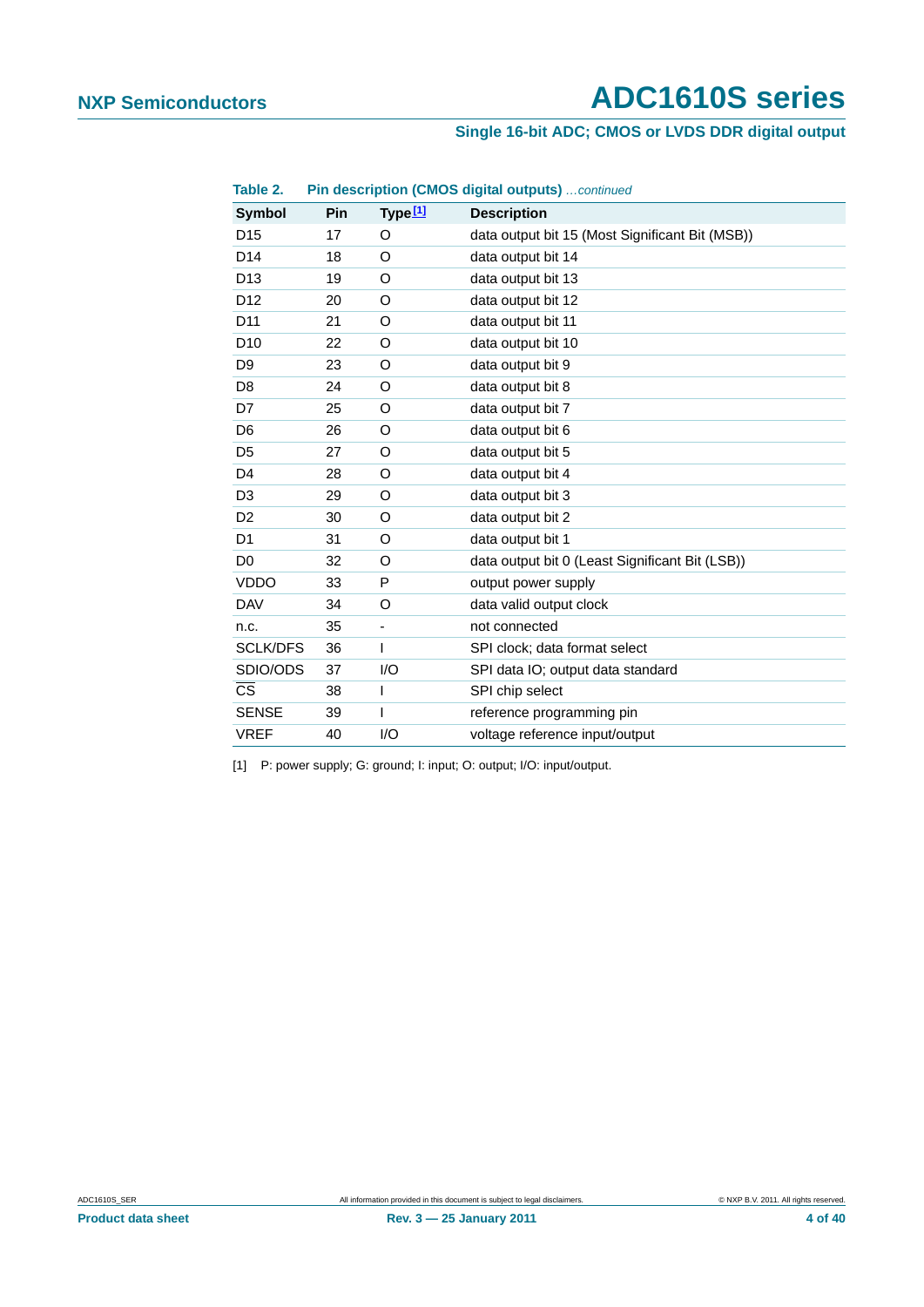#### **Single 16-bit ADC; CMOS or LVDS DDR digital output**

| Table 3.                          |        |                     | Pin description (LVDS DDR) digital outputs)                  |
|-----------------------------------|--------|---------------------|--------------------------------------------------------------|
| <b>Symbol</b>                     | Pin 11 | Type <sup>[2]</sup> | <b>Description</b>                                           |
| D14_D15_M                         | 17     | O                   | differential output data D14 and D15 multiplexed, complement |
| D14 D15 P                         | 18     | O                   | differential output data D14 and D15 multiplexed, true       |
| D12_D13_M                         | 19     | O                   | differential output data D12 and D13 multiplexed, complement |
| D12_D13_P                         | 20     | O                   | differential output data D12 and D13 multiplexed, true       |
| D10_D11_M                         | 21     | O                   | differential output data D10 and D11 multiplexed, complement |
| D <sub>10_D</sub> <sub>11_P</sub> | 22     | O                   | differential output data D10 and D11 multiplexed, true       |
| D8_D9_M                           | 23     | O                   | differential output data D8 and D9 multiplexed, complement   |
| D8 D9 P                           | 24     | O                   | differential output data D8 and D9 multiplexed, true         |
| D6_D7_M                           | 25     | O                   | differential output data D6 and D7 multiplexed, complement   |
| D6_D7_P                           | 26     | O                   | differential output data D6 and D7 multiplexed, true         |
| D4_D5_M                           | 27     | O                   | differential output data D4 and D5 multiplexed, complement   |
| $D4_D5_P$                         | 28     | O                   | differential output data D4 and D5 multiplexed, true         |
| D2_D3_M                           | 29     | O                   | differential output data D2 and D3 multiplexed, complement   |
| $D2_D3_P$                         | 30     | O                   | differential output data D2 and D3 multiplexed, true         |
| $D0_D1_M$                         | 31     | O                   | differential output data D0 and D1 multiplexed, complement   |
| D0 D1 P                           | 32     | O                   | differential output data D0 and D1 multiplexed, true         |
| <b>DAVM</b>                       | 34     | O                   | data valid output clock, complement                          |
| <b>DAVP</b>                       | 35     | O                   | data valid output clock, true                                |

<span id="page-4-0"></span>[1] Pins 1 to 16 and pins 36 to 40 are the same for both CMOS and LVDS DDR outputs (see [Table 2](#page-2-0)).

<span id="page-4-1"></span>[2] P: power supply; G: ground; I: input; O: output; I/O: input/output.

## <span id="page-4-3"></span>**7. Limiting values**

#### **Table 4. Limiting values**

*In accordance with the Absolute Maximum Rating System (IEC 60134).*

|                             | Symbol Parameter      | <b>Conditions</b>                                                                                   | Min    | Max    | Unit        |
|-----------------------------|-----------------------|-----------------------------------------------------------------------------------------------------|--------|--------|-------------|
| $V_{\rm O}$                 | output voltage        | pins D <sub>15</sub> to D <sub>0</sub> ;<br>pins D14_D15_P to D0_D1_P;<br>pins D14_D15_M to D0_D1_M | $-0.4$ | $+3.9$ | V           |
| V <sub>DDA</sub>            | analog supply voltage |                                                                                                     | $-0.4$ | $+3.9$ | V           |
| V <sub>DDO</sub>            | output supply voltage |                                                                                                     | $-0.4$ | $+3.9$ | V           |
| $T_{\text{stg}}$            | storage temperature   |                                                                                                     | $-55$  | $+125$ | °C          |
| $\mathsf{T}_{\mathsf{amb}}$ | ambient temperature   |                                                                                                     | $-40$  | $+85$  | $^{\circ}C$ |
| T,                          | junction temperature  |                                                                                                     | ٠      | 125    | $^{\circ}C$ |

#### <span id="page-4-4"></span>**8. Thermal characteristics**

#### **Table 5. Thermal characteristics**

| <b>Symbol</b>                                            | <b>Parameter</b>                            | <b>Conditions</b> | Tvɒ               | Unit |
|----------------------------------------------------------|---------------------------------------------|-------------------|-------------------|------|
| $\mathsf{R}_{\mathsf{th}(\mathsf{i}\text{-}\mathsf{a})}$ | thermal resistance from junction to ambient |                   | $\frac{11}{22.5}$ | K/M  |
| $\mathsf{R}_{\mathsf{th}(\mathsf{i}\text{-}\mathsf{c})}$ | thermal resistance from junction to case    |                   | $[1]$ 11 7        | K/M  |

<span id="page-4-2"></span>[1] Value for six layers board in still air with a minimum of 25 thermal vias.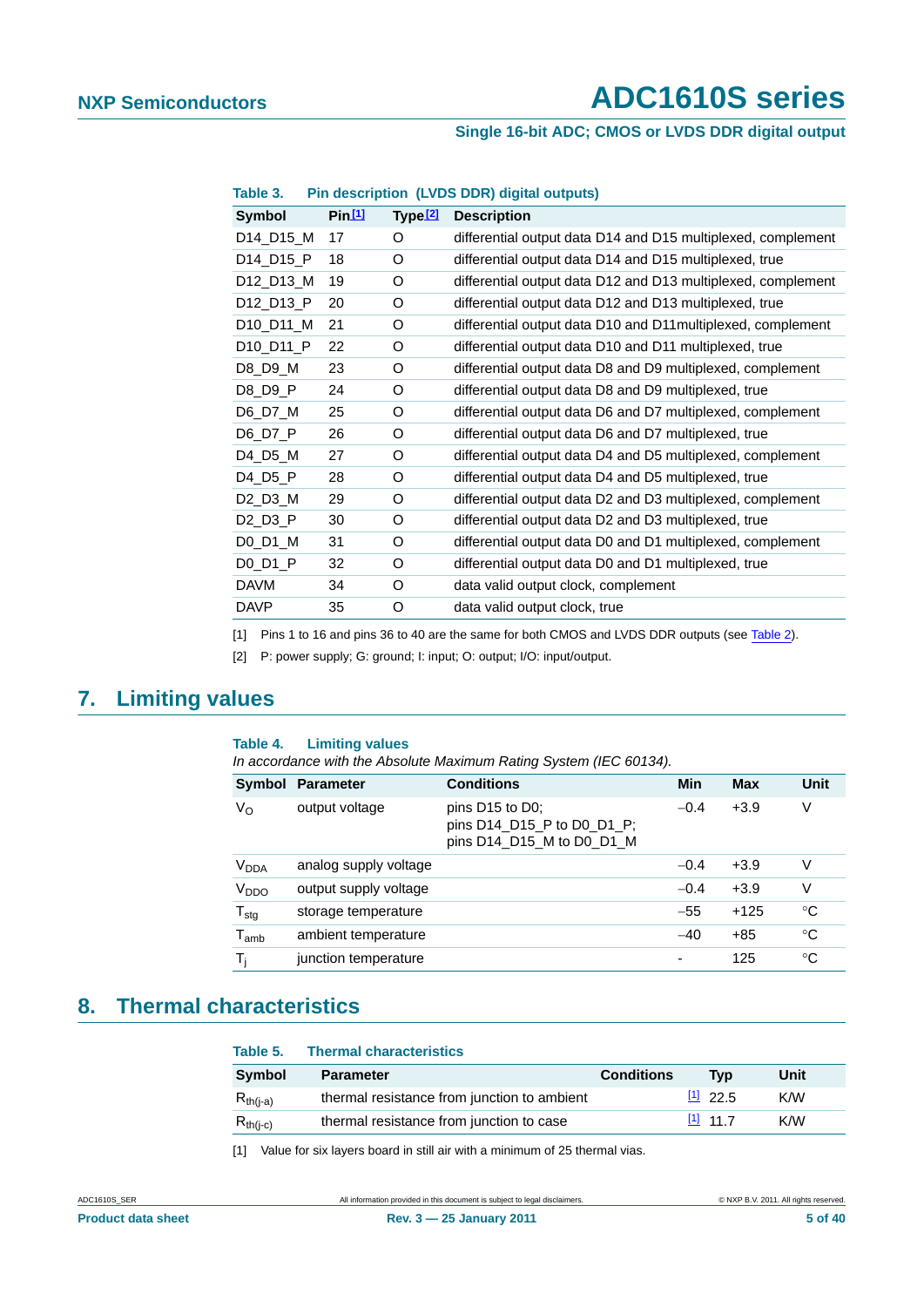**Single 16-bit ADC; CMOS or LVDS DDR digital output**

## <span id="page-5-0"></span>**9. Static characteristics**

| Table 6.                | Static characteristics <sup>[1]</sup>                        |                                                               |                          |                          |                              |              |
|-------------------------|--------------------------------------------------------------|---------------------------------------------------------------|--------------------------|--------------------------|------------------------------|--------------|
| <b>Symbol</b>           | <b>Parameter</b>                                             | <b>Conditions</b>                                             | Min                      | <b>Typ</b>               | <b>Max</b>                   | Unit         |
| <b>Supplies</b>         |                                                              |                                                               |                          |                          |                              |              |
| <b>V<sub>DDA</sub></b>  | analog supply voltage                                        |                                                               | 2.85                     | 3.0                      | 3.4                          | $\vee$       |
| V <sub>DDO</sub>        | output supply voltage                                        | CMOS mode                                                     | 1.65                     | 1.8                      | 3.6                          | $\vee$       |
|                         |                                                              | LVDS DDR mode                                                 | 2.85                     | 3.0                      | 3.6                          | V            |
| <b>I</b> <sub>DDA</sub> | analog supply current                                        | $f_{clk}$ = 125 Msps; $f_i$ = 70 MHz                          |                          | 210                      | $\frac{1}{2}$                | mA           |
| $I_{DDO}$               | output supply current                                        | CMOS mode;<br>$f_{\text{clk}} = 125$ Msps; $f_i = 70$ MHz     |                          | 14                       | ÷                            | mA           |
|                         |                                                              | LVDS DDR mode:<br>$f_{\text{clk}} = 125$ Msps; $f_i = 70$ MHz | $\overline{\phantom{a}}$ | 43                       | ÷                            | mA           |
| P                       | power dissipation                                            | ADC1610S125;<br>analog supply only                            |                          | 630                      |                              | mW           |
|                         |                                                              | ADC1610S105;<br>analog supply only                            |                          | 550                      |                              | mW           |
|                         |                                                              | ADC1610S080:<br>analog supply only                            | $\overline{\phantom{0}}$ | 430                      | ÷                            | mW           |
|                         |                                                              | ADC1610S065;<br>analog supply only                            |                          | 380                      |                              | mW           |
|                         |                                                              | Power-down mode                                               |                          | $\overline{c}$           | ÷                            | mW           |
|                         |                                                              | Sleep mode                                                    |                          | 40                       | ä,                           | mW           |
|                         | <b>Clock inputs: pins CLKP and CLKM</b>                      |                                                               |                          |                          |                              |              |
|                         | Low-Voltage Positive Emitter-Coupled Logic (LVPECL)          |                                                               |                          |                          |                              |              |
| $V_{i (c I k) dif}$     | differential clock input voltage                             | peak-to-peak                                                  |                          | 1.6                      | ÷                            | V            |
| <b>SINE</b>             |                                                              |                                                               |                          |                          |                              |              |
| $V_{i (c I k) dif}$     | differential clock input voltage                             | peak                                                          |                          | ±3.0                     | ÷,                           | V            |
|                         | Low Voltage Complementary Metal Oxide Semiconductor (LVCMOS) |                                                               |                          |                          |                              |              |
| $V_{IL}$                | LOW-level input voltage                                      |                                                               |                          | $\overline{\phantom{a}}$ | 0.3V <sub>DDA</sub>          | $\vee$       |
| V <sub>IH</sub>         | HIGH-level input voltage                                     |                                                               | 0.7V <sub>DDA</sub>      | -                        |                              | $\vee$       |
|                         | Logic inputs, Power-down: pin PWD/OE                         |                                                               |                          |                          |                              |              |
| $V_{IL}$                | LOW-level input voltage                                      |                                                               |                          | 0                        |                              | $\vee$       |
|                         |                                                              | LOW-medium level                                              |                          | 0.3V <sub>DDA</sub>      |                              | V            |
|                         |                                                              | Medium-HIGH level                                             |                          | 0.6V <sub>DDA</sub>      | $\overline{\phantom{a}}$     | $\vee$       |
| V <sub>IH</sub>         | HIGH-level input voltage                                     |                                                               |                          | <b>V<sub>DDA</sub></b>   | -                            | V            |
| $I_{IL}$                | LOW-level input current                                      |                                                               |                          | 55                       | $\qquad \qquad \blacksquare$ | $\mu$ A      |
| Iщ                      | HIGH-level input current                                     |                                                               |                          | 65                       |                              | μA           |
|                         | Serial peripheral interface: pins CS, SDIO/ODS, SCLK/DFS     |                                                               |                          |                          |                              |              |
| $V_{IL}$                | LOW-level input voltage                                      |                                                               | 0                        | $\overline{\phantom{a}}$ | 0.3V <sub>DDA</sub>          | V            |
| V <sub>IH</sub>         | HIGH-level input voltage                                     |                                                               | 0.7V <sub>DDA</sub>      | $\overline{\phantom{0}}$ | <b>V<sub>DDA</sub></b>       | $\mathsf{V}$ |
| I <sub>IL</sub>         | LOW-level input current                                      |                                                               | $-10$                    | ۰                        | $+10$                        | μA           |
| Iщ                      | HIGH-level input current                                     |                                                               | $-50$                    | -                        | $+50$                        | μA           |
| C <sub>1</sub>          | input capacitance                                            |                                                               | ۰                        | 4                        | $\qquad \qquad \blacksquare$ | pF           |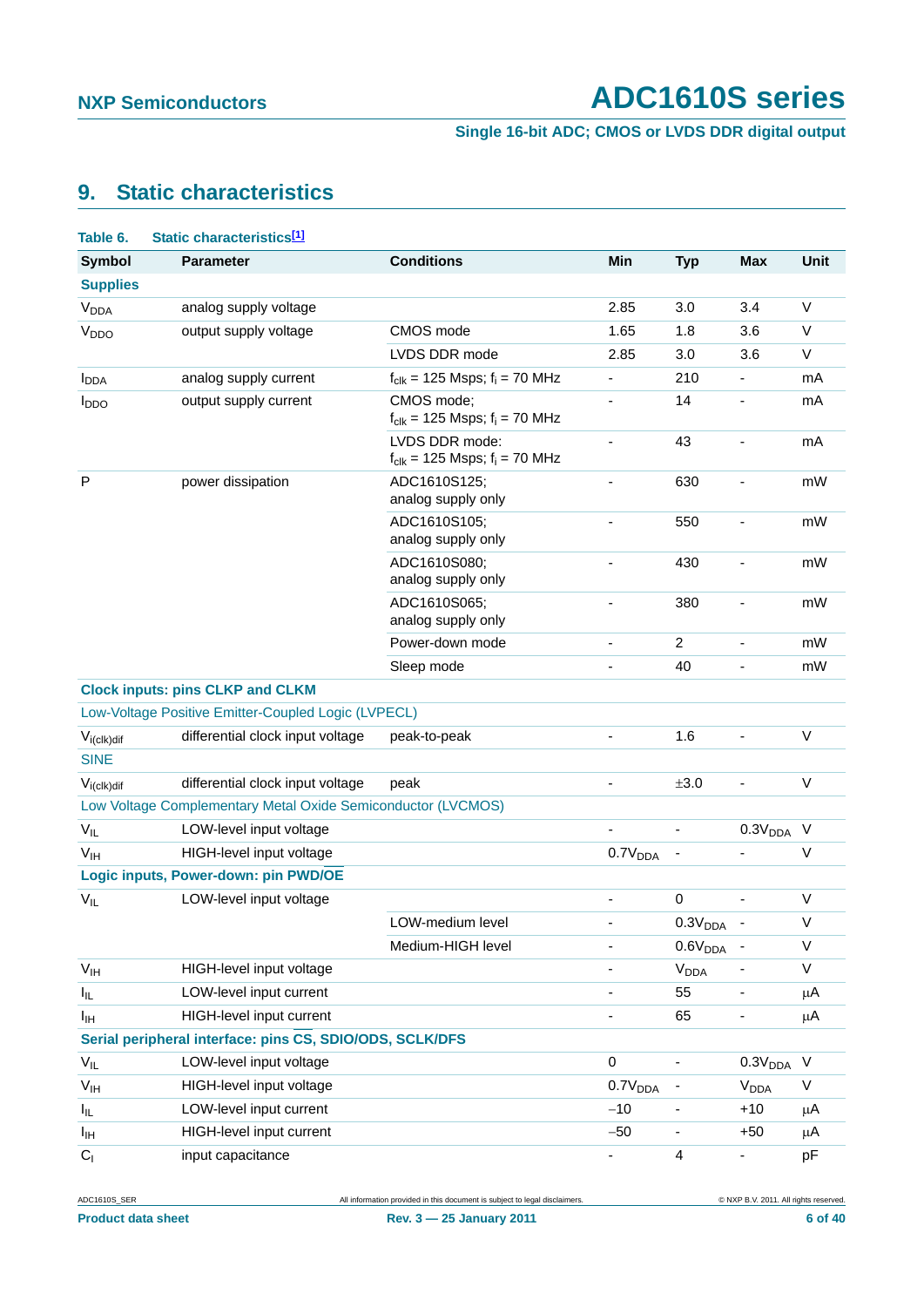#### **Single 16-bit ADC; CMOS or LVDS DDR digital output**

| Table 6.                       | Static characteristics <sup>[1]</sup> continued                                            |                                                  |                     |                          |                              |             |
|--------------------------------|--------------------------------------------------------------------------------------------|--------------------------------------------------|---------------------|--------------------------|------------------------------|-------------|
| <b>Symbol</b>                  | <b>Parameter</b>                                                                           | <b>Conditions</b>                                | Min                 | <b>Typ</b>               | <b>Max</b>                   | <b>Unit</b> |
|                                | Digital outputs, CMOS mode: pins D15 to D0, OTR, DAV                                       |                                                  |                     |                          |                              |             |
|                                | Output levels, $V_{DDO} = 3 V$                                                             |                                                  |                     |                          |                              |             |
| $V_{OL}$                       | LOW-level output voltage                                                                   |                                                  | <b>OGND</b>         | $\blacksquare$           | $0.2VDDO$ V                  |             |
| <b>V<sub>OH</sub></b>          | HIGH-level output voltage                                                                  |                                                  | 0.8V <sub>DDO</sub> | $\overline{\phantom{a}}$ | V <sub>DDO</sub>             | V           |
| $\mathrm{C}_\mathrm{O}$        | output capacitance                                                                         | high impedance; $\overline{OE}$ = HIGH           |                     | 3                        | ÷,                           | рF          |
|                                | Output levels, $V_{DDO} = 1.8 V$                                                           |                                                  |                     |                          |                              |             |
| <b>V<sub>OL</sub></b>          | LOW-level output voltage                                                                   |                                                  | <b>OGND</b>         | ÷,                       | $0.2VDDO$ V                  |             |
| <b>V<sub>OH</sub></b>          | HIGH-level output voltage                                                                  |                                                  | 0.8V <sub>DDO</sub> | $\overline{\phantom{m}}$ | V <sub>DDO</sub>             | V           |
|                                | Digital outputs, LVDS mode: pins D14_D15_P to D0_D1_P, D14_D15_M to D0_D1_M, DAVP and DAVM |                                                  |                     |                          |                              |             |
|                                | Output levels, $V_{DDO} = 3$ V only, $R_L = 100 \Omega$                                    |                                                  |                     |                          |                              |             |
| $V_{O(offset)}$                | output offset voltage                                                                      | output buffer current set to<br>$3.5 \text{ mA}$ | ÷,                  | 1.2                      | $\blacksquare$               | V           |
| $V_{O(di)}$                    | differential output voltage                                                                | output buffer current set to<br>$3.5 \text{ mA}$ | $\blacksquare$      | 350                      | $\blacksquare$               | mV          |
| C <sub>O</sub>                 | output capacitance                                                                         |                                                  | ÷,                  | 3                        | $\overline{\phantom{a}}$     | pF          |
|                                | Analog inputs: pins INP and INM                                                            |                                                  |                     |                          |                              |             |
| Ij.                            | input current                                                                              |                                                  | $-5$                | ÷,                       | $+5$                         | μA          |
| $R_{i\left(\text{dif}\right)}$ | differential input resistance                                                              |                                                  |                     | 19.8                     |                              | kΩ          |
| $C_{i(\text{dif})}$            | differential input capacitance                                                             |                                                  |                     | 2.8                      | $\qquad \qquad \blacksquare$ | pF          |
| $V_{I(cm)}$                    | common-mode input voltage                                                                  | $V_{INP} = V_{INM}$                              | 1.1                 | 1.5                      | 2.5                          | V           |
| $B_i$                          | input bandwidth                                                                            |                                                  | $\blacksquare$      | 650                      | $\blacksquare$               | <b>MHz</b>  |
| $V_{I(di)}$                    | differential input voltage                                                                 | peak-to-peak                                     | 1                   | ÷,                       | $\overline{2}$               | $\vee$      |
|                                | Common-mode output voltage: pin VCM                                                        |                                                  |                     |                          |                              |             |
| $V_{O(cm)}$                    | common-mode output voltage                                                                 |                                                  |                     | $V_{DDA}$ / 2            |                              | V           |
| $I_{O(cm)}$                    | common-mode output current                                                                 |                                                  |                     | 4                        | $\overline{\phantom{a}}$     | mA          |
|                                | I/O reference voltage: pin VREF                                                            |                                                  |                     |                          |                              |             |
| V <sub>VREF</sub>              | voltage on pin VREF                                                                        | output                                           | 0.5                 | $\overline{\phantom{0}}$ | 1                            | V           |
|                                |                                                                                            | input                                            | 0.5                 | ÷,                       | $\mathbf{1}$                 | V           |
| <b>Accuracy</b>                |                                                                                            |                                                  |                     |                          |                              |             |
| <b>INL</b>                     | integral non-linearity                                                                     |                                                  |                     | ±4                       |                              | <b>LSB</b>  |
| <b>DNL</b>                     | differential non-linearity                                                                 | guaranteed no missing codes                      | $-0.95$             | ±0.5                     | $+0.95$                      | LSB         |
| $E_{offset}$                   | offset error                                                                               |                                                  |                     | ±2                       |                              | mV          |
| $E_G$                          | gain error                                                                                 | full-scale                                       |                     | ±0.5                     | $\blacksquare$               | $\%$        |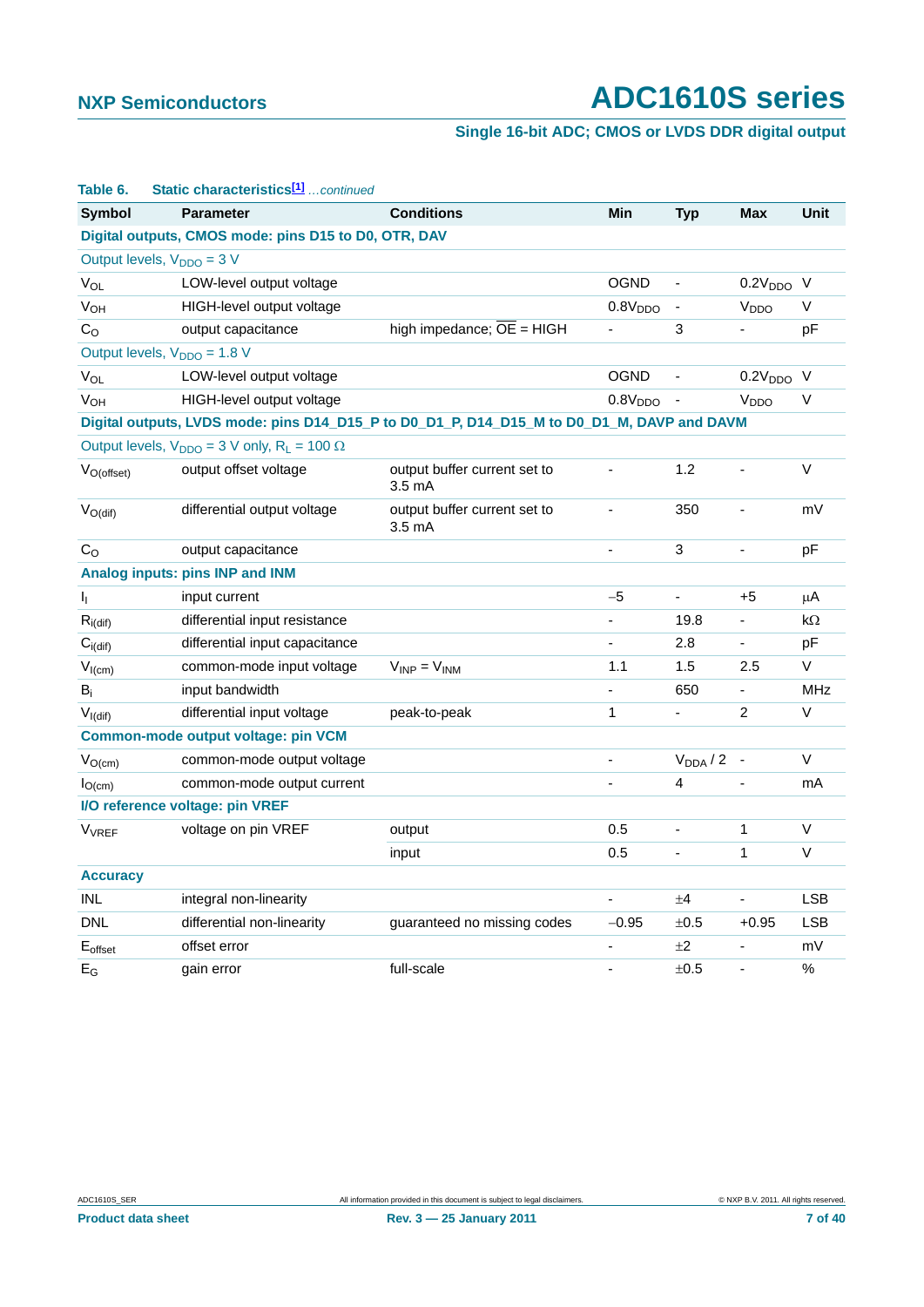#### **Single 16-bit ADC; CMOS or LVDS DDR digital output**

| Table 6.      | Static characteristics <sup>[1]</sup> continued |                                        |                          |            |                          |      |
|---------------|-------------------------------------------------|----------------------------------------|--------------------------|------------|--------------------------|------|
| Symbol        | <b>Parameter</b>                                | <b>Conditions</b>                      | Min                      | <b>Typ</b> | Max                      | Unit |
| <b>Supply</b> |                                                 |                                        |                          |            |                          |      |
| <b>PSRR</b>   | power supply rejection ratio                    | 200 mV (p-p) on $V_{DDA}$ ; $f_i = DC$ | $\overline{\phantom{a}}$ | $-54$      | $\overline{\phantom{a}}$ | dВ   |

#### **Table 6. Static characteristics[1]** *…continued*

<span id="page-7-0"></span>[1] Typical values measured at V<sub>DDA</sub> = 3 V, V<sub>DDO</sub> = 1.8 V, T<sub>amb</sub> = 25 °C and C<sub>L</sub> = 5 pF; minimum and maximum values are across the full temperature range T<sub>amb</sub> = −40 °C to +85 °C at V<sub>DDA</sub> = 3 V, V<sub>DDO</sub> = 1.8 V; V<sub>INP</sub> − V<sub>INM</sub> = −1 dBFS; internal reference mode; applied to CMOS and LVDS interface; unless otherwise specified.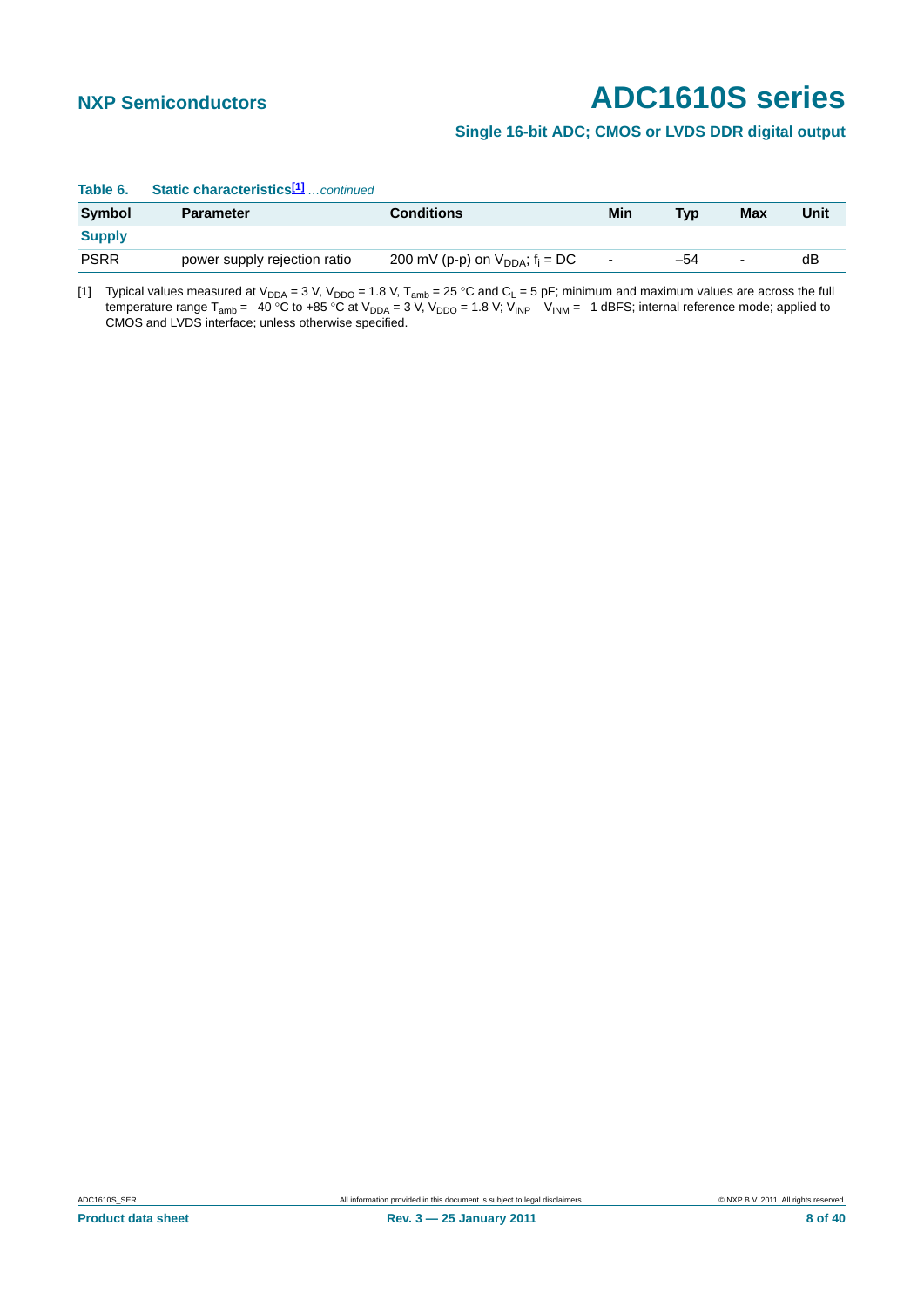#### **10. Dynamic characteristics**

#### **10.1 Dynamic characteristics**

#### **Table 7. Dynamic characteristics**

|               | 10.1                            | <b>Dynamic characteristics</b> |                          |             |                          |                          |             |                          |                          |             |                          |                          |             |                          |             |
|---------------|---------------------------------|--------------------------------|--------------------------|-------------|--------------------------|--------------------------|-------------|--------------------------|--------------------------|-------------|--------------------------|--------------------------|-------------|--------------------------|-------------|
| Table 7.      | <b>Dynamic characteristics</b>  |                                |                          |             |                          |                          |             |                          |                          |             |                          |                          |             |                          |             |
| <b>Symbol</b> | <b>Parameter</b>                | <b>Conditions</b>              |                          | ADC1610S065 |                          |                          | ADC1610S080 |                          |                          | ADC1610S105 |                          |                          | ADC1610S125 |                          | Unit        |
|               |                                 |                                | Min                      | <b>Typ</b>  | <b>Max</b>               | Min                      | <b>Typ</b>  | <b>Max</b>               | Min                      | <b>Typ</b>  | <b>Max</b>               | Min                      | <b>Typ</b>  | <b>Max</b>               |             |
|               | <b>Analog signal processing</b> |                                |                          |             |                          |                          |             |                          |                          |             |                          |                          |             |                          |             |
| $\alpha_{2H}$ | second harmonic                 | $f_i = 3 MHz$                  | $\blacksquare$           | 89          | $\blacksquare$           | $\blacksquare$           | 89          | ä,                       | $\blacksquare$           | 88          | $\blacksquare$           | $\blacksquare$           | 90          | ä,                       | dBc         |
|               | level                           | $f_i = 30$ MHz                 | $\overline{\phantom{a}}$ | 88          | $\overline{\phantom{a}}$ | $\blacksquare$           | 88          | $\blacksquare$           | $\blacksquare$           | 88          | $\blacksquare$           | $\blacksquare$           | 89          | $\blacksquare$           | dBc         |
|               |                                 | $f_i = 70$ MHz                 | $\sim$                   | 87          | $\blacksquare$           | $\blacksquare$           | 87          | $\blacksquare$           | $\sim$                   | 86          | $\blacksquare$           | $\blacksquare$           | 87          | $\overline{\phantom{a}}$ | dBc         |
|               |                                 | $f_i = 170$ MHz                | $\blacksquare$           | 84          | $\blacksquare$           | $\blacksquare$           | 84          | $\blacksquare$           | $\blacksquare$           | 83          | $\blacksquare$           | ÷,                       | 85          | $\blacksquare$           | dBc         |
| $\alpha_{3H}$ | third harmonic level            | $f_i = 3 MHz$                  | $\overline{\phantom{a}}$ | 88          | $\overline{\phantom{a}}$ | $\blacksquare$           | 88          | $\overline{\phantom{a}}$ | $\blacksquare$           | 87          | $\blacksquare$           | $\blacksquare$           | 89          | $\blacksquare$           | dBc         |
|               |                                 | $f_i = 30$ MHz                 | $\sim$                   | 87          | $\overline{\phantom{a}}$ | $\blacksquare$           | 87          | ÷.                       | $\sim$                   | 87          | $\blacksquare$           | $\sim$                   | 88          | ä,                       | dBc         |
|               |                                 | $f_i = 70$ MHz                 | $\sim$                   | 86          | $\blacksquare$           | $\blacksquare$           | 86          | $\blacksquare$           | $\blacksquare$           | 85          | $\blacksquare$           | $\tilde{\phantom{a}}$    | 86          | $\blacksquare$           | dBc         |
|               |                                 | $f_i = 170$ MHz                | ÷,                       | 83          | $\overline{\phantom{a}}$ | $\overline{a}$           | 83          | $\overline{a}$           | ä,                       | 82          | $\blacksquare$           | $\sim$                   | 84          | $\blacksquare$           | dBc         |
| <b>THD</b>    | total harmonic                  | $f_i = 3 MHz$                  | $\blacksquare$           | 85          | $\overline{\phantom{a}}$ | $\overline{\phantom{a}}$ | 85          | $\blacksquare$           | $\blacksquare$           | 84          | $\overline{\phantom{a}}$ | $\blacksquare$           | 86          | $\blacksquare$           | dBc         |
|               | distortion                      | $f_i = 30$ MHz                 | $\blacksquare$           | 84          | $\overline{\phantom{a}}$ | $\blacksquare$           | 84          | ÷.                       | $\blacksquare$           | 84          | $\blacksquare$           | $\blacksquare$           | 85          | $\blacksquare$           | dBc         |
|               |                                 | $f_i = 70$ MHz                 | $\blacksquare$           | 83          | $\overline{\phantom{a}}$ | $\blacksquare$           | 83          | ÷.                       | $\blacksquare$           | 82          | $\blacksquare$           | $\overline{\phantom{a}}$ | 83          | ä,                       | dBc         |
|               |                                 | $f_i = 170$ MHz                | $\blacksquare$           | 80          | $\overline{\phantom{a}}$ | $\blacksquare$           | 80          | $\blacksquare$           | $\blacksquare$           | 79          | $\blacksquare$           | $\blacksquare$           | 81          | $\blacksquare$           | dBc         |
| <b>ENOB</b>   | effective number of             | $f_i = 3 MHz$                  | $\blacksquare$           | 11.7        | $\overline{\phantom{a}}$ | $\blacksquare$           | 11.7        | ÷.                       | $\blacksquare$           | 11.7        | $\blacksquare$           | ÷,                       | 11.6        | $\blacksquare$           | bits        |
|               | bits                            | $f_i = 30$ MHz                 | $\blacksquare$           | 11.6        | $\overline{\phantom{a}}$ | $\blacksquare$           | 11.6        | $\blacksquare$           | $\blacksquare$           | 11.6        | $\blacksquare$           | $\blacksquare$           | 11.6        | $\blacksquare$           | bits        |
|               |                                 | $f_i = 70$ MHz                 | $\overline{\phantom{a}}$ | 11.5        | $\overline{\phantom{a}}$ | $\blacksquare$           | 11.5        | ÷.                       | $\blacksquare$           | 11.5        | $\blacksquare$           | $\sim$                   | 11.5        | $\blacksquare$           | bits        |
|               |                                 | $f_i = 170$ MHz                | $\overline{\phantom{a}}$ | 11.4        | $\overline{\phantom{a}}$ | $\blacksquare$           | 11.4        | $\blacksquare$           | $\blacksquare$           | 11.4        | $\blacksquare$           | $\blacksquare$           | 11.4        | $\blacksquare$           | bits        |
| <b>SNR</b>    | signal-to-noise ratio           | $f_i = 3 MHz$                  | $\blacksquare$           | 72.3        | $\blacksquare$           | $\blacksquare$           | 72.2        | $\blacksquare$           | $\blacksquare$           | 72.0        | $\blacksquare$           | $\blacksquare$           | 71.6        | $\blacksquare$           | dBFS        |
|               |                                 | $f_i = 30$ MHz                 | $\blacksquare$           | 71.5        | $\blacksquare$           | $\blacksquare$           | 71.4        | $\blacksquare$           | $\blacksquare$           | 71.4        | $\blacksquare$           | $\sim$                   | 71.3        | $\blacksquare$           | <b>dBFS</b> |
|               |                                 | $f_i = 70$ MHz                 | $\overline{\phantom{a}}$ | 70.9        | $\blacksquare$           | $\blacksquare$           | 70.9        | ÷.                       | $\blacksquare$           | 70.8        | $\blacksquare$           | $\sim$                   | 70.7        | $\blacksquare$           | dBFS        |
|               |                                 | $f_i = 170$ MHz                | $\overline{\phantom{a}}$ | 70.4        | $\blacksquare$           | $\blacksquare$           | 70.3        | $\blacksquare$           | $\blacksquare$           | 70.2        | $\blacksquare$           | $\blacksquare$           | 70.1        | $\blacksquare$           | dBFS        |
| <b>SFDR</b>   | spurious-free                   | $f_i = 3 MHz$                  | $\blacksquare$           | 88          | $\overline{\phantom{a}}$ | $\blacksquare$           | 88          | ÷.                       | $\blacksquare$           | 87          | $\blacksquare$           | $\blacksquare$           | 89          | ÷.                       | dBc         |
|               | dynamic range                   | $f_i = 30$ MHz                 | $\blacksquare$           | 87          | $\overline{\phantom{a}}$ | $\blacksquare$           | 87          | $\blacksquare$           | $\blacksquare$           | 87          | $\blacksquare$           | $\blacksquare$           | 88          | ä,                       | dBc         |
|               |                                 | $f_i = 70$ MHz                 | $\overline{\phantom{a}}$ | 86          | $\overline{\phantom{a}}$ | $\blacksquare$           | 86          | $\blacksquare$           | $\blacksquare$           | 85          | $\blacksquare$           | ÷,                       | 86          | $\overline{\phantom{a}}$ | dBc         |
|               |                                 | $f_i = 170$ MHz                | ÷,                       | 83          | $\blacksquare$           | ÷,                       | 83          | $\blacksquare$           | $\overline{\phantom{a}}$ | 82          | $\blacksquare$           |                          | 84          | $\blacksquare$           | dBc         |

**NXP Semiconductors NXP Semiconductors**

Single 16-bit ADC; CMOS or LVDS DDR digital output **Single 16-bit ADC; CMOS or LVDS DDR digital output ADC1610S series ADC1610S series**

# **Product data sheet Product data sheet Rev. 3 — 25 January 2011 1201 9 - 25 January 2011 1201 9 - 25 January 2014 1201 9 - 25 January 2014 1201 9 - 26 January 2012** ADC1610S\_SER

Rev. 3  $\mathbf{I}$ 

**25 January 2011** 

<span id="page-8-1"></span><span id="page-8-0"></span>**bus reserved.**<br>9 of 40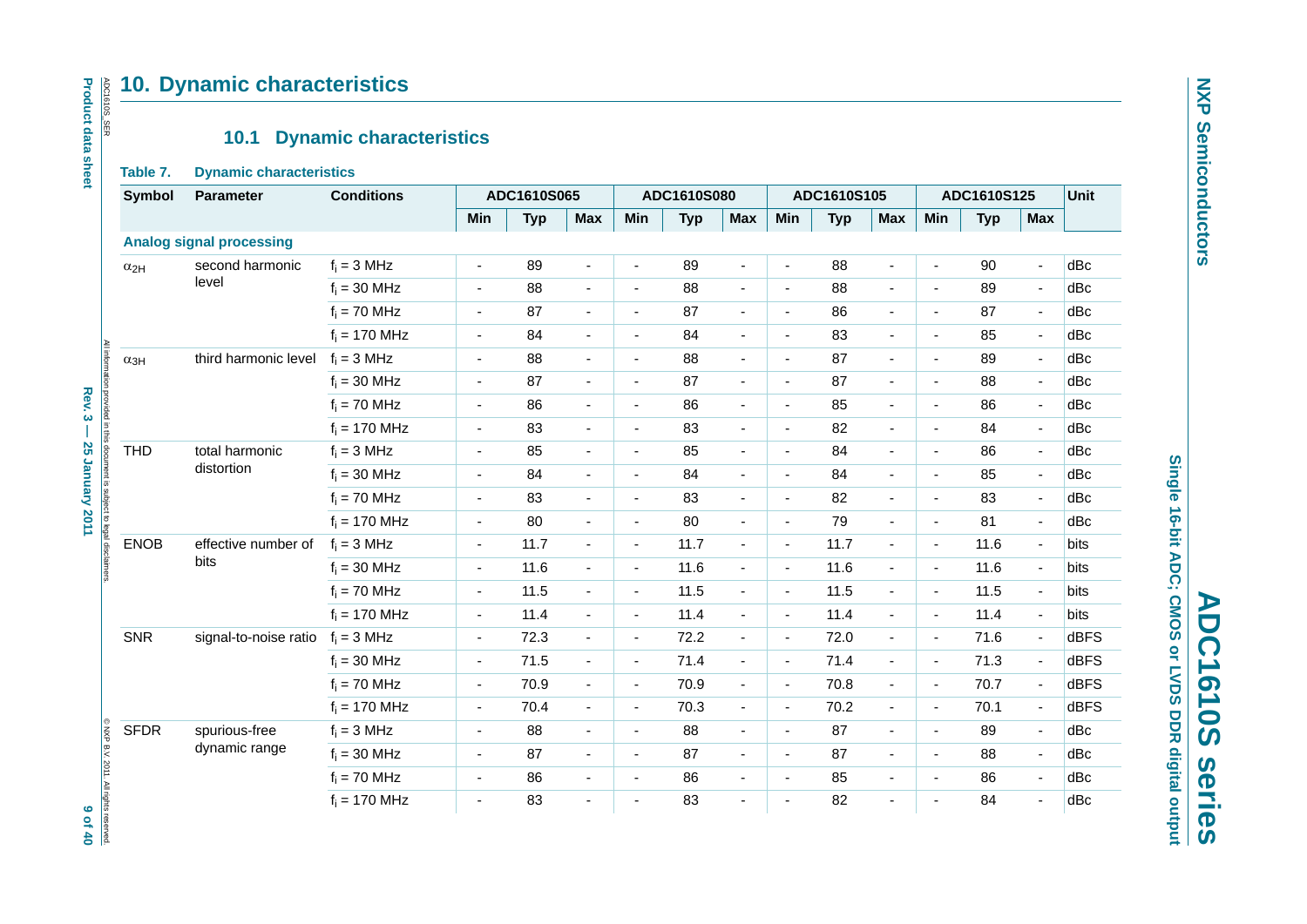#### **Table 7. Dynamic characteristics** *…continued*

| Symbol                 | <b>Parameter</b>       | <b>Conditions</b>                                                                                                                                                                                                                                                                                                                                                                                                                                                                                                   |                       | ADC1610S065    |                          |                          | ADC1610S080              |                          |                       | ADC1610S105              |                | ADC1610S125    | <b>Unit</b>    |                |                 |
|------------------------|------------------------|---------------------------------------------------------------------------------------------------------------------------------------------------------------------------------------------------------------------------------------------------------------------------------------------------------------------------------------------------------------------------------------------------------------------------------------------------------------------------------------------------------------------|-----------------------|----------------|--------------------------|--------------------------|--------------------------|--------------------------|-----------------------|--------------------------|----------------|----------------|----------------|----------------|-----------------|
|                        |                        |                                                                                                                                                                                                                                                                                                                                                                                                                                                                                                                     | <b>Min</b>            | <b>Typ</b>     | <b>Max</b>               | Min                      | <b>Typ</b>               | Max                      | Min                   | <b>Typ</b>               | Max            | Min            | <b>Typ</b>     | <b>Max</b>     |                 |
| <b>IMD</b>             | intermodulation        | $f_i = 3 MHz$                                                                                                                                                                                                                                                                                                                                                                                                                                                                                                       | $\overline{a}$        | 89             |                          | $\mathbf{r}$             | 89                       | $\blacksquare$           | $\blacksquare$        | 88                       | $\blacksquare$ | $\overline{a}$ | 89             | $\sim$         | dBc             |
|                        | distortion             | $f_i = 30$ MHz                                                                                                                                                                                                                                                                                                                                                                                                                                                                                                      | $\overline{a}$        | 88             | $\blacksquare$           | $\overline{\phantom{a}}$ | 88                       | $\blacksquare$           | $\tilde{\phantom{a}}$ | 88                       | $\blacksquare$ | $\overline{a}$ | 88             | ÷,             | dBc             |
|                        |                        | $f_i = 70$ MHz                                                                                                                                                                                                                                                                                                                                                                                                                                                                                                      | $\overline{a}$        | 87             | $\blacksquare$           | ä,                       | 87                       | $\blacksquare$           | $\blacksquare$        | 86                       | $\blacksquare$ | $\overline{a}$ | 86             | $\blacksquare$ | dBc             |
|                        |                        | $f_i = 170$ MHz                                                                                                                                                                                                                                                                                                                                                                                                                                                                                                     |                       | 84             | $\overline{a}$           |                          | 85                       |                          |                       | 83                       | $\overline{a}$ |                | 84             | $\overline{a}$ | dBc             |
| [1]<br>Table 8.        |                        | Typical values measured at V <sub>DDA</sub> = 3 V, V <sub>DDO</sub> = 1.8 V, T <sub>amb</sub> = 25 °C and C <sub>L</sub> = 5 pF; minimum and maximum values are across the full temperature range T <sub>amb</sub> = -40 °C to +85 °C<br>at $V_{DDA}$ = 3 V, $V_{DDO}$ = 1.8 V; $V_{INP}$ – $V_{INM}$ = -1 dBFS; internal reference mode; applied to CMOS and LVDS interface; unless otherwise specified.<br>10.2 Clock and digital output timing<br>Clock and digital output timing characteristics <sup>[1]</sup> |                       |                |                          |                          |                          |                          |                       |                          |                |                |                |                |                 |
| Symbol                 | <b>Parameter</b>       | <b>Conditions</b>                                                                                                                                                                                                                                                                                                                                                                                                                                                                                                   |                       | ADC1610S065    |                          |                          | ADC1610S080              |                          |                       | ADC1610S105              |                |                | ADC1610S125    |                | <b>Unit</b>     |
|                        |                        |                                                                                                                                                                                                                                                                                                                                                                                                                                                                                                                     | Min                   | <b>Typ</b>     | <b>Max</b>               | <b>Min</b>               | <b>Typ</b>               | <b>Max</b>               | Min                   | <b>Typ</b>               | <b>Max</b>     | Min            | <b>Typ</b>     | <b>Max</b>     |                 |
|                        |                        | <b>Clock timing input: pins CLKP and CLKM</b>                                                                                                                                                                                                                                                                                                                                                                                                                                                                       |                       |                |                          |                          |                          |                          |                       |                          |                |                |                |                |                 |
| $f_{\text{clk}}$       | clock<br>frequency     |                                                                                                                                                                                                                                                                                                                                                                                                                                                                                                                     | 40                    |                | 65                       | 60                       |                          | 80                       | 75                    | $\blacksquare$           | 105            | 100            | $\sim$         | 125            | <b>MHz</b>      |
| $t_{\text{lat(data)}}$ | data latency<br>time   |                                                                                                                                                                                                                                                                                                                                                                                                                                                                                                                     |                       | 13.5           | $\blacksquare$           | $\overline{a}$           | 13.5                     | $\overline{\phantom{a}}$ |                       | 13.5                     | ä,             |                | 13.5           | $\blacksquare$ | clock<br>cycles |
| $\delta_{\text{clk}}$  | clock duty             | $DCS$ <sub>_</sub> $EN =$ logic 1                                                                                                                                                                                                                                                                                                                                                                                                                                                                                   | 30                    | 50             | 70                       | 30                       | 50                       | 70                       | 30                    | 50                       | 70             | 30             | 50             | 70             | $\%$            |
|                        | cycle                  | $DCS$ $EN = logic 0$                                                                                                                                                                                                                                                                                                                                                                                                                                                                                                | 45                    | 50             | 55                       | 45                       | 50                       | 55                       | 45                    | 50                       | 55             | 45             | 50             | 55             | $\%$            |
| $t_{d(s)}$             | sampling<br>delay time |                                                                                                                                                                                                                                                                                                                                                                                                                                                                                                                     |                       | 0.8            | ÷.                       |                          | 0.8                      | $\blacksquare$           |                       | 0.8                      | ä,             |                | 0.8            | ä,             | ns              |
| t <sub>wake</sub>      | wake-up time           |                                                                                                                                                                                                                                                                                                                                                                                                                                                                                                                     |                       | 76             | ä,                       |                          | 76                       | $\overline{\phantom{a}}$ | $\overline{a}$        | 76                       | ä,             |                | 76             | ä,             | μS              |
|                        |                        | <b>CMOS Mode timing output: pins D15 to D0 and DAV</b>                                                                                                                                                                                                                                                                                                                                                                                                                                                              |                       |                |                          |                          |                          |                          |                       |                          |                |                |                |                |                 |
| t <sub>PD</sub>        | propagation            | <b>DATA</b>                                                                                                                                                                                                                                                                                                                                                                                                                                                                                                         | 13.6                  | 14.9           | 16.4                     | 11.9                     | 12.9                     | 14.4                     | 8.0                   | 10.8                     | 12.4           | 8.2            | 9.7            | 11.3           | ns              |
|                        | delay                  | <b>DAV</b>                                                                                                                                                                                                                                                                                                                                                                                                                                                                                                          | $\tilde{\phantom{a}}$ | 4.2            | ä,                       | $\blacksquare$           | 3.6                      | ÷,                       | $\sim$                | 3.3                      | $\blacksquare$ |                | 3.4            | $\blacksquare$ | ns              |
| $t_{\rm su}$           | set-up time            |                                                                                                                                                                                                                                                                                                                                                                                                                                                                                                                     | $\tilde{\phantom{a}}$ | 12.5           | $\blacksquare$           | L.                       | 9.8                      | $\blacksquare$           | ÷,                    | 6.8                      | ä,             | $\mathbf{r}$   | 5.6            | $\blacksquare$ | ns              |
| $t_h$                  | hold time              |                                                                                                                                                                                                                                                                                                                                                                                                                                                                                                                     |                       | 3.4            | $\overline{\phantom{a}}$ | $\overline{a}$           | 3.3                      | $\blacksquare$           | ÷,                    | 3.1                      | ä,             |                | 2.8            | $\blacksquare$ | ns              |
|                        | rise time              | <b>DATA</b>                                                                                                                                                                                                                                                                                                                                                                                                                                                                                                         | $2$ 0.39              | $\blacksquare$ | 2.4                      | 0.39                     | $\overline{\phantom{a}}$ | 2.4                      | 0.39                  | $\blacksquare$           | 2.4            | 0.39           | $\blacksquare$ | 2.4            | ns              |
| $t_{r}$                |                        |                                                                                                                                                                                                                                                                                                                                                                                                                                                                                                                     |                       |                | 2.4                      | 0.26                     | $\overline{\phantom{a}}$ | 2.4                      | 0.26                  | $\overline{\phantom{a}}$ | 2.4            | 0.26           | $\blacksquare$ | 2.4            | ns              |
|                        |                        | <b>DAV</b>                                                                                                                                                                                                                                                                                                                                                                                                                                                                                                          | 0.26                  | $\blacksquare$ |                          |                          |                          |                          |                       |                          |                |                |                |                |                 |

#### **10.2 Clock and digital output timing**

#### **Table 8. Clock and digital output timing characteristics[\[1\]](#page-10-0)**

| <b>Clock timing input: pins CLKP and CLKM</b><br>clock<br>frequency<br>data latency<br>$t_{\text{lat(data)}}$ |                                   | <b>Min</b><br>40 | <b>Typ</b>                                                                     | Max                      | <b>Min</b>               | <b>Typ</b>               | <b>Max</b>               | Min  | <b>Typ</b>     | <b>Max</b>               | <b>Min</b>               | <b>Typ</b>               | <b>Max</b>               |                 |
|---------------------------------------------------------------------------------------------------------------|-----------------------------------|------------------|--------------------------------------------------------------------------------|--------------------------|--------------------------|--------------------------|--------------------------|------|----------------|--------------------------|--------------------------|--------------------------|--------------------------|-----------------|
|                                                                                                               |                                   |                  |                                                                                |                          |                          |                          |                          |      |                |                          |                          |                          |                          |                 |
|                                                                                                               |                                   |                  |                                                                                |                          |                          |                          |                          |      |                |                          |                          |                          |                          |                 |
|                                                                                                               |                                   |                  |                                                                                | 65                       | 60                       | $\blacksquare$           | 80                       | 75   |                | 105                      | 100                      | $\overline{\phantom{a}}$ | 125                      | <b>MHz</b>      |
| time                                                                                                          |                                   |                  | 13.5                                                                           | $\blacksquare$           |                          | 13.5                     | $\blacksquare$           |      | 13.5           | $\blacksquare$           | $\overline{\phantom{a}}$ | 13.5                     | $\overline{\phantom{a}}$ | clock<br>cycles |
| clock duty                                                                                                    | $DCS$ <sub>_</sub> $EN =$ logic 1 | 30               | 50                                                                             | 70                       | 30                       | 50                       | 70                       | 30   | 50             | 70                       | 30                       | 50                       | 70                       | $\%$            |
|                                                                                                               | $DCS$ _EN = logic 0               | 45               | 50                                                                             | 55                       | 45                       | 50                       | 55                       | 45   | 50             | 55                       | 45                       | 50                       | 55                       | %               |
| sampling<br>delay time                                                                                        |                                   |                  | 0.8                                                                            | $\blacksquare$           |                          | 0.8                      |                          |      | 0.8            | $\blacksquare$           |                          | 0.8                      | $\blacksquare$           | ns              |
| t <sub>wake</sub>                                                                                             |                                   |                  | 76                                                                             |                          |                          | 76                       |                          |      | 76             | $\blacksquare$           |                          | 76                       |                          | μ <sub>S</sub>  |
|                                                                                                               |                                   |                  |                                                                                |                          |                          |                          |                          |      |                |                          |                          |                          |                          |                 |
| propagation                                                                                                   | <b>DATA</b>                       | 13.6             | 14.9                                                                           | 16.4                     | 11.9                     | 12.9                     | 14.4                     | 8.0  | 10.8           | 12.4                     | 8.2                      | 9.7                      | 11.3                     | ns              |
|                                                                                                               | <b>DAV</b>                        |                  | 4.2                                                                            |                          |                          | 3.6                      |                          |      | 3.3            |                          |                          | 3.4                      | $\blacksquare$           | ns              |
| set-up time                                                                                                   |                                   |                  | 12.5                                                                           | $\overline{\phantom{a}}$ | $\overline{\phantom{0}}$ | 9.8                      | $\overline{\phantom{a}}$ |      | 6.8            | $\blacksquare$           | $\overline{\phantom{a}}$ | 5.6                      | $\sim$                   | ns              |
| hold time                                                                                                     |                                   |                  | 3.4                                                                            | $\blacksquare$           |                          | 3.3                      | $\blacksquare$           |      | 3.1            | $\overline{\phantom{a}}$ |                          | 2.8                      | $\blacksquare$           | ns              |
| rise time                                                                                                     | <b>DATA</b>                       | 0.39             | $\blacksquare$                                                                 | 2.4                      | 0.39                     | $\frac{1}{2}$            | 2.4                      | 0.39 | $\blacksquare$ | 2.4                      | 0.39                     | $\blacksquare$           | 2.4                      | ns              |
|                                                                                                               | <b>DAV</b>                        | 0.26             | $\overline{\phantom{a}}$                                                       | 2.4                      | 0.26                     | $\overline{\phantom{a}}$ | 2.4                      | 0.26 | $\blacksquare$ | 2.4                      | 0.26                     | $\blacksquare$           | 2.4                      | ns              |
| fall time                                                                                                     | <b>DATA</b>                       | 0.19             | $\overline{\phantom{a}}$                                                       | 2.4                      | 0.19                     | $\overline{\phantom{a}}$ | 2.4                      | 0.19 | $\blacksquare$ | 2.4                      | 0.19                     | $\overline{\phantom{a}}$ | 2.4                      | ns              |
|                                                                                                               | cycle<br>delay                    | wake-up time     | <b>CMOS Mode timing output: pins D15 to D0 and DAV</b><br>$\boxed{2}$<br>$[2]$ |                          |                          |                          |                          |      |                |                          |                          |                          |                          |                 |

Single 16-bit ADC; CMOS or LVDS DDR digital output **Single 16-bit ADC; CMOS or LVDS DDR digital output ADC1610S series ADC1610S** series

<span id="page-9-0"></span>10 of 40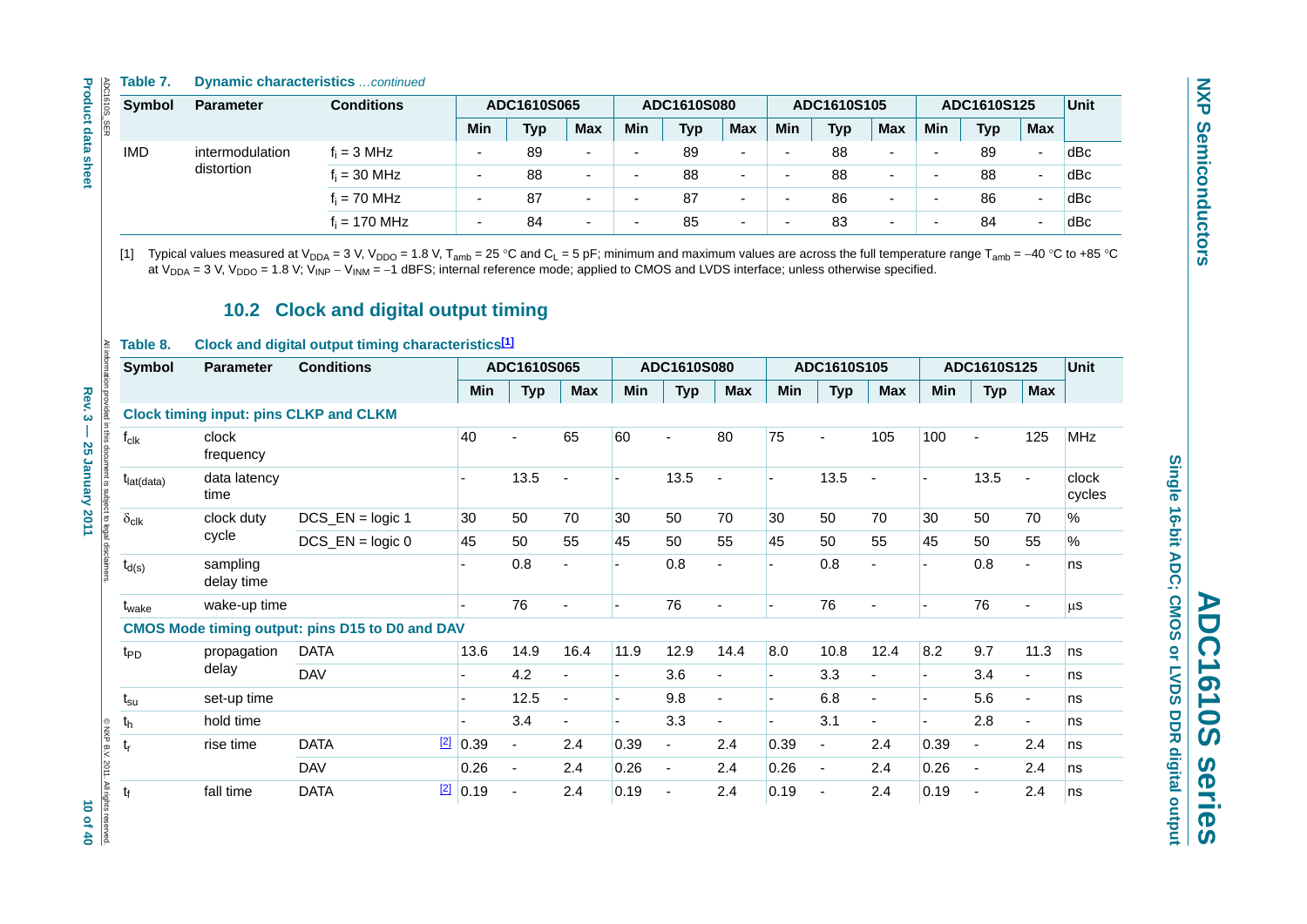#### **Table 8. Clock and digital output timing characteristics[1]** *…continued*

| Symbol          | <b>Parameter</b> | <b>Conditions</b>                                                                           |                    | ADC1610S065              |                          |            | ADC1610S080              |                          |            | ADC1610S105              |                          |            | ADC1610S125              |                          | <b>Unit</b> |
|-----------------|------------------|---------------------------------------------------------------------------------------------|--------------------|--------------------------|--------------------------|------------|--------------------------|--------------------------|------------|--------------------------|--------------------------|------------|--------------------------|--------------------------|-------------|
|                 |                  |                                                                                             | Min                | Typ                      | <b>Max</b>               | <b>Min</b> | <b>Typ</b>               | <b>Max</b>               | <b>Min</b> | <b>Typ</b>               | <b>Max</b>               | <b>Min</b> | <b>Typ</b>               | <b>Max</b>               |             |
|                 |                  | LVDS DDR mode timing output: pins D14_D15_P to D0_D1_P, D14_D15_M to D0_D1_M, DAVP and DAVM |                    |                          |                          |            |                          |                          |            |                          |                          |            |                          |                          |             |
| t <sub>PD</sub> | propagation      | <b>DATA</b>                                                                                 | 3.3                | 5.1                      | 7.6                      | 2.9        | 4.6                      | 7.1                      | 2.5        | 4.2                      | 6.8                      | 2.2        | 4.0                      | 6.6                      | ns          |
|                 | delay            | <b>DAV</b>                                                                                  |                    | 2.8                      |                          |            | 2.5                      | $\overline{\phantom{0}}$ |            | 2.3                      | ۰                        |            | 2.2                      | $\overline{\phantom{a}}$ | ns          |
| $t_{\rm su}$    | set-up time      |                                                                                             |                    | 5.4                      |                          |            | 4.1                      | $\overline{a}$           |            | 2.6                      | $\overline{\phantom{0}}$ |            | 1.9                      | $\sim$                   | ns          |
| th              | hold time        |                                                                                             |                    | 2.2                      | $\overline{\phantom{0}}$ |            | 2.0                      | $\overline{a}$           |            | 1.8                      | $\sim$                   |            | 1.7                      | $\sim$                   | ns          |
| t,              | rise time        | <b>DATA</b>                                                                                 | $\frac{3}{10}$ 0.5 | $\overline{\phantom{0}}$ | 5                        | 0.5        | $\overline{\phantom{0}}$ | 5                        | 0.5        | $\overline{\phantom{0}}$ | 5                        | 0.5        | $\overline{\phantom{a}}$ | 5                        | ns          |
|                 |                  | <b>DAV</b>                                                                                  | 0.18               | $\overline{\phantom{0}}$ | 2.4                      | 0.18       | $\blacksquare$           | 2.4                      | 0.18       | $\overline{\phantom{0}}$ | 2.4                      | 0.18       | $\overline{\phantom{a}}$ | 2.4                      | ns          |
| tŧ              | fall time        | <b>DATA</b>                                                                                 | $\frac{3}{3}$ 0.15 | $\overline{\phantom{0}}$ | 1.6                      | 0.15       | $\overline{\phantom{a}}$ | 1.6                      | 0.15       |                          | 1.6                      | 0.15       | $\overline{\phantom{a}}$ | 6.،                      | ns          |

<span id="page-10-0"></span>[1] Typical values measured at V<sub>DDA</sub> = 3 V, V<sub>DDO</sub> = 1.8 V, T<sub>amb</sub> = 25 °C and C<sub>L</sub> = 5 pF; minimum and maximum values are across the full temperature range T<sub>amb</sub> = −40 °C to +85 °C at V<sub>DDA</sub> = 3 V, V<sub>DDO</sub> = 1.8 V; V<sub>INP</sub> − V<sub>INM</sub> = −1 dBFS; internal reference mode; applied to CMOS and LVDS interface; unless otherwise specified.

<span id="page-10-1"></span>[2] Measured between 20 % to 80 % of  $V_{DDO}$ .

<span id="page-10-2"></span>[3] Rise time measured from −50 mV to +50 mV; fall time measured from +50 mV to −50 mV.

N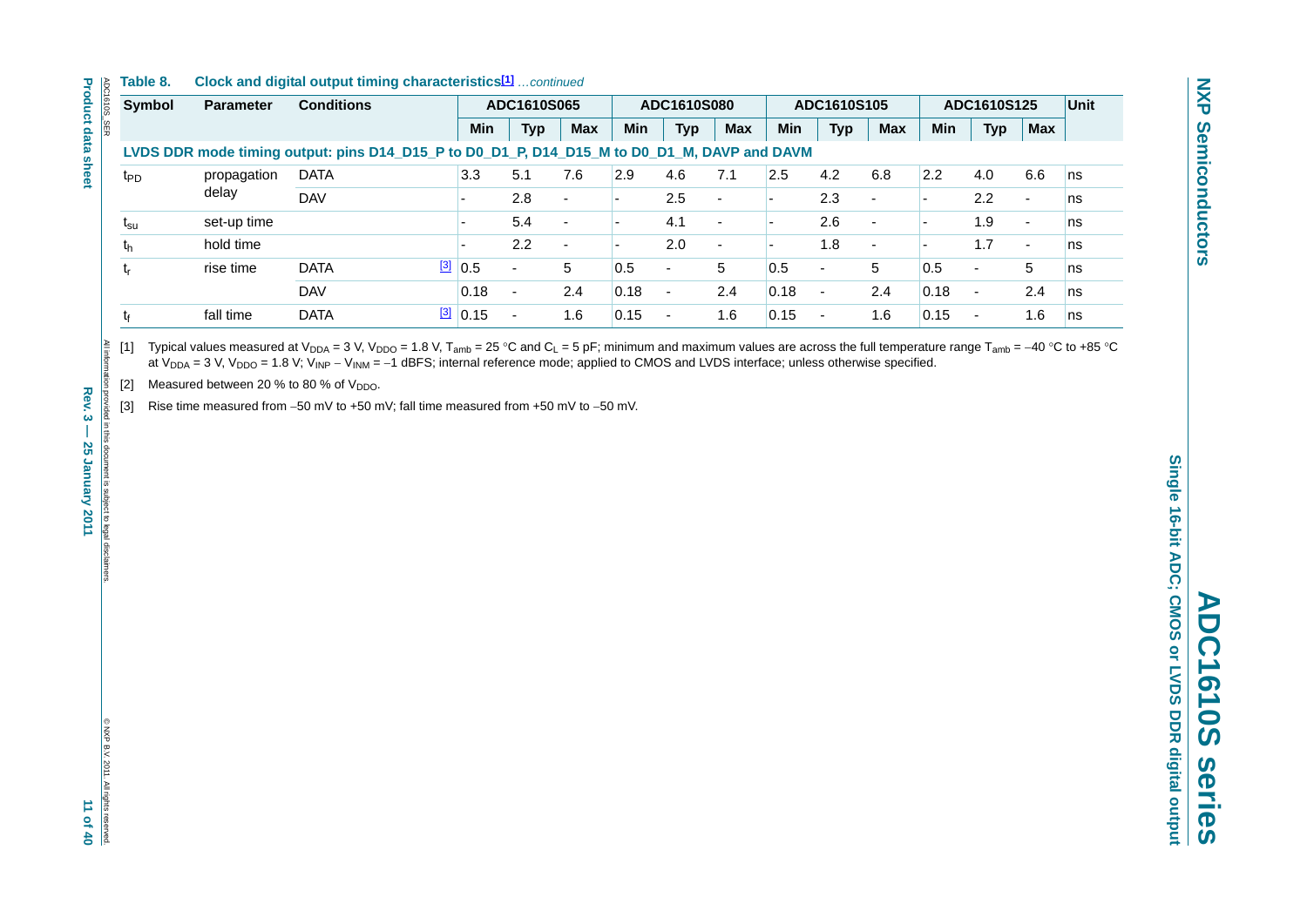**Single 16-bit ADC; CMOS or LVDS DDR digital output**



<span id="page-11-0"></span>

<span id="page-11-1"></span>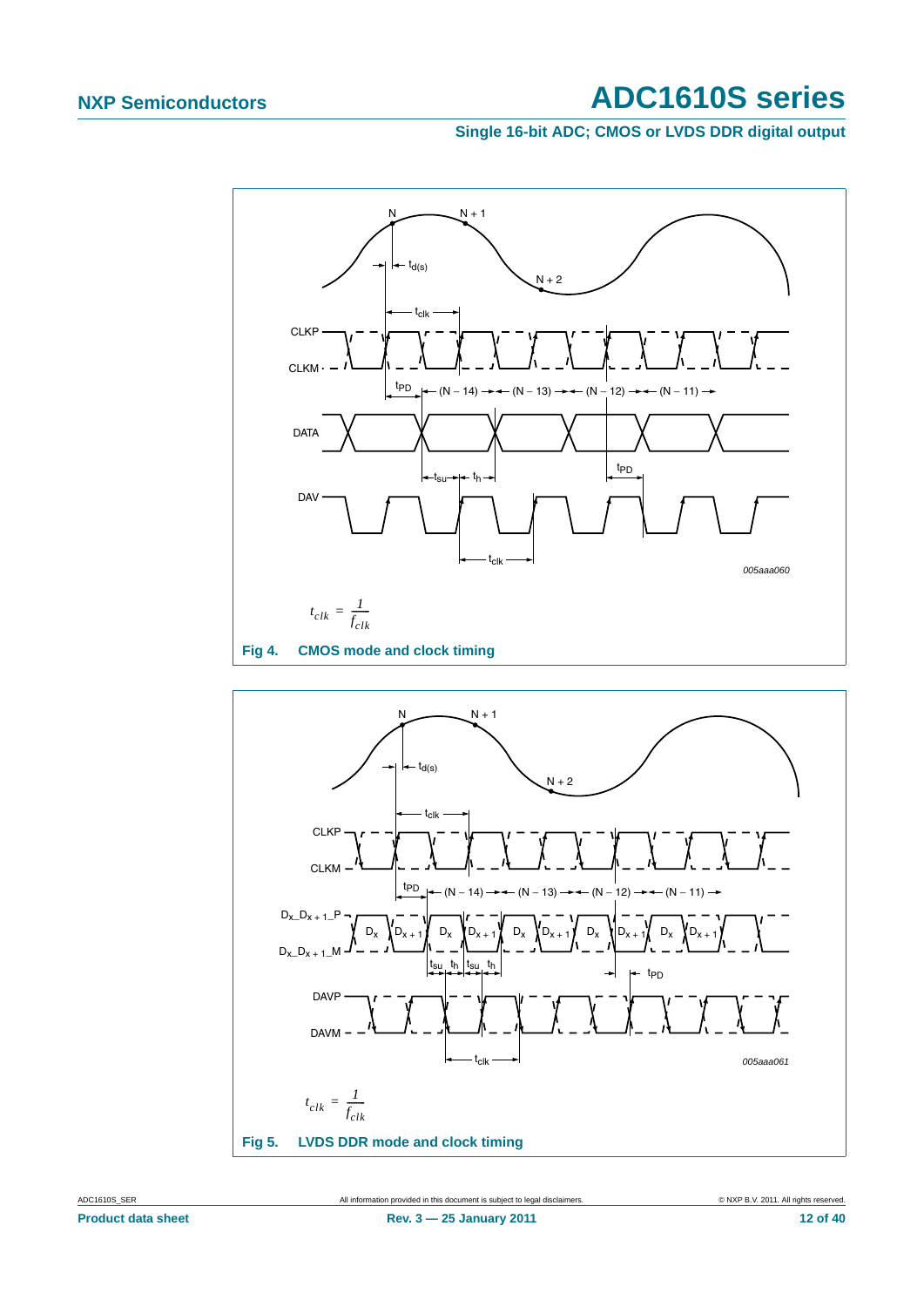#### **Single 16-bit ADC; CMOS or LVDS DDR digital output**

#### <span id="page-12-2"></span>**10.3 SPI timings**

| Table 9.              | SPI timings characteristics[1] |                   |                          |                |            |            |
|-----------------------|--------------------------------|-------------------|--------------------------|----------------|------------|------------|
| <b>Symbol</b>         | <b>Parameter</b>               | <b>Conditions</b> | <b>Min</b>               | <b>Typ</b>     | <b>Max</b> | Unit       |
| $t_{w(SCLK)}$         | SCLK pulse width               |                   | $\overline{\phantom{a}}$ | 40             |            | ns         |
| $t_{W(SCLKH)}$        | <b>SCLK HIGH pulse width</b>   |                   | -                        | 16             | ۰          | ns         |
| $t_{W(SCLKL)}$        | SCLK LOW pulse width           |                   | $\overline{\phantom{a}}$ | 16             | -          | ns         |
| $t_{\rm su}$          | set-up time                    | data to SCLK HIGH | ÷,                       | 5              | ۰          | ns         |
|                       |                                | CS to SCLK HIGH   | $\overline{a}$           | 5              |            | ns         |
| t <sub>h</sub>        | hold time                      | data to SCLK HIGH | ÷                        | $\overline{2}$ |            | ns         |
|                       |                                | CS to SCLK HIGH   | $\overline{\phantom{a}}$ | 2              | -          | ns         |
| $r_{\text{clk(max)}}$ | maximum clock frequency        |                   |                          | 25             | ۰          | <b>MHz</b> |

<span id="page-12-0"></span>[1] Typical values measured at  $V_{DDA} = 3 V$ ,  $V_{DDO} = 1.8 V$ ,  $T_{amb} = 25 °C$  and  $C_L = 5 pF$ ; minimum and maximum values are across the full temperature range  $T_{amb} = -40$  °C to +85 °C at  $V_{DDA} = 3$  V,  $V_{DDO} = 1.8$  V.





<span id="page-12-1"></span>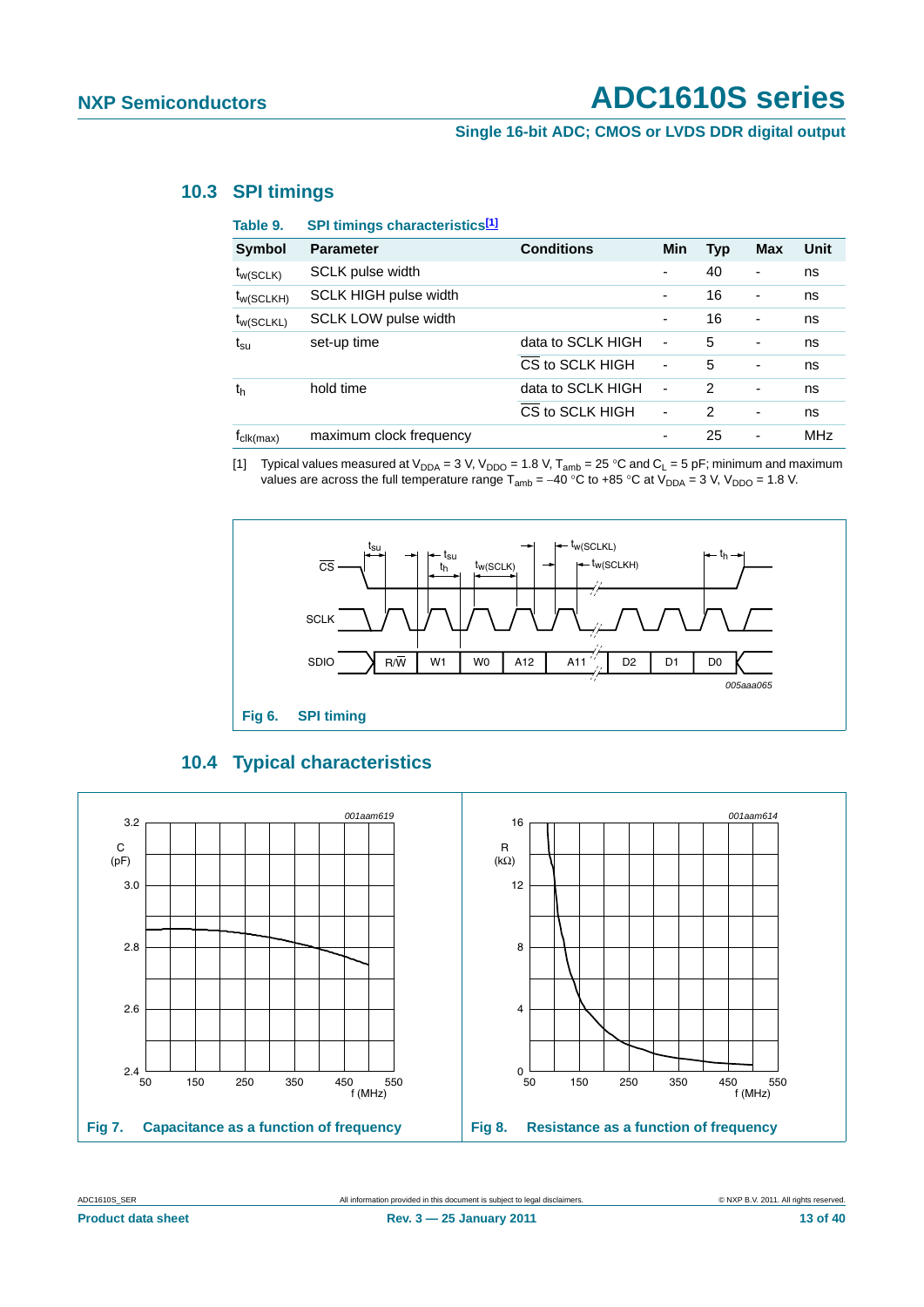#### **Single 16-bit ADC; CMOS or LVDS DDR digital output**

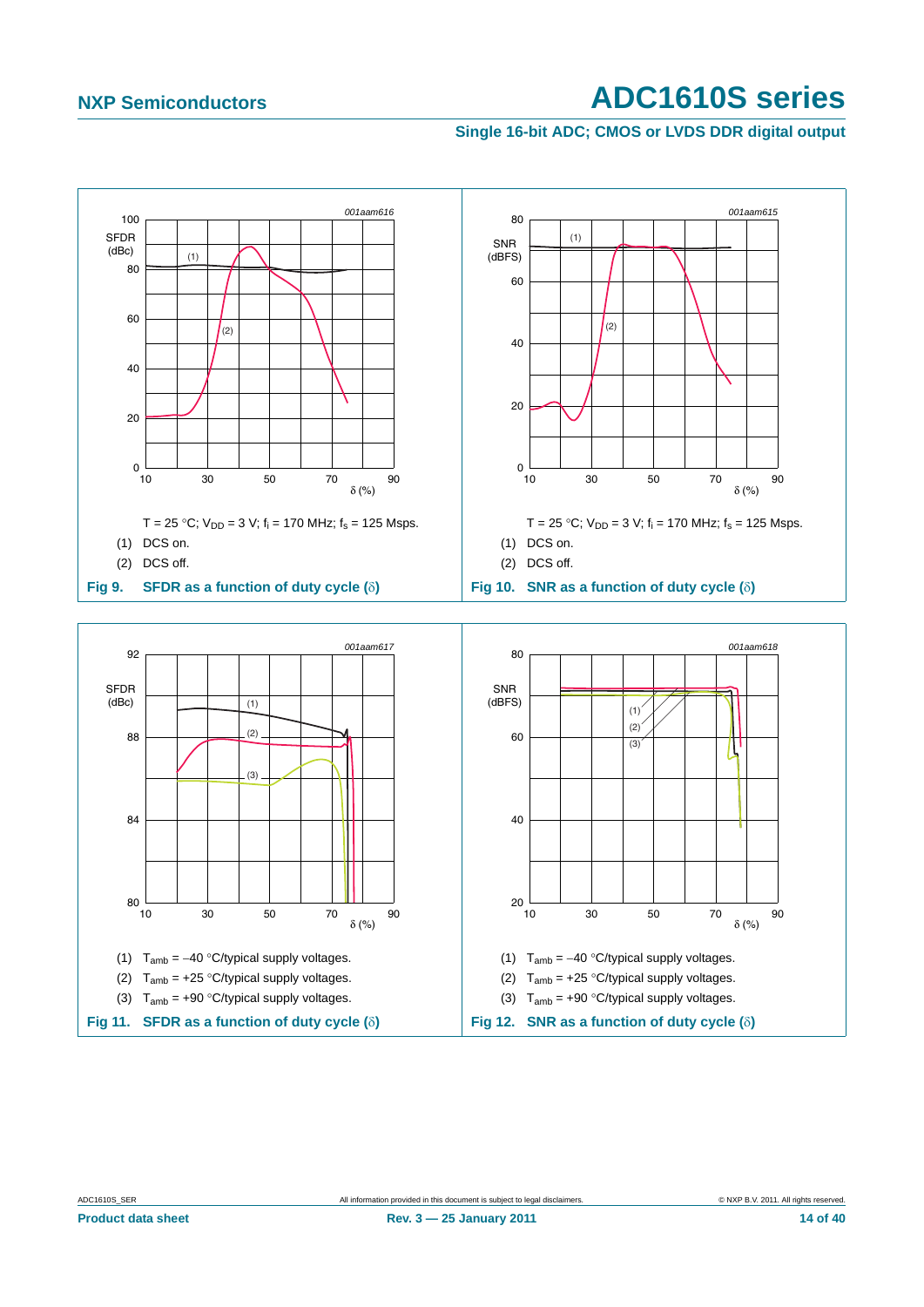**Single 16-bit ADC; CMOS or LVDS DDR digital output**

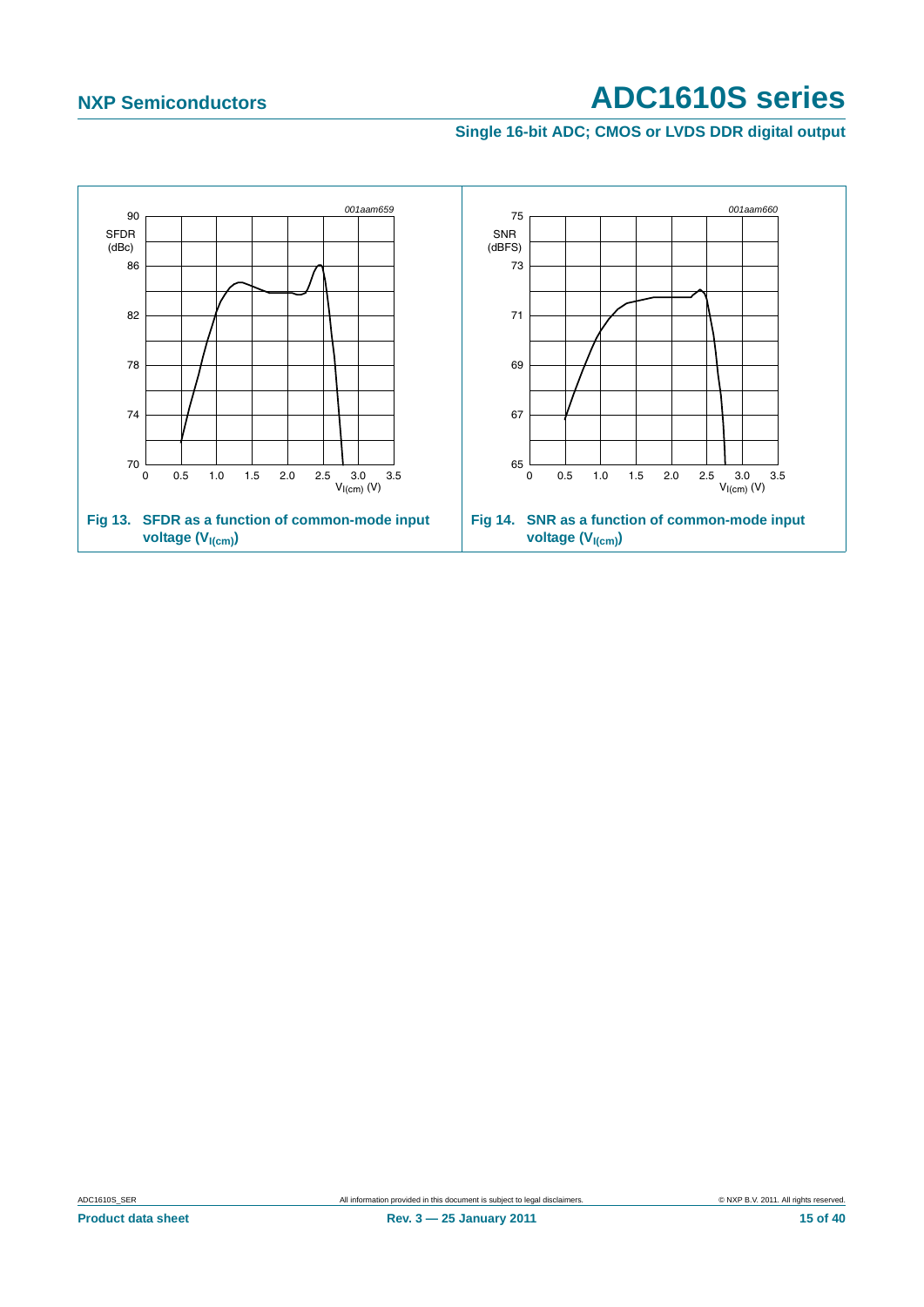**Single 16-bit ADC; CMOS or LVDS DDR digital output**

#### <span id="page-15-3"></span><span id="page-15-2"></span>**11. Application information**

#### **11.1 Device control**

The ADC1610S can be controlled via SPI or directly via the I/O pins (Pin control mode).

#### <span id="page-15-4"></span>**11.1.1 SPI and Pin control modes**

The device enters Pin control mode at power-up, and remains in this mode as long as pin CS is held HIGH. In Pin control mode, the SPI pins SDIO, CS and SCLK are used as static control pins.

SPI control mode is enabled by forcing pin  $\overline{CS}$  LOW. Once SPI control mode has been enabled, the device remains in this mode. The transition from Pin control mode to SPI control mode is illustrated in [Figure 15.](#page-15-0)



<span id="page-15-0"></span>When the device enters SPI control mode, the output data standard and data format are determined by the level on pin SDIO when a transition is triggered by a falling edge on pin CS.

#### <span id="page-15-5"></span>**11.1.2 Operating mode selection**

The active ADC1610S operating mode (Power-up, Power-down or Sleep) can be selected using bits OP\_MODE[1:0] of the Reset and operating mode register (see [Table 20\)](#page-30-0) or using pins PWD and  $\overline{OE}$  in Pin control mode, as described in [Table 10.](#page-15-1)

<span id="page-15-1"></span>

| Table 10. | <b>Operating mode selection pin PWD/OE</b> |  |  |
|-----------|--------------------------------------------|--|--|
|-----------|--------------------------------------------|--|--|

| <b>Pin PWD/OE</b>      | Power mode | Output high-Z |
|------------------------|------------|---------------|
| <b>GND</b>             | Power-down | ves           |
| $1/3$ $V_{DDA}$        | Sleep      | ves           |
| $2/3$ $V_{DDA}$        | Power-up   | ves           |
| <b>V<sub>DDA</sub></b> | Power-up   | no            |

#### <span id="page-15-6"></span>**11.1.3 Selecting the output data standard**

The output data standard (CMOS or LVDS DDR) can be selected via the SPI interface (see [Table 23\)](#page-31-0) or using pin ODS in Pin control mode. LVDS DDR is selected when ODS is HIGH, otherwise CMOS is selected.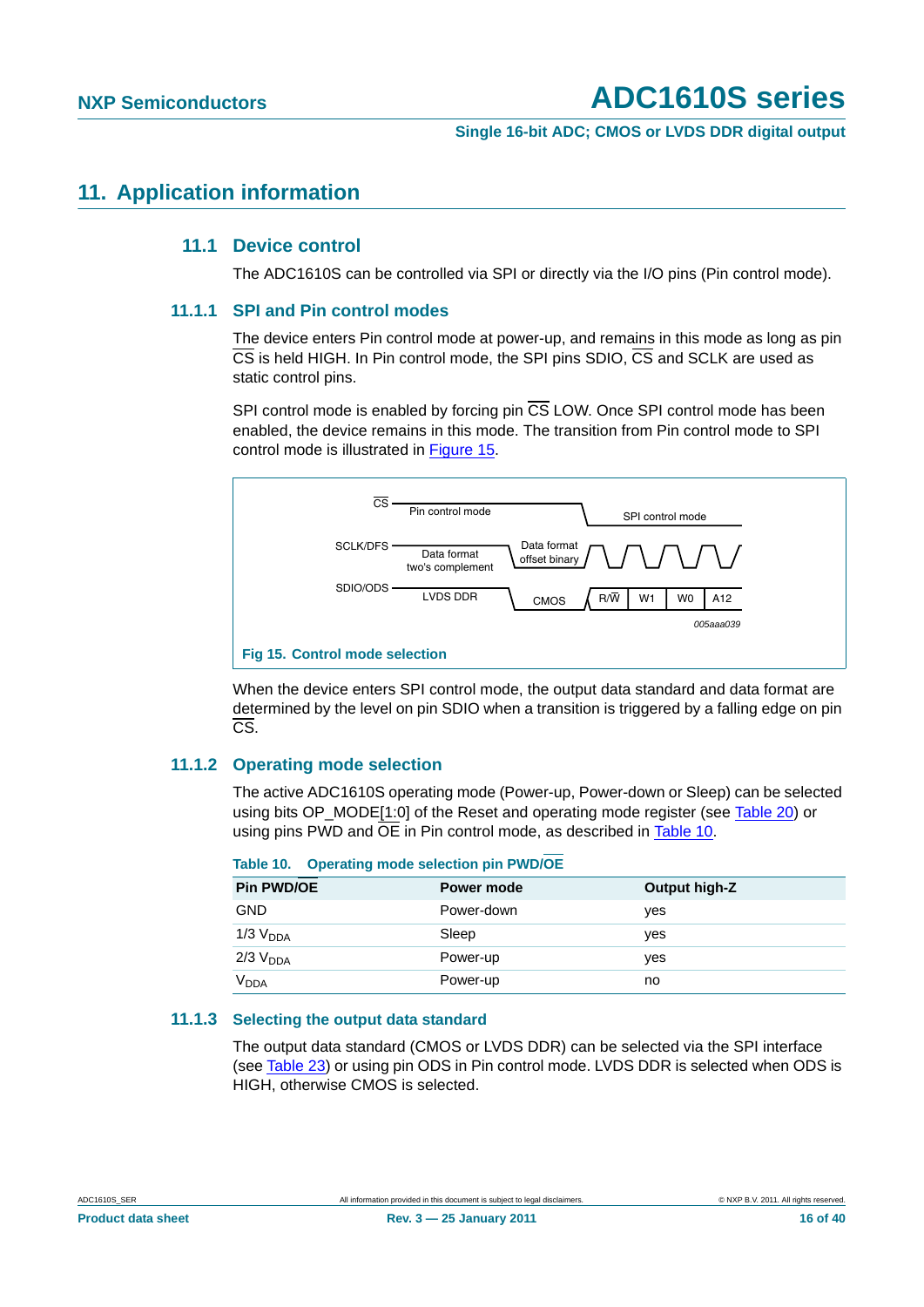#### **Single 16-bit ADC; CMOS or LVDS DDR digital output**

#### <span id="page-16-1"></span>**11.1.4 Selecting the output data format**

The output data format can be selected via the SPI interface (offset binary, two's complement or gray code; see [Table 23](#page-31-0)) or using pin DFS in Pin control mode (offset binary or two's complement). Offset binary is selected when DFS is LOW. When DFS is HIGH, two's complement is selected.

#### **11.2 Analog inputs**

#### <span id="page-16-3"></span><span id="page-16-2"></span>**11.2.1 Input stage**

The analog input of the ADC1610S supports a differential or a single-ended input drive. Optimal performance is achieved using differential inputs with the common-mode input voltage ( $V_{I(cm)}$ ) on pins INP and INM set to 0.5 $V_{DDA}$ .

The full-scale analog input voltage range is configurable between 1 V (p-p) and 2 V (p-p) via a programmable internal reference (see [Section 11.3](#page-18-0) and [Table 22\)](#page-31-1).

The equivalent circuit of the sample and hold input stage, including Electrostatic Discharge (ESD) protection and circuit and package parasitics, is shown in [Figure 16.](#page-16-0)



<span id="page-16-0"></span>The sample phase occurs when the internal clock (derived from the clock signal on pin CLKP/CLKM) is HIGH. The voltage is then held on the sampling capacitors. When the clock signal goes LOW, the stage enters the hold phase and the voltage information is transmitted to the ADC core.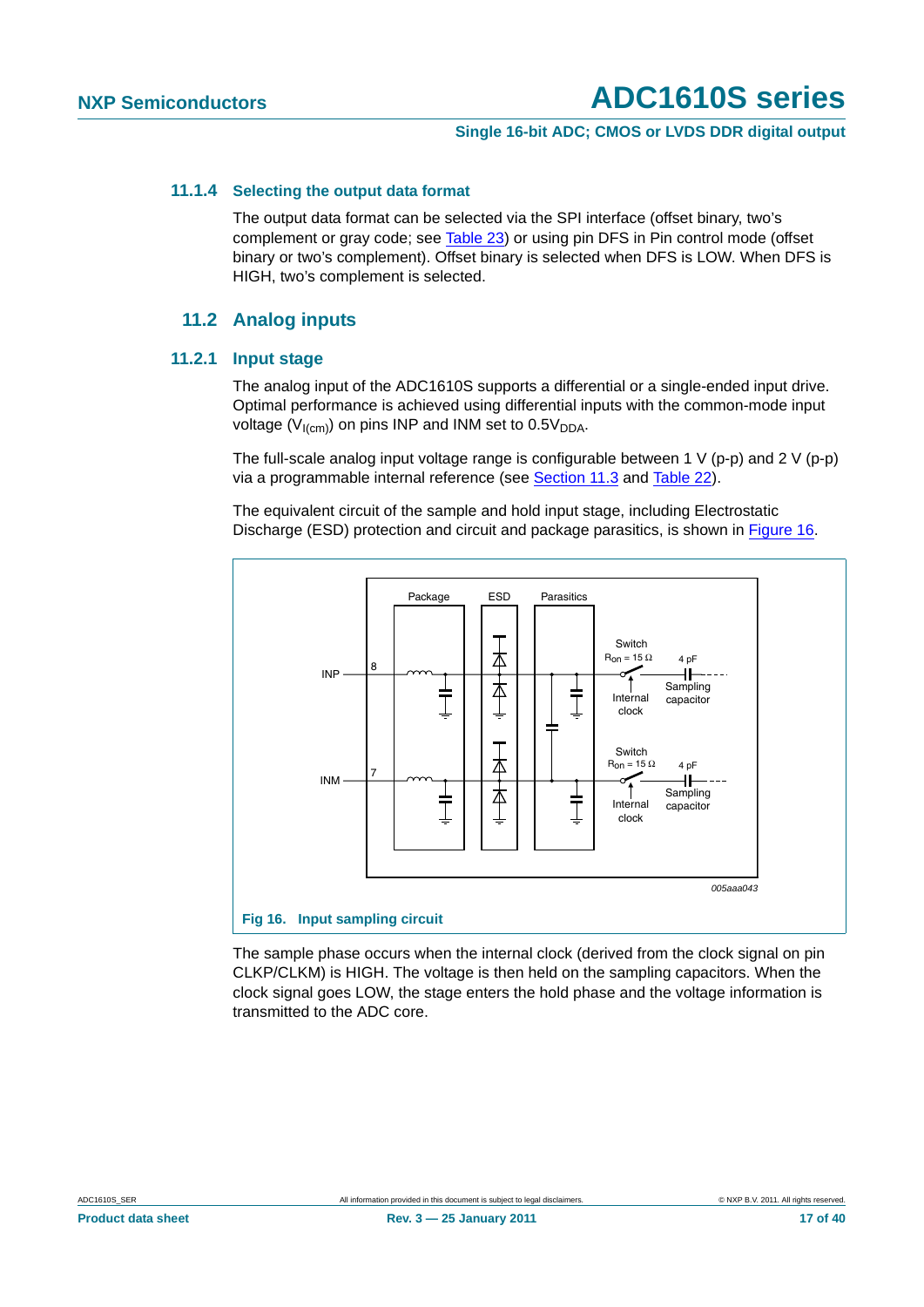#### **Single 16-bit ADC; CMOS or LVDS DDR digital output**

#### <span id="page-17-2"></span>**11.2.2 Anti-kickback circuitry**

Anti-kickback circuitry (R-C filter in [Figure 17](#page-17-0)) is needed to counteract the effects of a charge injection generated by the sampling capacitance.

The RC filter is also used to filter noise from the signal before it reaches the sampling stage. The value of the capacitor should be chosen to maximize noise attenuation without degrading the settling time excessively.



<span id="page-17-0"></span>The component values are determined by the input frequency and should be selected so as not to affect the input bandwidth.

| <b>Input frequency (MHz)</b> | Resistance ( $\Omega$ ) | Capacitance (pF) |
|------------------------------|-------------------------|------------------|
| 3 MHz                        | $25 \Omega$             | 12pF             |
| 70 MHz                       | 12 $\Omega$             | 8 pF             |
| 170 MHz                      | 12 $\Omega$             | 8 pF             |

#### **Table 11. RC coupling versus input frequency, typical values**

#### <span id="page-17-3"></span>**11.2.3 Transformer**

The configuration of the transformer circuit is determined by the input frequency. The configuration shown in [Figure 18](#page-17-1) would be suitable for a baseband application.



<span id="page-17-1"></span>**Product data sheet 18 of 40** CH 25 January 2011 **18 Of 40** 25 January 2011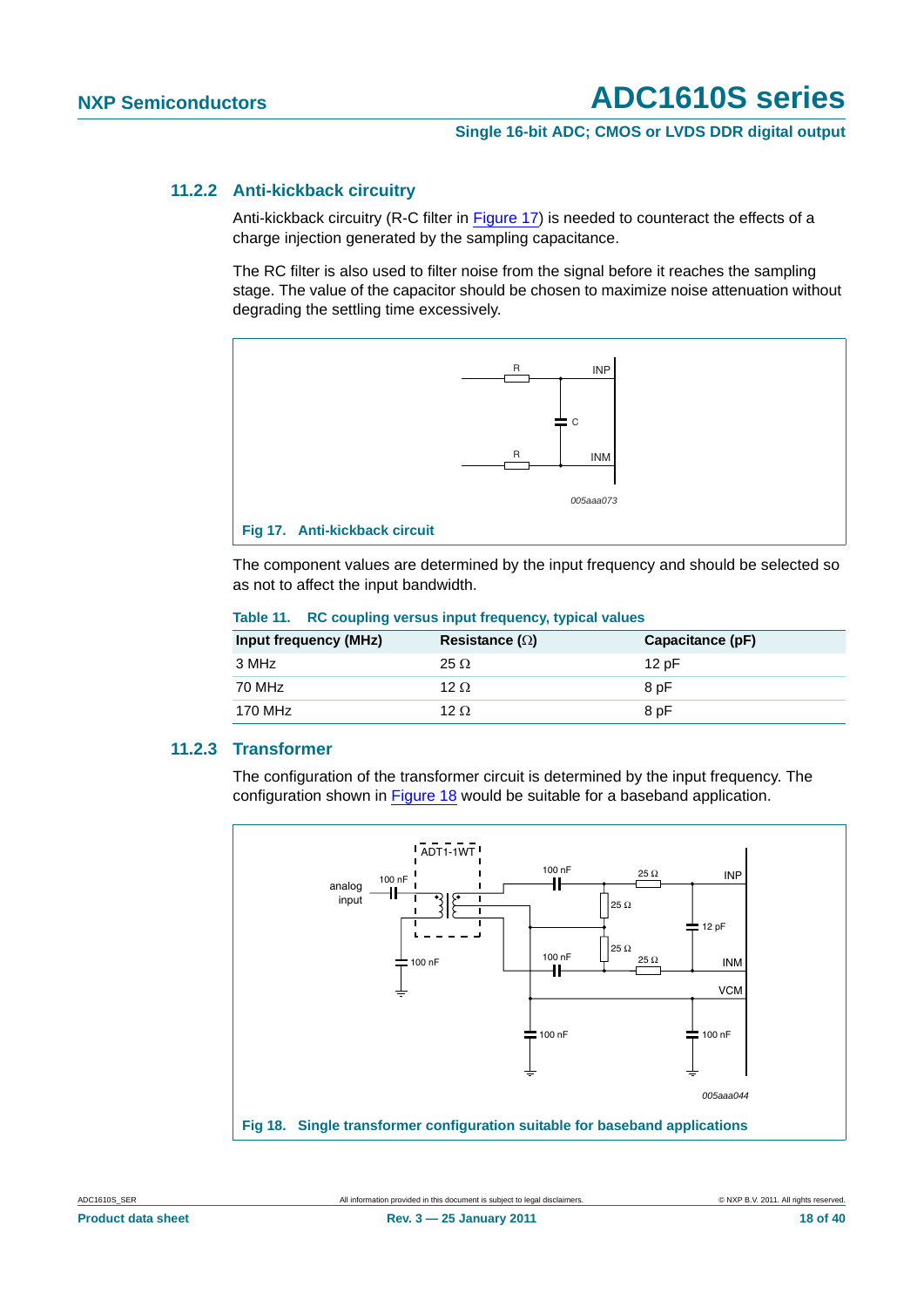#### **Single 16-bit ADC; CMOS or LVDS DDR digital output**



The configuration shown in [Figure 19](#page-18-1) is recommended for high frequency applications. In both cases, the choice of transformer is a compromise between cost and performance.

#### <span id="page-18-1"></span>**11.3 System reference and power management**

#### <span id="page-18-2"></span><span id="page-18-0"></span>**11.3.1 Internal/external references**

The ADC1610S has a stable and accurate built-in internal reference voltage to adjust the ADC full-scale. This reference voltage can be set internally via SPI or with pins VREF and SENSE (programmable in 1 dB steps between 0 dB and −6 dB via control bits INTREF[2:0] when bit INTREF\_EN = logic 1; see [Table 22](#page-31-1)). See [Figure 21](#page-20-0) to [Figure 24](#page-20-1). The equivalent reference circuit is shown in [Figure 20.](#page-19-0) An external reference is also possible by providing a voltage on pin VREF as described in [Figure 23](#page-20-2).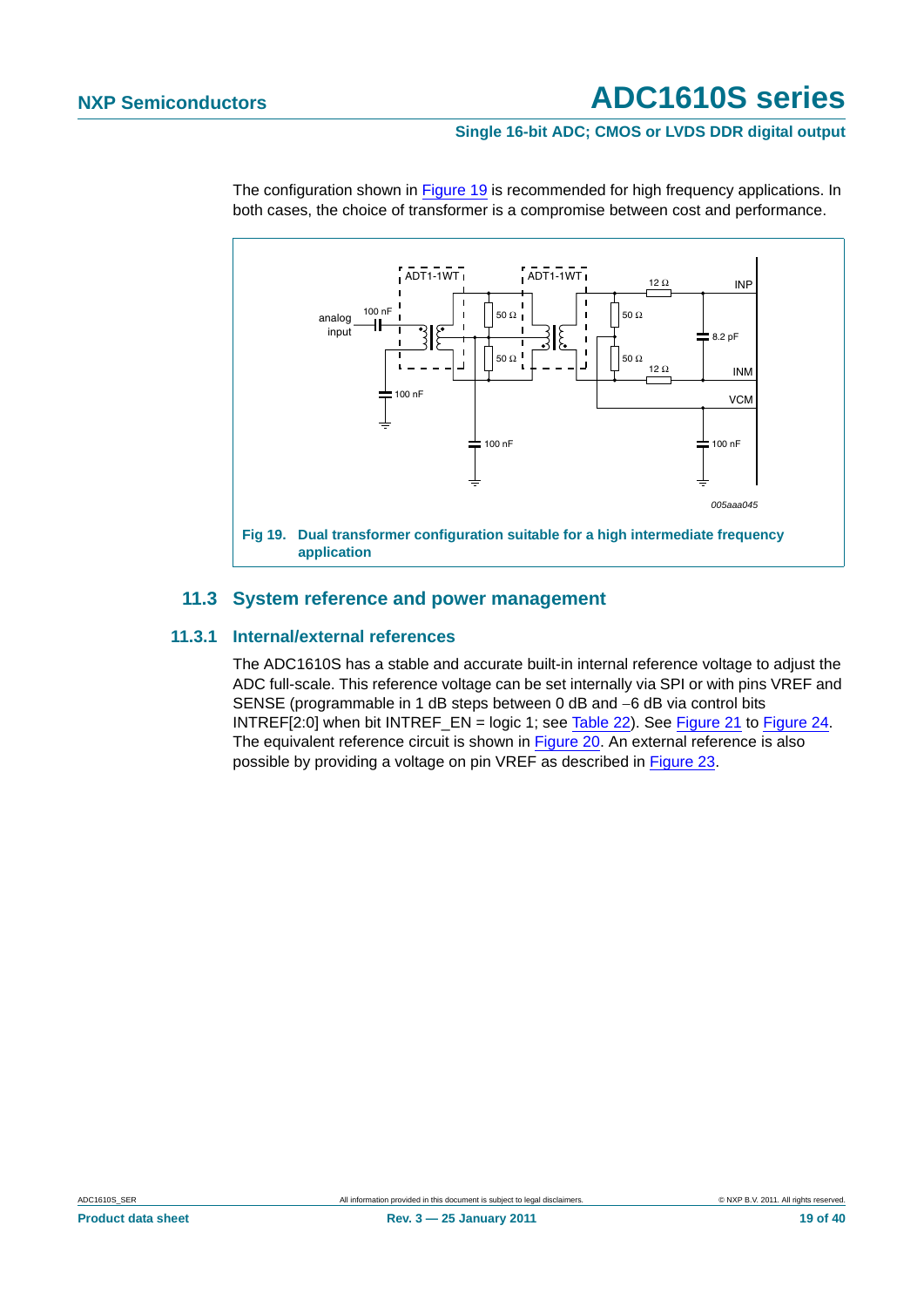#### **Single 16-bit ADC; CMOS or LVDS DDR digital output**



<span id="page-19-0"></span>If bit INTREF\_EN is set to logic 0, the reference voltage is determined either internally or externally as detailed in [Table 12.](#page-19-1)

#### <span id="page-19-1"></span>**Table 12. Reference selection**

| <b>Selection</b>                | <b>SPI bit</b><br><b>INTREF EN</b> | <b>SENSE pin</b>           | <b>VREF</b> pin                                     | Full-scale (p-p) |
|---------------------------------|------------------------------------|----------------------------|-----------------------------------------------------|------------------|
| internal<br>(Figure 21)         | 0                                  | AGND                       | 330 pF capacitor to AGND 2 V                        |                  |
| internal<br>(Figure 22)         | 0                                  | a 330 pF capacitor to AGND | pin VREF connected to pin SENSE and via 1 V         |                  |
| external<br>(Figure 23)         | 0                                  | V <sub>DDA</sub>           | external voltage between<br>$0.5$ V and 1 $V^{[1]}$ | 1 V to 2 V       |
| internal via SPI<br>(Figure 24) | $\overline{1}$                     | 330 pF capacitor to AGND   | pin VREF connected to pin SENSE and via 1 V to 2 V  |                  |

<span id="page-19-2"></span>[1] The voltage on pin VREF is doubled internally to generate the internal reference voltage.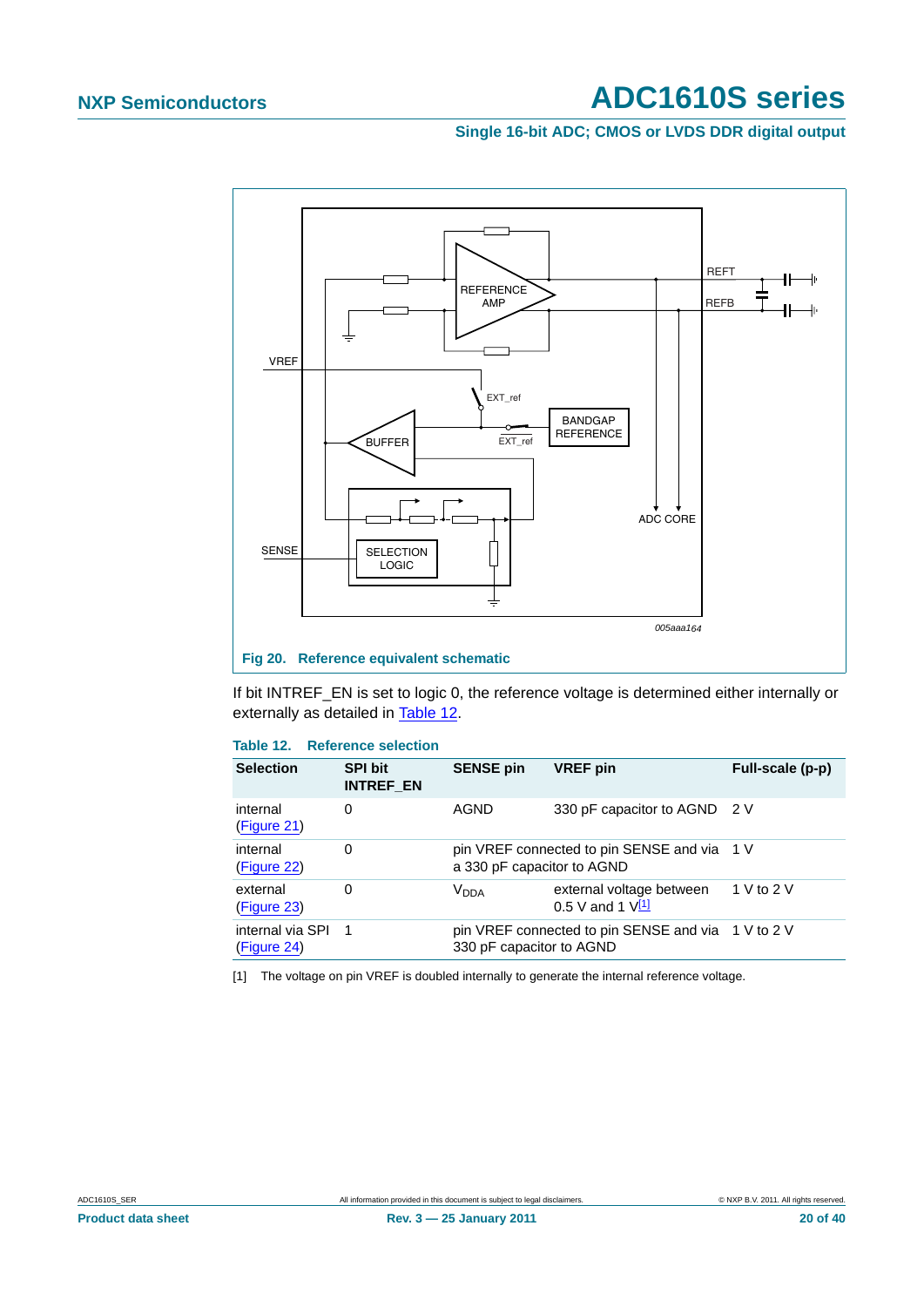<span id="page-20-3"></span>**Single 16-bit ADC; CMOS or LVDS DDR digital output**

<span id="page-20-0"></span>

<span id="page-20-1"></span>[Figure 21](#page-20-0) to [Figure 24](#page-20-1) illustrate how to connect the SENSE and VREF pins to select the required reference voltage source.

#### <span id="page-20-5"></span><span id="page-20-2"></span>**11.3.2 Programmable full-scale**

The full-scale is programmable between 1 V (p-p) to 2 V (p-p) (see [Table 13](#page-20-4)).

<span id="page-20-4"></span>

| <b>INTREF[2:0]</b> | Gain (dB) | Full-scale (V (p-p)) |
|--------------------|-----------|----------------------|
| 000                | $\Omega$  | 2                    |
| 001                | $-1$      | 1.78                 |
| 010                | $-2$      | 1.59                 |
| 011                | $-3$      | 1.42                 |
| 100                | $-4$      | 1.26                 |
| 101                | $-5$      | 1.12                 |
| 110                | $-6$      | 1                    |
| 111                | reserved  | x                    |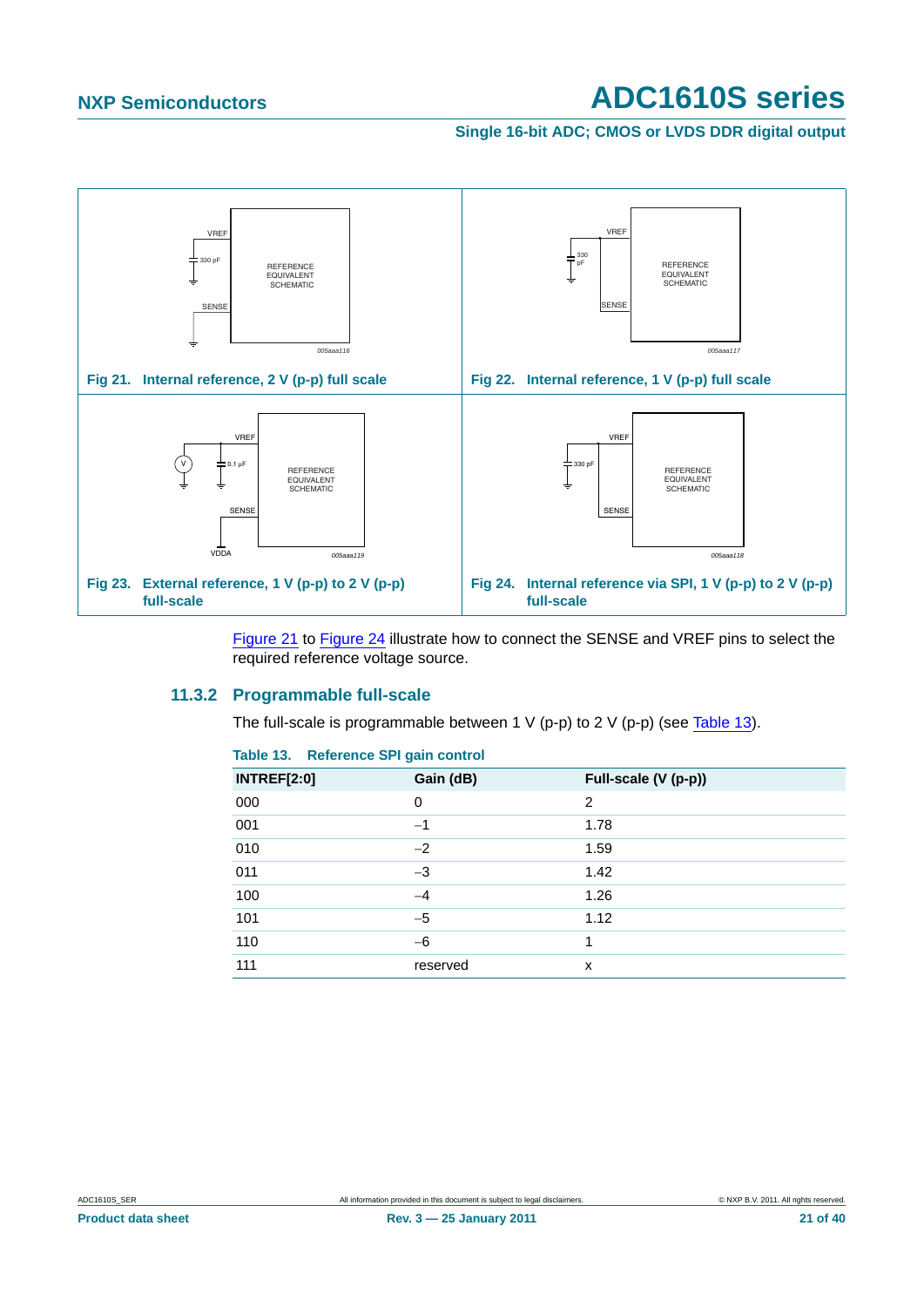#### **Single 16-bit ADC; CMOS or LVDS DDR digital output**

#### <span id="page-21-0"></span>**11.3.3 Common-mode output voltage (V<sub>O(cm)</sub>)**

A 0.1 μF filter capacitor should be connected between pin VCM and ground to ensure a low-noise common-mode output voltage. When AC-coupled, pin VCM can be used to set the common-mode reference for the analog inputs, for instance via a transformer middle point.



#### <span id="page-21-1"></span>**11.3.4 Biasing**

The common-mode input voltage ( $V_{I(cm)}$ ) on pins INP and INM should be set externally to  $0.5V<sub>DDA</sub>$  for optimal performance and should always be between 0.9 V and 2 V.

#### **11.4 Clock input**

#### <span id="page-21-3"></span><span id="page-21-2"></span>**11.4.1 Drive modes**

The ADC1610S can be driven differentially (LVPECL). It can also be driven by a single-ended Low Voltage Complementary Metal Oxide Semiconductor (LVCMOS) signal connected to pin CLKP (pin CLKM should be connected to ground via a capacitor) or pin CLKM (pin CLKP should be connected to ground via a capacitor).

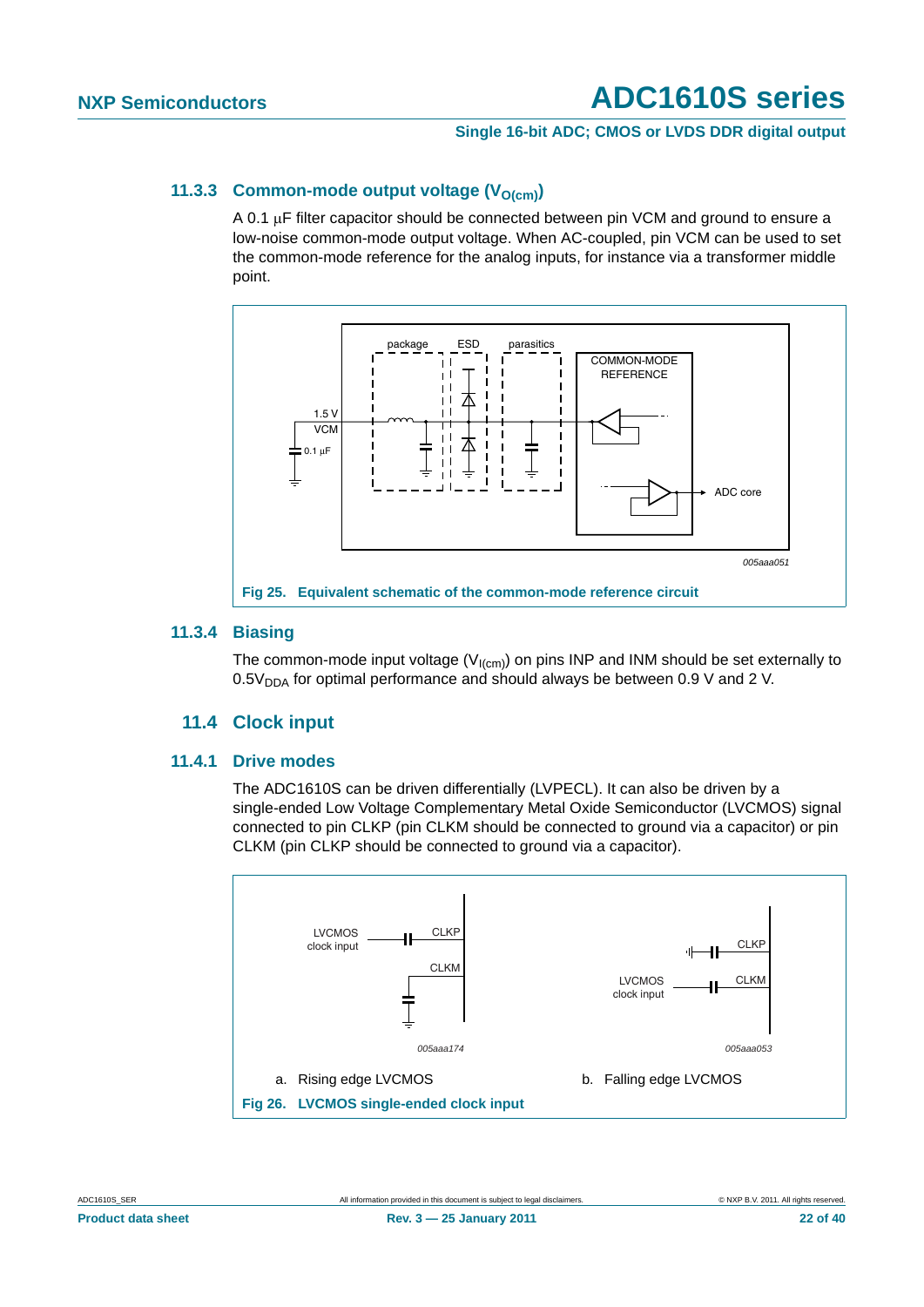#### **Single 16-bit ADC; CMOS or LVDS DDR digital output**



#### <span id="page-22-0"></span>**11.4.2 Equivalent input circuit**

The equivalent circuit of the input clock buffer is shown in [Figure 29.](#page-23-0) The common-mode voltage of the differential input stage is set via internal 5 kΩ resistors.

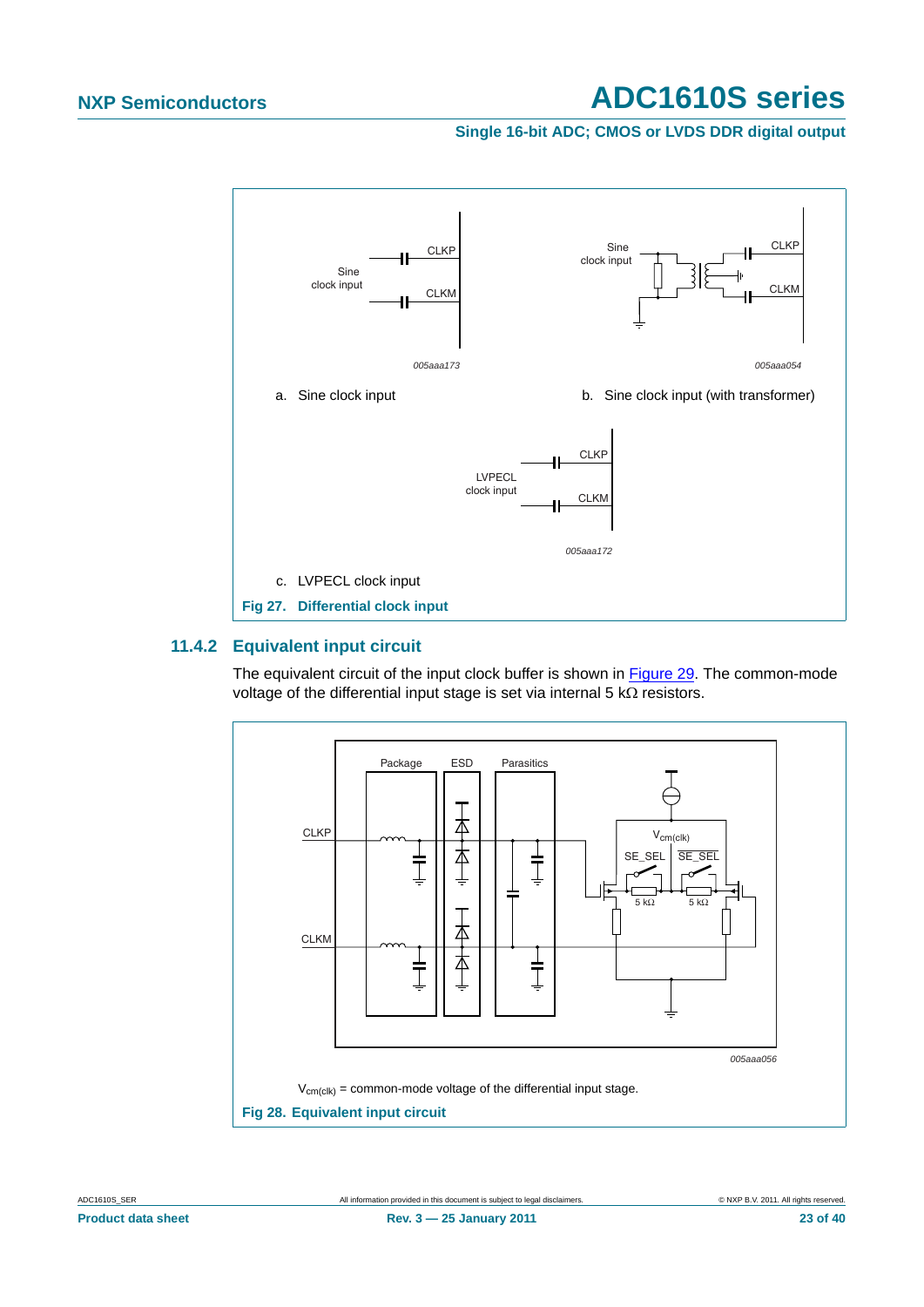#### **Single 16-bit ADC; CMOS or LVDS DDR digital output**

Single-ended or differential clock inputs can be selected via the SPI interface (see [Table 21](#page-30-1)). If single-ended is enabled, the input pin (CLKM or CLKP) is selected via control bit SE\_SEL.

If single-ended is implemented without setting bit SE\_SEL to the appropriate value, the unused pin should be connected to ground via a capacitor.

#### <span id="page-23-1"></span>**11.4.3 Duty cycle stabilizer**

The duty cycle stabilizer can improve the overall performance of the ADC by compensating the duty cycle of the input clock signal. When the duty cycle stabilizer is active (bit DCS\_EN = logic 1; see [Table 21](#page-30-1)), the circuit can handle signals with duty cycles of between 30 % and 70 % (typical). When the duty cycle stabilizer is disabled (DCS EN = logic 0), the input clock signal should have a duty cycle of between 45 % and 55 %.

#### <span id="page-23-2"></span>**11.4.4 Clock input divider**

The ADC1610S contains an input clock divider that divides the incoming clock by a factor of 2 (when bit CLKDIV = logic 1; see [Table 21](#page-30-1)). This feature allows the user to deliver a higher clock frequency with better jitter performance, leading to a better SNR result once acquisition has been performed.

#### **11.5 Digital outputs**

#### <span id="page-23-4"></span><span id="page-23-3"></span>**11.5.1 Digital output buffers: CMOS mode**

The digital output buffers can be configured as CMOS by setting bit LVDS\_CMOS to logic 0 (see [Table 23\)](#page-31-0).

Each digital output has a dedicated output buffer. The equivalent circuit of the CMOS digital output buffer is shown in [Figure 30.](#page-24-0) The buffer is powered by a separate power supply, pins OGND and VDDO, to ensure 1.8 V to 3.3 V compatibility and is isolated from the ADC core. Each buffer can be loaded by a maximum of 10 pF.

<span id="page-23-0"></span>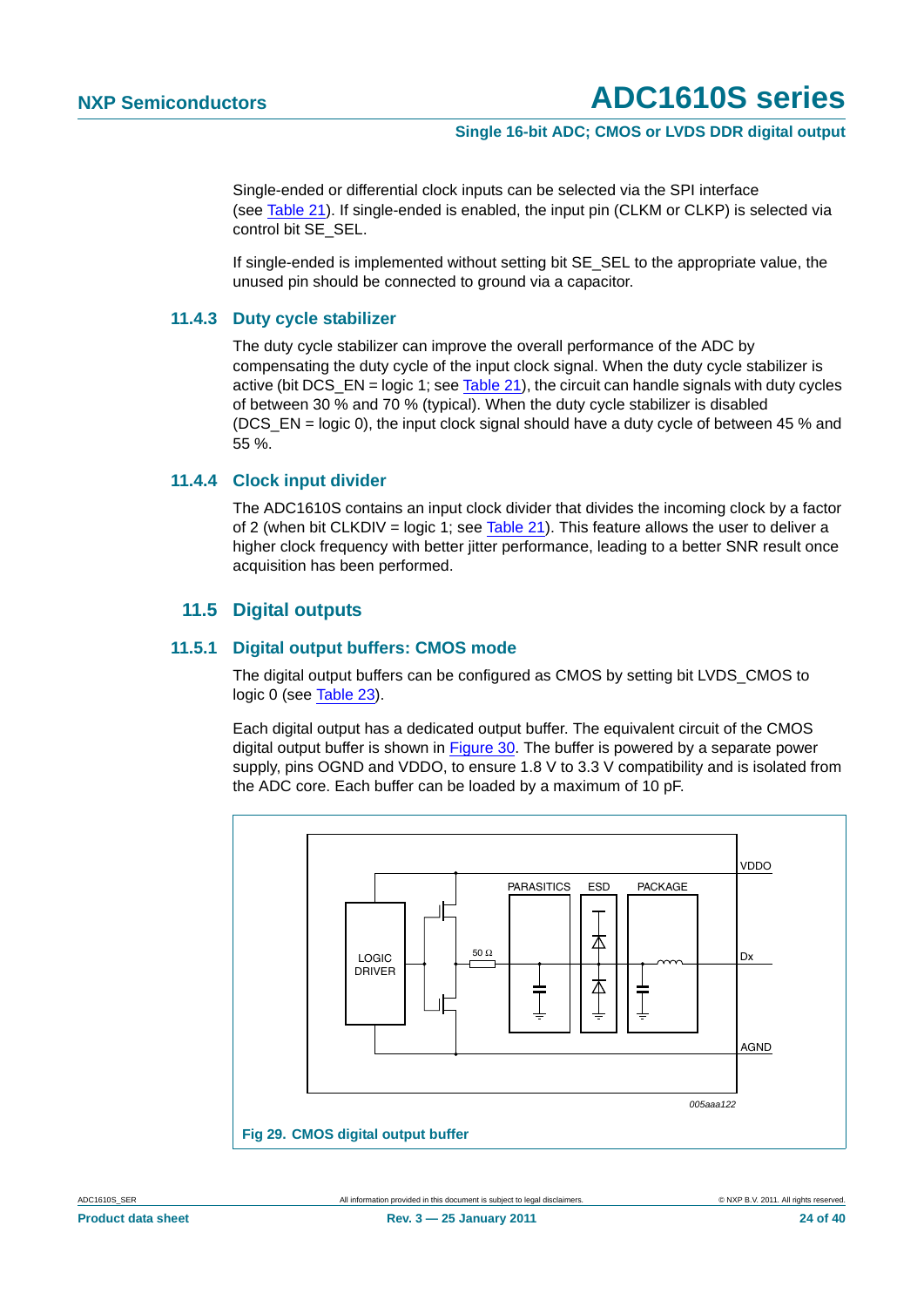#### **Single 16-bit ADC; CMOS or LVDS DDR digital output**

The output resistance is 50  $\Omega$  and is the combination of an internal resistor and the equivalent output resistance of the buffer. There is no need for an external damping resistor. The drive strength of both data and DAV buffers can be programmed via the SPI in order to adjust the rise and fall times of the output digital signals (see [Table 30\)](#page-33-0):

#### <span id="page-24-2"></span>**11.5.2 Digital output buffers: LVDS DDR mode**

The digital output buffers can be configured as LVDS DDR by setting bit LVDS\_CMOS to logic 1 (see [Table 23\)](#page-31-0).



<span id="page-24-0"></span>**Fig 30. LVDS DDR digital output buffer - externally terminated**

Each output should be terminated externally with a 100  $\Omega$  resistor (typical) at the receiver side ([Figure 31\)](#page-24-1) or internally via SPI control bits LVDS\_INT\_TER[2:0] (see [Figure 32](#page-27-0) and [Table 32\)](#page-34-0).



<span id="page-24-1"></span>The default LVDS DDR output buffer current is set to 3.5 mA. It can be programmed via the SPI (bits DAVI[1:0] and DATAI[1:0]; see [Table 31](#page-34-1)) in order to adjust the output logic voltage levels.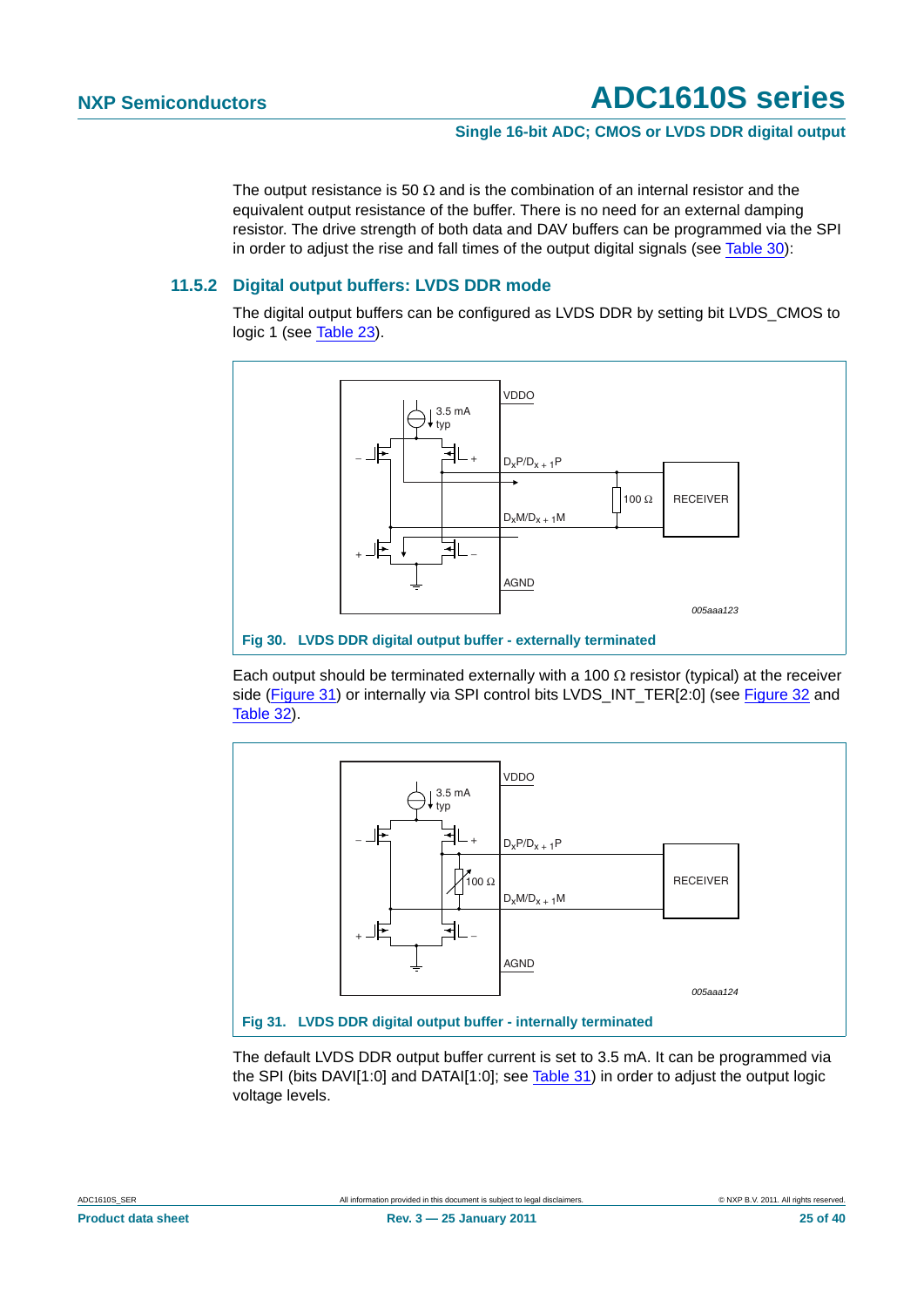#### **Single 16-bit ADC; CMOS or LVDS DDR digital output**

| Table 14. |  |  |  | <b>LVDS DDR output register 2</b> |
|-----------|--|--|--|-----------------------------------|
|-----------|--|--|--|-----------------------------------|

| LVDS_INT_TER[1:0] | Resistor value ( $\Omega$ ) |
|-------------------|-----------------------------|
| 000               | no internal termination     |
| 001               | 300                         |
| 010               | 180                         |
| 011               | 110                         |
| 100               | 150                         |
| 101               | 100                         |
| 110               | 81                          |
| 111               | 60                          |

#### <span id="page-25-0"></span>**11.5.3 DAta Valid (DAV) output clock**

A data valid output clock signal (DAV) can be used to capture the data delivered by the ADC1610S. Detailed timing diagrams for CMOS and LVDS DDR modes are shown in [Figure 4](#page-11-0) and [Figure 5](#page-11-1) respectively.

#### <span id="page-25-1"></span>**11.5.4 Out-of-Range (OTR)**

An out-of-range signal is provided on pin OTR. The latency of OTR is fourteen clock cycles. The OTR response can be speeded up by enabling Fast OTR (bit FASTOTR = logic 1; see [Table 29](#page-33-1)). In this mode, the latency of OTR is reduced to only four clock cycles. The Fast OTR detection threshold (below full-scale) can be programmed via bits FASTOTR\_DET[2:0].

| FASTOTR_DET[2:0] | Detection level (dB) |
|------------------|----------------------|
| 000              | $-20.56$             |
| 001              | $-16.12$             |
| 010              | $-11.02$             |
| 011              | $-7.82$              |
| 100              | $-5.49$              |
| 101              | $-3.66$              |
| 110              | $-2.14$              |
| 111              | $-0.86$              |

#### **Table 15. Fast OTR register**

#### <span id="page-25-2"></span>**11.5.5 Digital offset**

By default, the ADC1610S delivers output code that corresponds to the analog input. However it is possible to add a digital offset to the output code via the SPI (bits DIG\_OFFSET[5:0]; see [Table 25\)](#page-32-0).

#### <span id="page-25-3"></span>**11.5.6 Test patterns**

For test purposes, the ADC1610S can be configured to transmit one of a number of predefined test patterns (via bits TESTPAT\_SEL[2:0]; see [Table 26](#page-32-1)). A custom test pattern can be defined by the user (TESTPAT\_USER[15:0]; see [Table 27](#page-33-2) and [Table 28](#page-33-3)) and is selected when TESTPAT  $SEL[2:0] = 101$ . The selected test pattern is transmitted regardless of the analog input.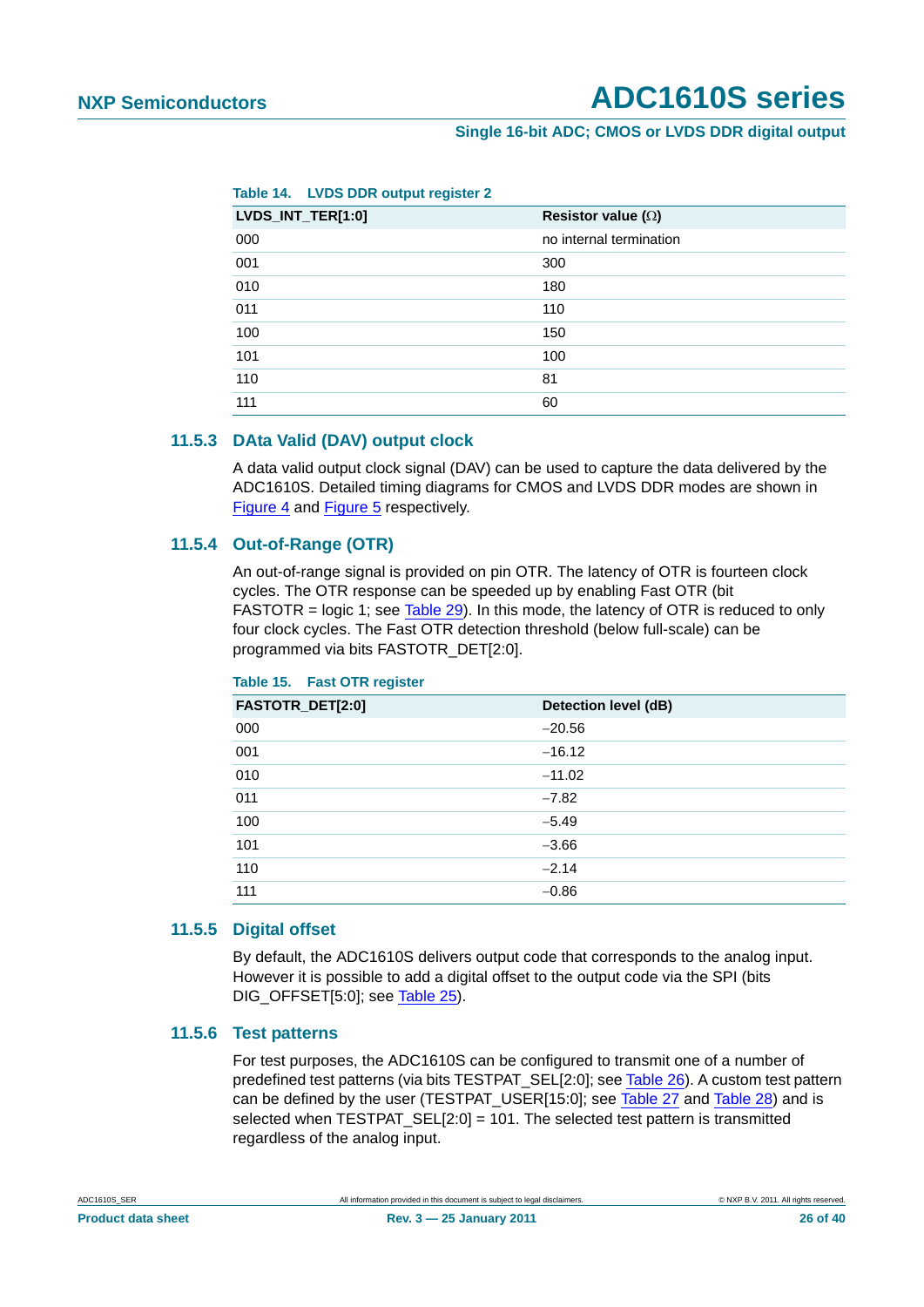**Single 16-bit ADC; CMOS or LVDS DDR digital output**

#### <span id="page-26-2"></span>**11.5.7 Output codes versus input voltage**

| $V_{INP} - V_{INM}$ | <b>Offset binary</b> | Two's complement    | OTR pin  |
|---------------------|----------------------|---------------------|----------|
| $\lt -1$            | 0000 0000 0000 0000  | 1000 0000 0000 0000 | 1        |
| $-1$                | 0000 0000 0000 0000  | 1000 0000 0000 0000 | $\Omega$ |
| $-0.99996948$       | 0000 0000 0000 0001  | 1000 0000 0000 0001 | $\Omega$ |
| $-0.99993896$       | 0000 0000 0000 0010  | 1000 0000 0000 0010 | 0        |
| $-0.99990845$       | 0000 0000 0000 0011  | 1000 0000 0000 0011 | $\Omega$ |
| $-0.99987793$       | 0000 0000 0000 0100  | 1000 0000 0000 0100 | 0        |
|                     |                      |                     | 0        |
| $-0.00006104$       | 0111 1111 1111 1110  | 1111 1111 1111 1110 | $\Omega$ |
| $-0.00003052$       | 0111 1111 1111 1111  | 1111 1111 1111 1111 | $\Omega$ |
| 0                   | 1000 0000 0000 0000  | 0000 0000 0000 0000 | $\Omega$ |
| +0.00003052         | 1000 0000 0000 0001  | 0000 0000 0000 0001 | $\Omega$ |
| +0.00006104         | 1000 0000 0000 0010  | 0000 0000 0000 0010 | $\Omega$ |
|                     |                      |                     | 0        |
| +0.99987793         | 1111 1111 1111 1011  | 0111 1111 1111 1011 | $\Omega$ |
| +0.99990845         | 1111 1111 1111 1100  | 0111 1111 1111 1100 | 0        |
| +0.99993896         | 1111 1111 1111 1101  | 0111 1111 1111 1101 | 0        |
| +0.99996948         | 1111 1111 1111 1110  | 0111 1111 1111 1110 | $\Omega$ |
| $+1$                | 1111 1111 1111 1111  | 0111 1111 1111 1111 | $\Omega$ |
| $> +1$              | 1111 1111 1111 1111  | 0111 1111 1111 1111 | 1        |

#### **11.6 Serial peripheral interface**

#### <span id="page-26-4"></span><span id="page-26-3"></span>**11.6.1 Register description**

The ADC1610S serial interface is a synchronous serial communications port that allows easy interfacing with many commonly-used microprocessors. It provides access to the registers that control the operation of the chip.

This interface is configured as a 3-wire type (SDIO as bidirectional pin)

Pin SCLK is the serial clock input and pin  $\overline{CS}$  is the chip select pin.

Each read/write operation is initiated by a LOW level on pin  $\overline{CS}$ . A minimum of three bytes is transmitted (two instruction bytes and at least one data byte). The number of data bytes is determined by the value of bits W1 and W2 (see [Table 18\)](#page-27-1).

#### **Table 17. Instruction bytes for the SPI**

|             | <b>MSB</b>    |                   |             |     |     |     |    | <b>LSB</b> |
|-------------|---------------|-------------------|-------------|-----|-----|-----|----|------------|
| Bit         |               | 6                 | $\mathbf b$ | 4   | 3   |     |    |            |
| Description | $R/\sqrt{11}$ | W1 <sup>[2]</sup> | $W0$ [2]    | A12 | A11 | A10 | A9 | A8         |
|             | A7            | A6                | A5          | A4  | A3  | A2  | Α1 | A0         |

<span id="page-26-0"></span>[1] Bit R $\overline{W}$  indicates whether it is a read (logic 1) or a write (logic 0) operation.

<span id="page-26-1"></span>[2] Bits W1 and W0 indicate the number of bytes to be transferred after the instruction byte (see [Table 18](#page-27-1)).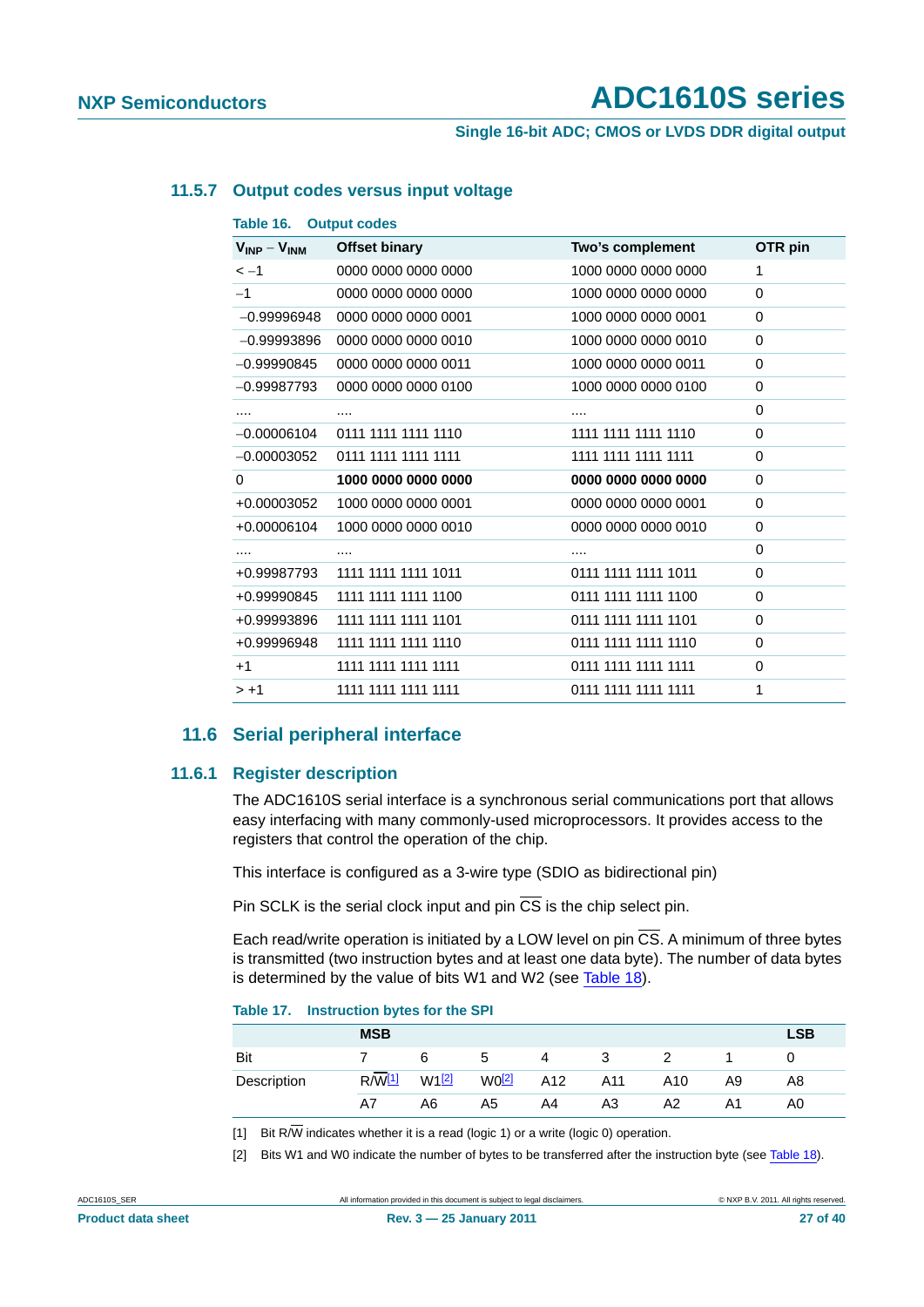#### **Single 16-bit ADC; CMOS or LVDS DDR digital output**

<span id="page-27-1"></span>**Table 18. Number of data bytes to be transferred after the instruction bytes**

| W <sub>1</sub> | W0 | <b>Number of bytes transmitted</b> |
|----------------|----|------------------------------------|
|                |    | 1 byte                             |
|                |    | 2 bytes                            |
|                |    | 3 bytes                            |
|                |    | 4 bytes or more                    |

Bits A12 to A0 indicate the address of the register being accessed. In the case of a multiple byte transfer, this address is the first register to be accessed. An address counter is increased to access subsequent addresses.

The steps involved in a data transfer are as follows:

- 1. A falling edge on CS in combination with a rising edge on SCLK determine the start of communications.
- 2. The first phase is the transfer of the 2-byte instruction.
- 3. The second phase is the transfer of the data which can vary in length but is always a multiple of 8 bits. The MSB is always sent first (for instruction and data bytes).
- 4. A rising edge on  $\overline{\text{CS}}$  indicates the end of data transmission.



#### <span id="page-27-2"></span><span id="page-27-0"></span>**11.6.2 Default modes at start-up**

During circuit initialization it does not matter which output data standard has been selected. At power-up, the device enters Pin control mode.

A falling edge on CS triggers a transition to SPI control mode. When the ADC1610S enters SPI control mode, the output data standard (CMOS/LVDS DDR) is determined by the level on pin SDIO (see [Figure 33\)](#page-28-0). Once in SPI control mode, the output data standard can be changed via bit LVDS\_CMOS in [Table 23.](#page-31-0)

When the ADC1610S enters SPI control mode, the output data format (two's complement or offset binary) is determined by the level on pin SCLK (gray code can only be selected via the SPI). Once in SPI control mode, the output data format can be changed via bit DATA\_FORMAT[1:0] in [Table 23.](#page-31-0)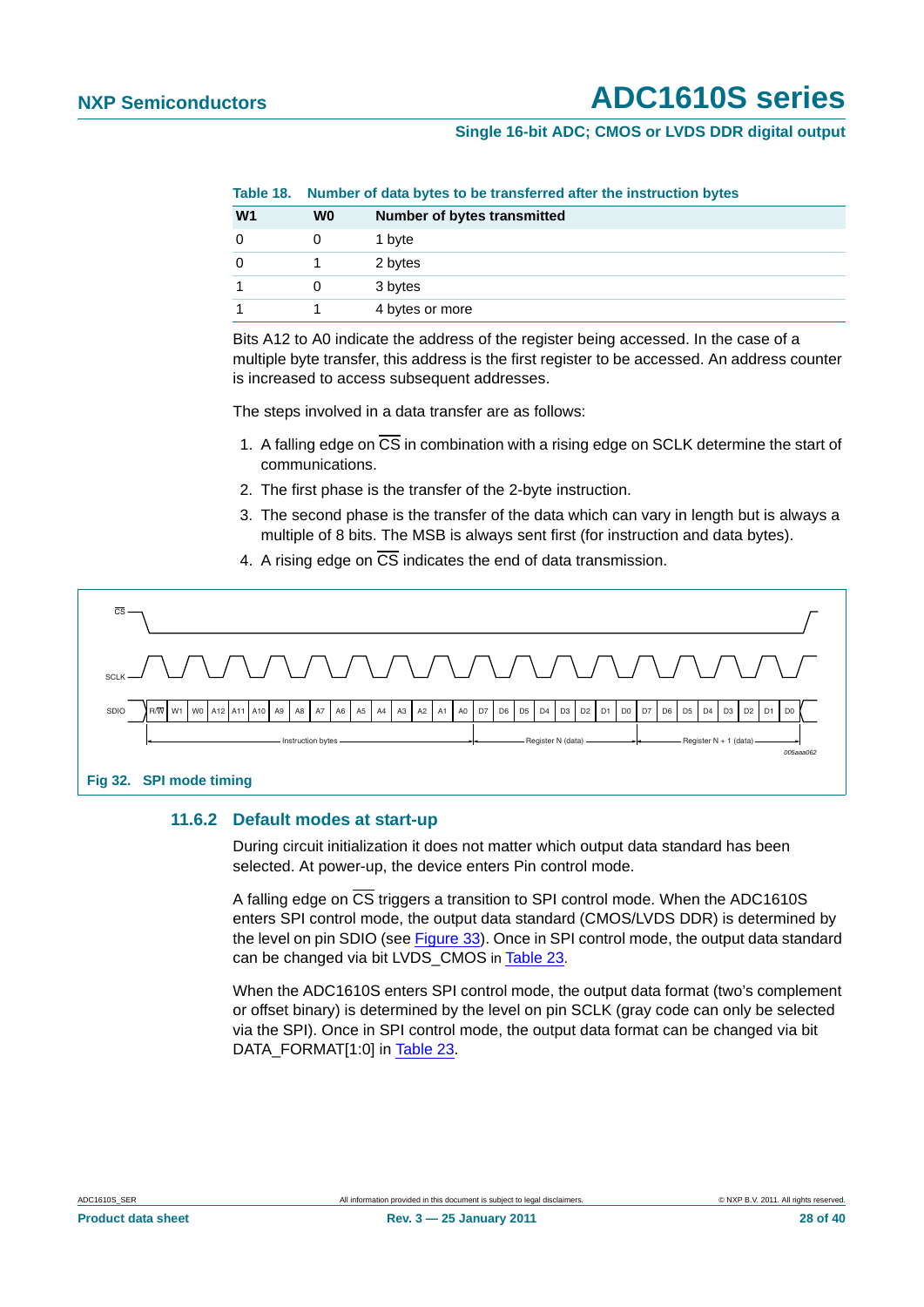**Single 16-bit ADC; CMOS or LVDS DDR digital output**

<span id="page-28-0"></span>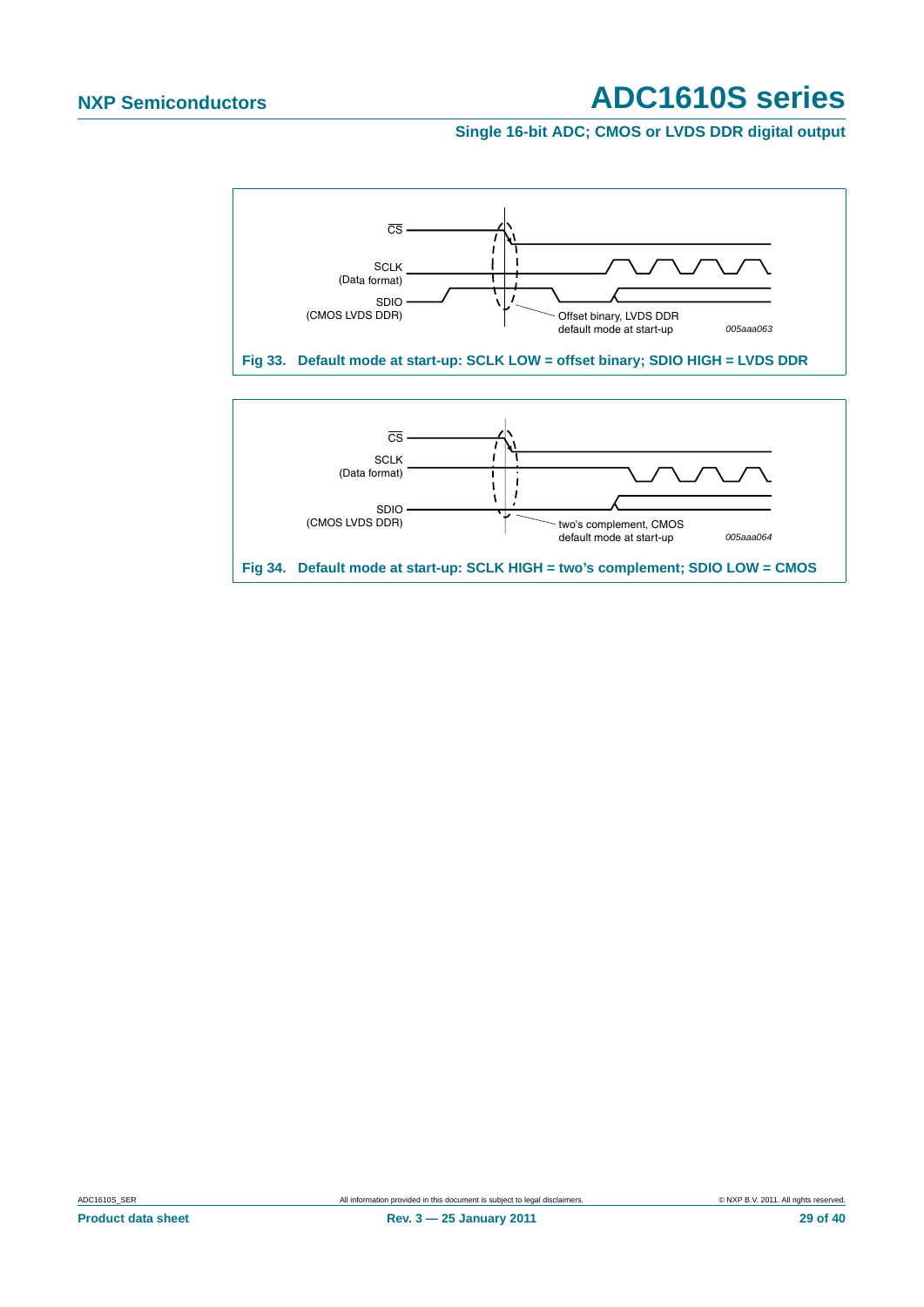#### **11.6.3 Register allocation map**

| Addr | Register name               | R/W | <b>Bit definition</b> |                                                      |                          |                          |                   |               |                   |                  |              |  |
|------|-----------------------------|-----|-----------------------|------------------------------------------------------|--------------------------|--------------------------|-------------------|---------------|-------------------|------------------|--------------|--|
| Hex  |                             |     | Bit 7                 | Bit 6                                                | Bit 5                    | Bit 4                    | Bit 3             | Bit 2         | Bit 1             | Bit 0            | <b>Bin</b>   |  |
| 0005 | Reset and<br>operating mode | R/W | SW_RST                |                                                      | RESERVED[2:0]            |                          |                   |               |                   | OP_MODE[1:0]     | 0000<br>0000 |  |
| 0006 | Clock                       | R/W | $\blacksquare$        | $\blacksquare$                                       | $\blacksquare$           | SE_SEL                   | DIFF_SE           | ä,            | <b>CLKDIV</b>     | DCS_EN           | 0000<br>0001 |  |
| 0008 | Internal reference          | R/W | $\blacksquare$        | $\blacksquare$                                       | $\overline{\phantom{a}}$ | $\overline{\phantom{a}}$ | INTREF_EN         |               | INTREF[2:0]       |                  | 0000<br>0000 |  |
| 0011 | Output data<br>standard     | R/W | $\blacksquare$        | $\blacksquare$                                       | ä,                       | LVDS_CMOS                | <b>OUTBUF</b>     | OUTBUS_SWAP   |                   | DATA_FORMAT[1:0] | 0000<br>0000 |  |
| 0012 | Output clock                | R/W | $\sim$                | $\blacksquare$                                       | ÷,                       | $\blacksquare$           | <b>DAVINV</b>     | DAVPHASE[2:0] |                   |                  | 0000<br>1110 |  |
| 0013 | Offset                      | R/W |                       | DIG_OFFSET[5:0]<br>$\blacksquare$                    |                          |                          |                   |               |                   |                  | 0000<br>0000 |  |
| 0014 | Test pattern 1              | R/W |                       | TESTPAT_SEL[2:0]<br>ä,<br>$\overline{a}$<br>÷,<br>÷. |                          |                          |                   |               |                   | 0000<br>0000     |              |  |
| 0015 | Test pattern 2              | R/W |                       | TESTPAT_USER[15:8]                                   |                          |                          |                   |               |                   |                  | 0000<br>0000 |  |
| 0016 | Test pattern 3              | R/W |                       |                                                      |                          |                          | TESTPAT_USER[7:0] |               |                   |                  | 0000<br>0000 |  |
| 0017 | Fast OTR                    | R/W |                       |                                                      |                          |                          | <b>FASTOTR</b>    |               | FASTOTR_DET[2:0]  |                  | 0000<br>0000 |  |
| 0020 | CMOS output                 | R/W |                       | $\blacksquare$                                       |                          | ÷,                       | DAV_DRV[1:0]      |               |                   | DATA_DRV[1:0]    | 0000<br>1110 |  |
| 0021 | LVDS DDR O/P 1              | R/W | $\blacksquare$        | $\overline{\phantom{a}}$                             | DAVI_x2_EN               |                          | DAVI[1:0]         | DATAI_x2_EN   |                   | DATAI[1:0]       | 0000<br>0000 |  |
| 0022 | LVDS DDR O/P 2              | R/W | $\blacksquare$        | $\blacksquare$                                       |                          | $\blacksquare$           | BIT_BYTE_WISE     |               | LVDS_INT_TER[2:0] |                  | 0000<br>0000 |  |
|      |                             |     |                       |                                                      |                          |                          |                   |               |                   |                  |              |  |

**Product data sheet Rev. 3 — 25 January 2011 40**  $\sim$  **3**  $\sim$  **7**  $\sim$  **76**  $\sim$  **76**  $\sim$  **76**  $\sim$  **30**  $\sim$  **8**  $\sim$  **80**  $\sim$  **80**  $\sim$  **80**  $\sim$  **80**  $\sim$  **80**  $\sim$  **80**  $\sim$  **80**  $\sim$  **80**  $\sim$  **80**  $\sim$  **80**  $\sim$  **80**  $\sim$  **80**  $\sim$  **80**  $\sim$  **80**  $\sim$  **80** Rev. 3 - 25 January 2011

<span id="page-29-0"></span>© NXP B.V. 2011. All rights reserved.<br>3**0 Of 40** 

Single 16-bit ADC; CMOS or LVDS DDR digital output **Single 16-bit ADC; CMOS or LVDS DDR digital output** ADC1610S series **ADC1610S series**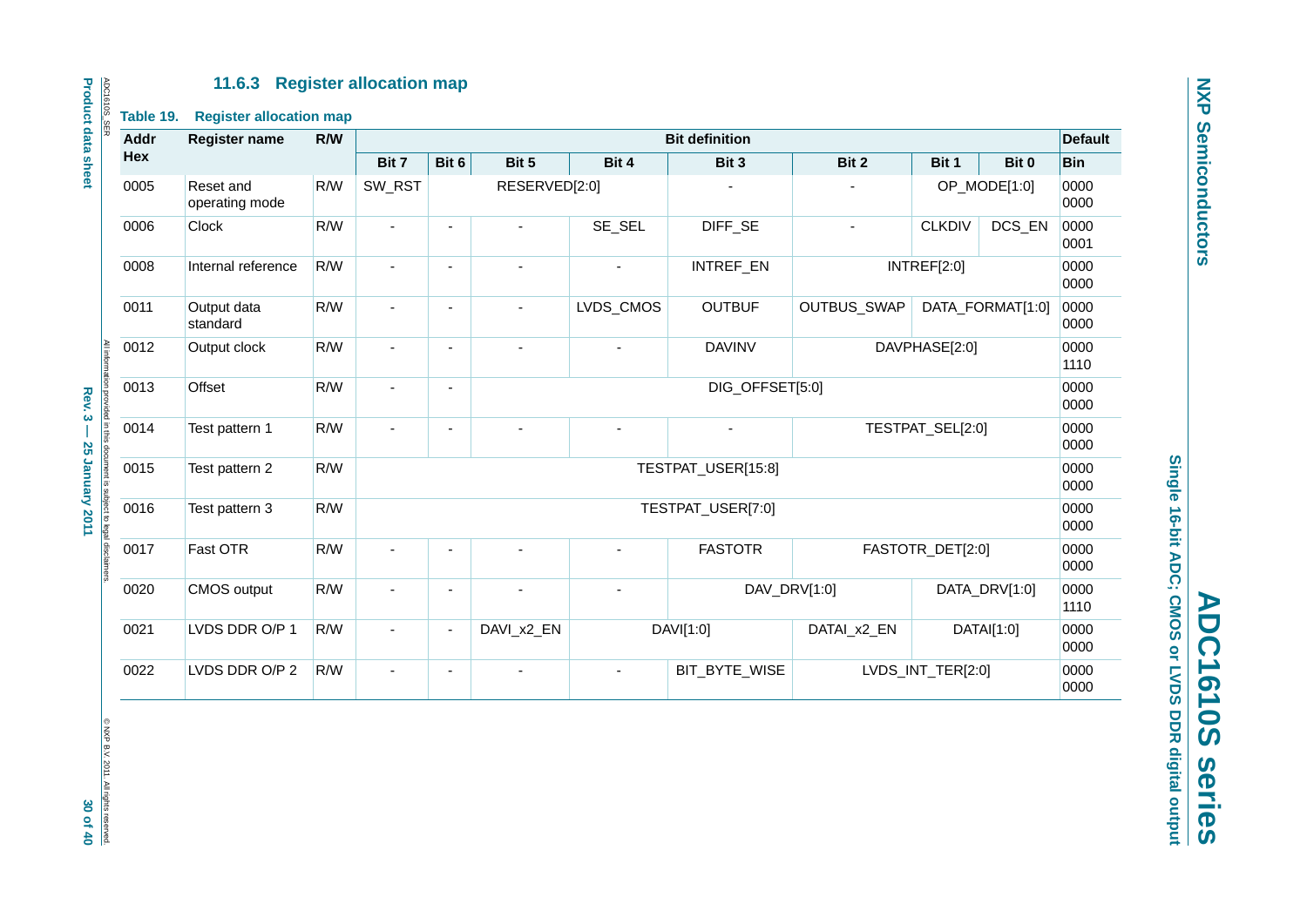#### **Single 16-bit ADC; CMOS or LVDS DDR digital output**

|            | Default values are highlighted. |               |       |                                       |
|------------|---------------------------------|---------------|-------|---------------------------------------|
| <b>Bit</b> | Symbol                          | <b>Access</b> | Value | <b>Description</b>                    |
| 7          | SW_RST                          | R/W           |       | reset digital section                 |
|            |                                 |               | 0     | no reset                              |
|            |                                 |               | 1     | performs a reset of the SPI registers |
| 6 to 4     | RESERVED[2:0]                   |               | 000   | reserved                              |
| 3 to 2     | $\blacksquare$                  |               | 00    | not used                              |
| 1 to $0$   | OP_MODE[1:0]                    | R/W           |       | operating mode                        |
|            |                                 |               | 00    | normal (power-up)                     |
|            |                                 |               | 01    | power-down                            |
|            |                                 |               | 10    | sleep                                 |
|            |                                 |               | 11    | normal (power-up)                     |

## <span id="page-30-0"></span>**Table 20. Reset and operating mode control register (address 0005h) bit description**

#### <span id="page-30-1"></span>**Table 21. Clock control register (address 0006h) bit description** *Default values are highlighted.*

| <b>Bit</b>  | <b>Symbol</b>  | <b>Access</b> | Value | <b>Description</b>                           |
|-------------|----------------|---------------|-------|----------------------------------------------|
| $7$ to 5    | $\blacksquare$ |               | 000   | not used                                     |
| 4           | SE_SEL         | R/W           |       | single-ended clock input pin select          |
|             |                |               | 0     | <b>CLKM</b>                                  |
|             |                |               | 1     | <b>CLKP</b>                                  |
| 3           | DIFF_SE        | R/W           |       | differential/single-ended clock input select |
|             |                |               | 0     | fully differential                           |
|             |                |               | 1     | single-ended                                 |
| 2           | ۰              |               | 0     | not used                                     |
| 1           | <b>CLKDIV</b>  | R/W           |       | clock input divide by 2                      |
|             |                |               | 0     | disabled                                     |
|             |                |               | 1     | enabled                                      |
| $\mathbf 0$ | DCS_EN         | R/W           |       | duty cycle stabilizer                        |
|             |                |               | 0     | disabled                                     |
|             |                |               | 1     | enabled                                      |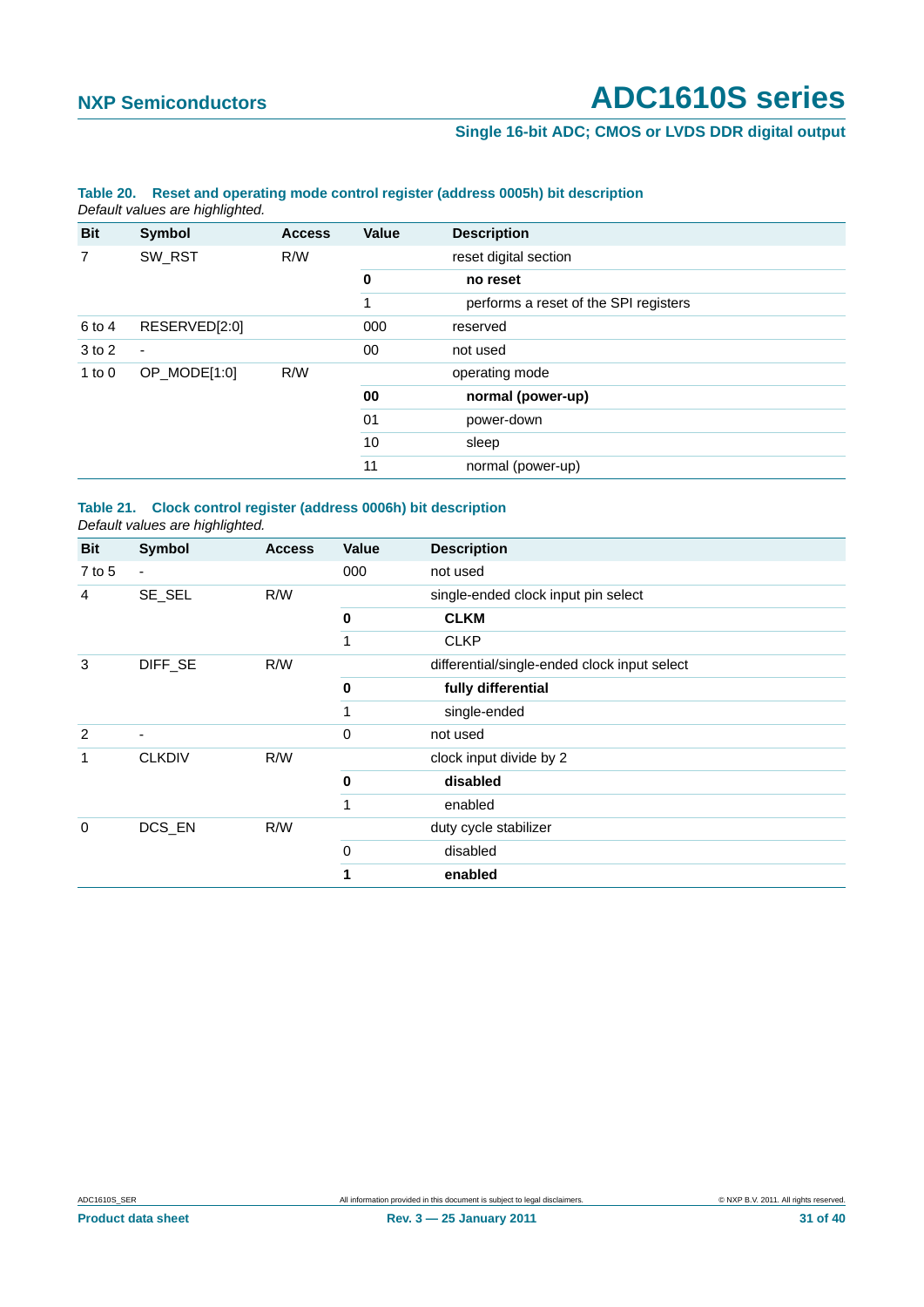#### **Single 16-bit ADC; CMOS or LVDS DDR digital output**

|            | Default values are highlighted. |               |              |                                        |
|------------|---------------------------------|---------------|--------------|----------------------------------------|
| Bit        | Symbol                          | <b>Access</b> | Value        | <b>Description</b>                     |
| $7$ to 4   | $\blacksquare$                  |               | 0            | not used                               |
| 3          | INTREF_EN                       | R/W           |              | programmable internal reference enable |
|            |                                 |               | $\bf{0}$     | disable                                |
|            |                                 |               | $\mathbf{1}$ | active                                 |
| $2$ to $0$ | INTREF[2:0]                     | R/W           |              | programmable internal reference        |
|            |                                 |               | 000          | $FS = 2V$                              |
|            |                                 |               | 001          | $FS = 1.78 V$                          |
|            |                                 |               | 010          | $FS = 1.59 V$                          |
|            |                                 |               | 011          | $FS = 1.42 V$                          |
|            |                                 |               | 100          | $FS = 1.26 V$                          |
|            |                                 |               | 101          | $FS = 1.12 V$                          |
|            |                                 |               | 110          | $FS = 1 V$                             |
|            |                                 |               | 111          | reserved                               |

## <span id="page-31-1"></span>**Table 22. Internal reference control register (address 0008h) bit description**

<span id="page-31-0"></span>**Table 23. Output data standard control register (address 0011h) bit description** *Default values are highlighted.*

| <b>Bit</b>     | <b>Symbol</b>            | <b>Access</b> | Value       | <b>Description</b>                                         |
|----------------|--------------------------|---------------|-------------|------------------------------------------------------------|
| $7$ to 5       | $\overline{\phantom{a}}$ |               | 000         | not used                                                   |
| 4              | LVDS_CMOS                | R/W           |             | output data standard: LVDS DDR or CMOS                     |
|                |                          |               | $\mathbf 0$ | <b>CMOS</b>                                                |
|                |                          |               | 1           | LVDS DDR                                                   |
| 3              | <b>OUTBUF</b>            | R/W           |             | output buffers enable                                      |
|                |                          |               | $\mathbf 0$ | output enabled                                             |
|                |                          |               | 1           | output disabled (high-Z)                                   |
| $\overline{2}$ | OUTBUS_SWAP              |               | $\mathbf 0$ | outbus swapping                                            |
|                |                          |               | 0           | no swapping                                                |
|                |                          |               | 1           | output bus is swapping (MSB becomes LSB and vice<br>versa) |
| 1 to $0$       | DATA_FORMAT[1:0]         | R/W           |             | output data format                                         |
|                |                          |               | 00          | offset binary                                              |
|                |                          |               | 01          | two's complement                                           |
|                |                          |               | 10          | gray code                                                  |
|                |                          |               | 11          | offset binary                                              |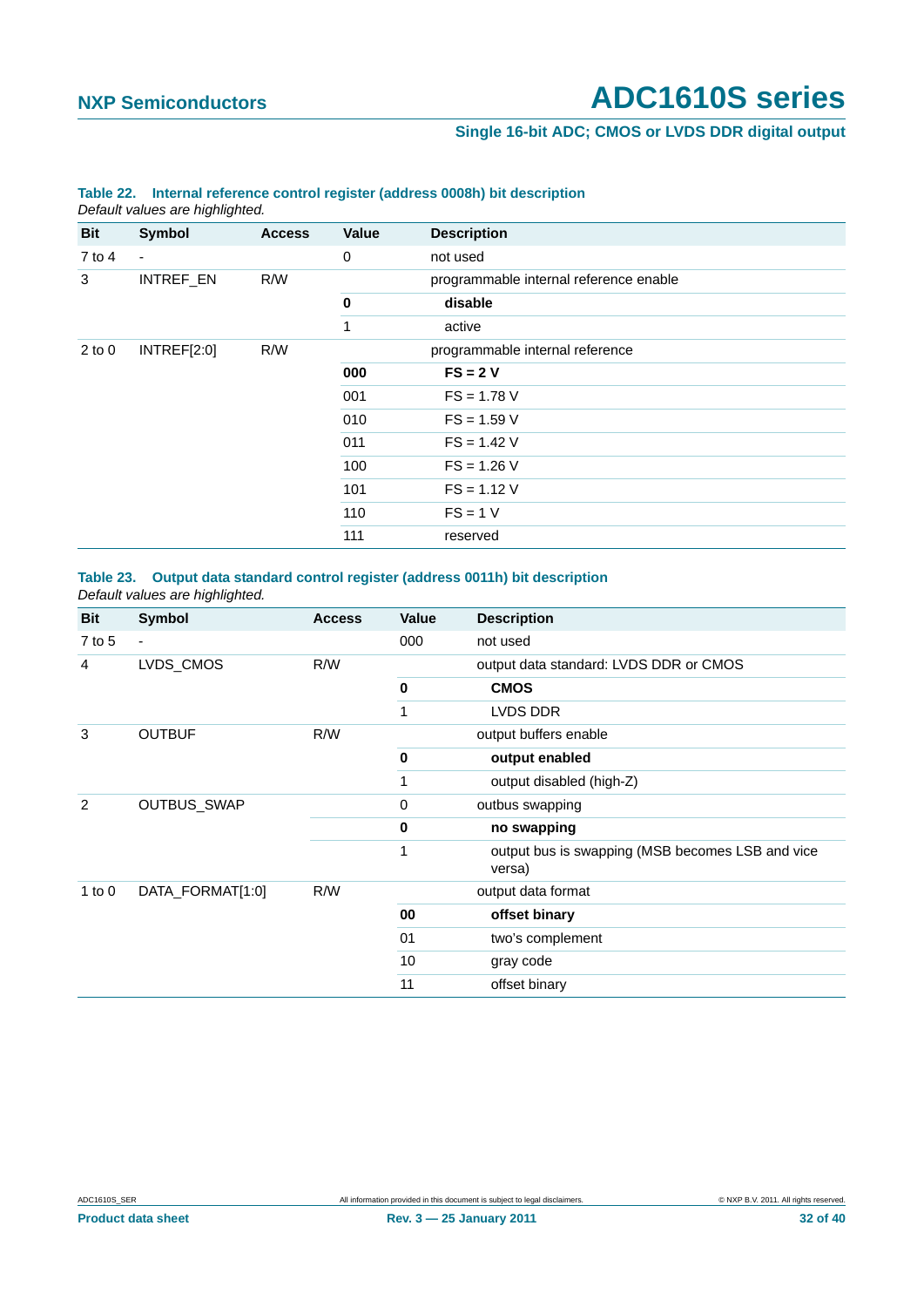#### **Single 16-bit ADC; CMOS or LVDS DDR digital output**

|            | Default values are highlighted. |               |       |                                                                |
|------------|---------------------------------|---------------|-------|----------------------------------------------------------------|
| <b>Bit</b> | Symbol                          | <b>Access</b> | Value | <b>Description</b>                                             |
| 7 to 4     | $\overline{\phantom{a}}$        |               | 0000  | not used                                                       |
| 3          | <b>DAVINV</b>                   | R/W           |       | output clock data valid (DAV) polarity                         |
|            |                                 |               | 0     | normal                                                         |
|            |                                 |               | 1     | inverted                                                       |
| $2$ to $0$ | DAVPHASE[2:0]                   | R/W           |       | DAV phase select                                               |
|            |                                 |               | 000   | output clock shifted (ahead) by $6/16 \times t_{\text{clk}}$   |
|            |                                 |               | 001   | output clock shifted (ahead) by $5/16 \times t_{\text{clk}}$   |
|            |                                 |               | 010   | output clock shifted (ahead) by $4/16 \times t_{\text{clk}}$   |
|            |                                 |               | 011   | output clock shifted (ahead) by $3/16 \times t_{\rm{clk}}$     |
|            |                                 |               | 100   | output clock shifted (ahead) by $2/16 \times t_{\text{clk}}$   |
|            |                                 |               | 101   | output clock shifted (ahead) by $1/16 \times t_{\text{clk}}$   |
|            |                                 |               | 110   | default value as defined in timing section                     |
|            |                                 |               | 111   | output clock shifted (delayed) by $1/16 \times t_{\text{clk}}$ |

#### **Table 24. Output clock register (address 0012h) bit description**

#### <span id="page-32-0"></span>**Table 25. Offset register (address 0013h) bit description** *Default values are highlighted.*

| Bit        | Symbol                   | <b>Access</b> | Value    | <b>Description</b>        |
|------------|--------------------------|---------------|----------|---------------------------|
| $7$ to $6$ | $\overline{\phantom{a}}$ |               | 00       | not used                  |
| $5$ to $0$ | DIG_OFFSET[5:0]          | R/W           |          | digital offset adjustment |
|            |                          |               | 011111   | $+31$ LSB                 |
|            |                          |               | $\cdots$ | $\cdots$                  |
|            |                          |               | 000000   | 0                         |
|            |                          |               | $\cdots$ | $\cdots$                  |
|            |                          |               | 100000   | $-32$ LSB                 |
|            |                          |               |          |                           |

#### <span id="page-32-1"></span>**Table 26. Test pattern register 1 (address 0014h) bit description** *Default values are highlighted.*

| <b>Bit</b> | Symbol           | <b>Access</b> | <b>Value</b> | <b>Description</b>           |
|------------|------------------|---------------|--------------|------------------------------|
| $7$ to $3$ | $\blacksquare$   |               | 00000        | not used                     |
| $2$ to $0$ | TESTPAT_SEL[2:0] | R/W           |              | digital test pattern select  |
|            |                  |               | 000          | off                          |
|            |                  |               | 001          | mid scale                    |
|            |                  |               | 010          | $-FS$                        |
|            |                  |               | 011          | $+FS$                        |
|            |                  |               | 100          | toggle '11111111'/'00000000' |
|            |                  |               | 101          | custom test pattern          |
|            |                  |               | 110          | '10101010.'                  |
|            |                  |               | 111          | '0101010'                    |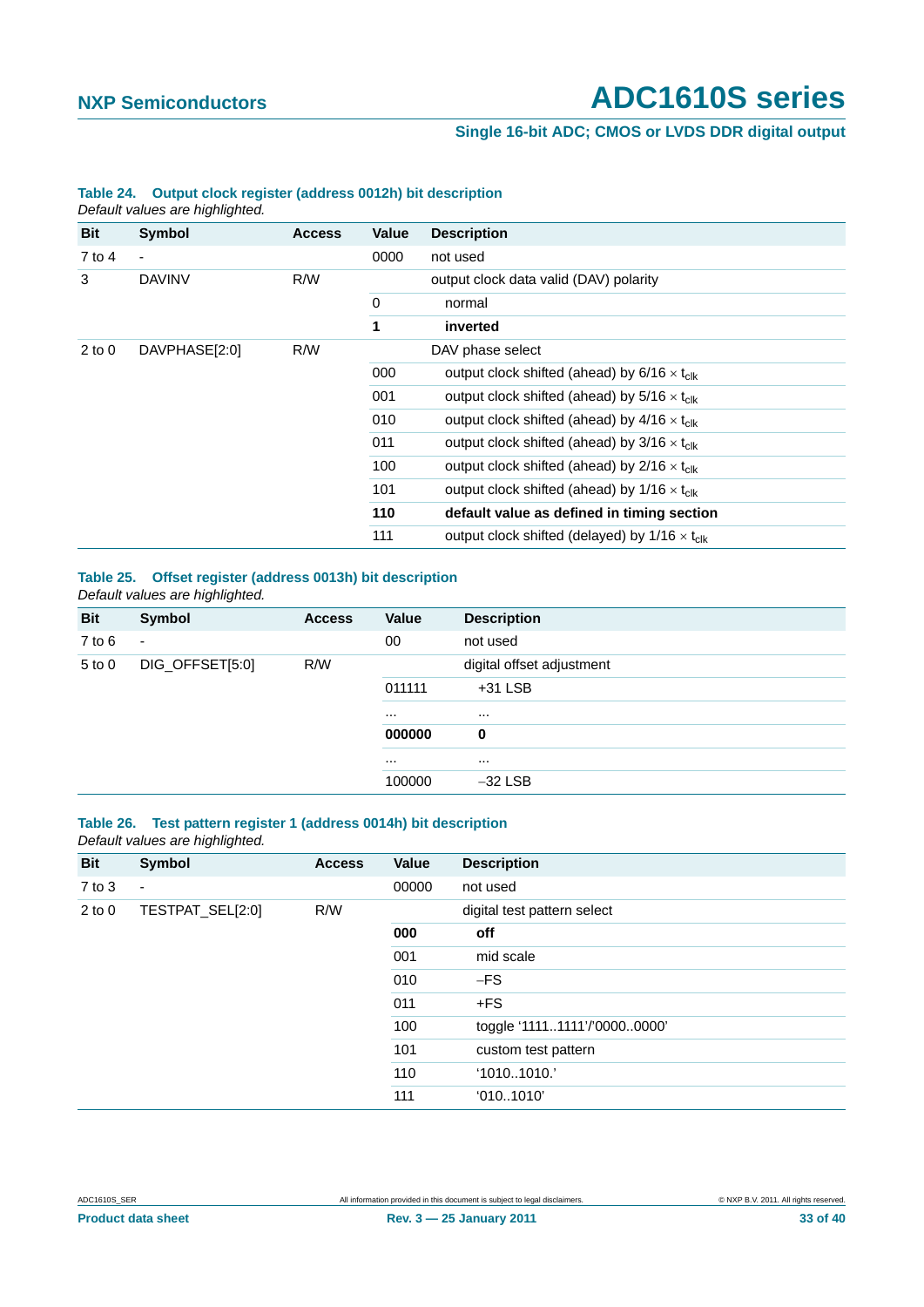#### **Single 16-bit ADC; CMOS or LVDS DDR digital output**

#### <span id="page-33-2"></span>**Table 27. Test pattern register 2 (address 0015h) bit description**

*Default values are highlighted.*

| <b>Bit</b> | Symbol             | <b>Access</b> | Value | <b>Description</b>                                  |
|------------|--------------------|---------------|-------|-----------------------------------------------------|
| $7$ to $0$ | TESTPAT_USER[15:8] | R/W           |       | 00000000 custom digital test pattern (bits 13 to 6) |

#### <span id="page-33-3"></span>**Table 28. Test pattern register 3 (address 0016h) bit description**

*Default values are highlighted.*

| <b>Bit</b> | Symbol            | <b>Access</b> | <b>Value</b> | <b>Description</b>                                 |
|------------|-------------------|---------------|--------------|----------------------------------------------------|
| 7 to 0     | TESTPAT_USER[7:0] | R/W           |              | 00000000 custom digital test pattern (bits 7 to 0) |

#### <span id="page-33-1"></span>**Table 29. Fast OTR register (address 0017h) bit description**

*Default values are highlighted.*

| <b>Bit</b> | Symbol           | <b>Access</b> | Value       | <b>Description</b>                |
|------------|------------------|---------------|-------------|-----------------------------------|
| $7$ to 4   | $\blacksquare$   |               | 0000        | not used                          |
| 3          | <b>FASTOTR</b>   | R/W           |             | fast OuT-of-Range (OTR) detection |
|            |                  |               | $\mathbf 0$ | disabled                          |
|            |                  |               | 1           | enabled                           |
| $2$ to $0$ | FASTOTR_DET[2:0] | R/W           |             | set fast OTR detect level         |
|            |                  |               | 000         | $-20.56$ dB                       |
|            |                  |               | 001         | $-16.12$ dB                       |
|            |                  |               | 010         | $-11.02$ dB                       |
|            |                  |               | 011         | $-7.82$ dB                        |
|            |                  |               | 100         | $-5.49$ dB                        |
|            |                  |               | 101         | $-3.66$ dB                        |
|            |                  |               | 110         | $-2.14$ dB                        |
|            |                  |               | 111         | $-0.86$ dB                        |

#### <span id="page-33-0"></span>**Table 30. CMOS output register (address 0020h) bit description** *Default values are highlighted.*

| <b>Bit</b> | Symbol         | <b>Access</b> | <b>Value</b>                                                                                                                                                           | <b>Description</b>                        |  |
|------------|----------------|---------------|------------------------------------------------------------------------------------------------------------------------------------------------------------------------|-------------------------------------------|--|
| $7$ to 4   | $\blacksquare$ |               | 0000                                                                                                                                                                   | not used                                  |  |
| 3 to 2     | DAV_DRV[1:0]   | R/W           |                                                                                                                                                                        | drive strength for DAV CMOS output buffer |  |
|            |                |               | 00<br>low<br>01<br>medium<br>10<br>high<br>11<br>very high<br>drive strength for DATA CMOS output buffer<br>00<br>low<br>01<br>medium<br>10<br>high<br>11<br>very high |                                           |  |
|            |                |               |                                                                                                                                                                        |                                           |  |
|            |                |               |                                                                                                                                                                        |                                           |  |
|            |                |               |                                                                                                                                                                        |                                           |  |
| 1 to $0$   | DATA_DRV[1:0]  | R/W           |                                                                                                                                                                        |                                           |  |
|            |                |               |                                                                                                                                                                        |                                           |  |
|            |                |               |                                                                                                                                                                        |                                           |  |
|            |                |               |                                                                                                                                                                        |                                           |  |
|            |                |               |                                                                                                                                                                        |                                           |  |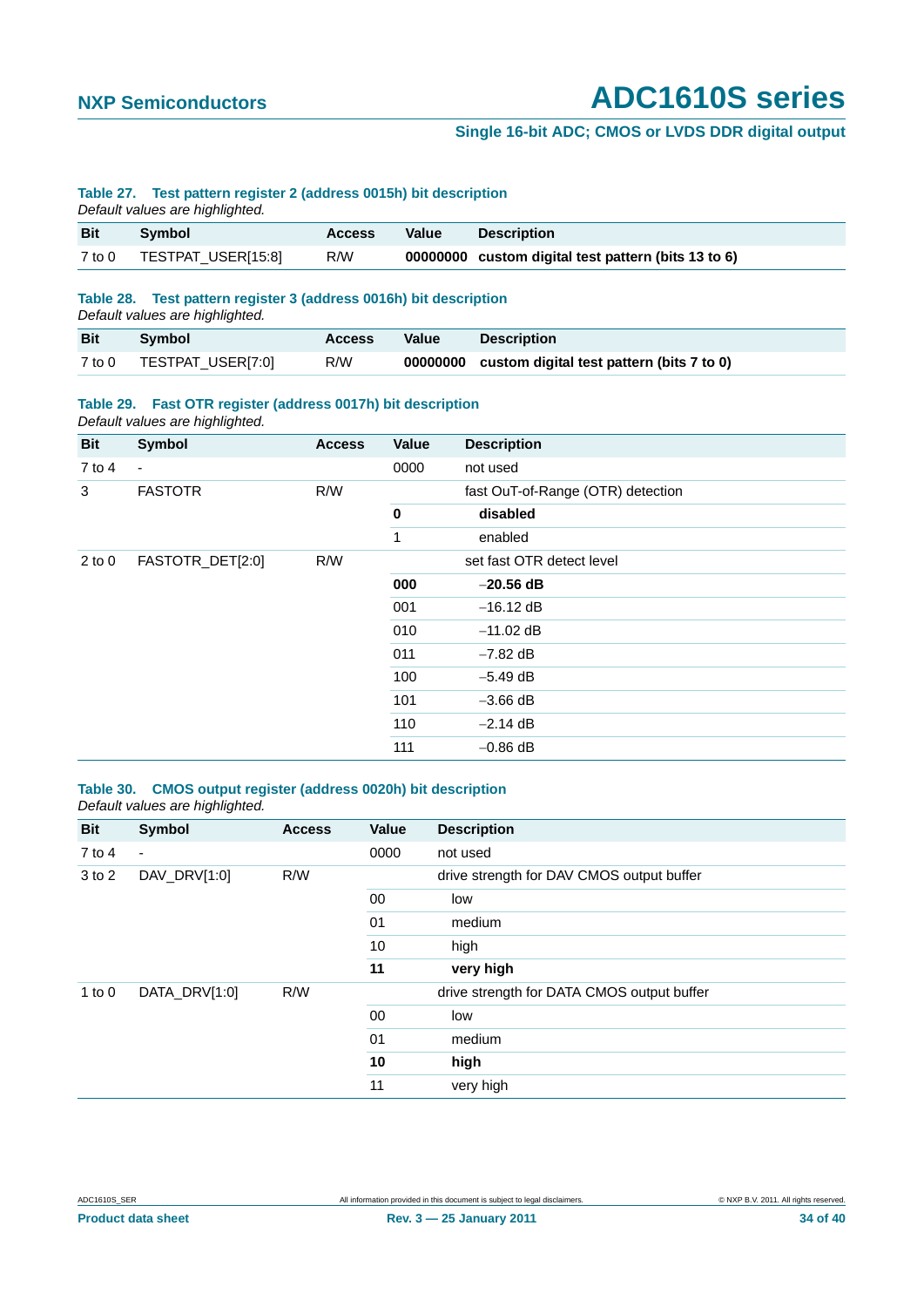#### **Single 16-bit ADC; CMOS or LVDS DDR digital output**

|            | Default values are highlighted. |               |              |                                          |  |  |
|------------|---------------------------------|---------------|--------------|------------------------------------------|--|--|
| <b>Bit</b> | <b>Symbol</b>                   | <b>Access</b> | <b>Value</b> | <b>Description</b>                       |  |  |
| $7$ to $6$ | $\blacksquare$                  |               | 00           | not used                                 |  |  |
| 5          | DAVI_x2_EN                      | R/W           |              | double LVDS current for DAV LVDS buffer  |  |  |
|            |                                 |               | 0            | disabled                                 |  |  |
|            |                                 |               | 1            | enabled                                  |  |  |
| 4 to 3     | DAVI[1:0]                       | R/W           |              | LVDS current for DAV LVDS buffer         |  |  |
|            |                                 |               | 00           | 3.5 <sub>m</sub> A                       |  |  |
|            |                                 |               | 01           | 4.5 mA                                   |  |  |
|            |                                 |               | 10           | $1.25 \text{ mA}$                        |  |  |
|            |                                 |               | 11           | $2.5 \text{ mA}$                         |  |  |
| 2          | DATAI_x2_EN                     | R/W           |              | double LVDS current for DATA LVDS buffer |  |  |
|            |                                 |               | 0            | disabled                                 |  |  |
|            |                                 |               | 1            | enabled                                  |  |  |
| 1 to $0$   | DATAI[1:0]                      | R/W           |              | LVDS current for DATA LVDS buffer        |  |  |
|            |                                 |               | 00           | 3.5 mA                                   |  |  |
|            |                                 |               | 01           | $4.5 \text{ mA}$                         |  |  |
|            |                                 |               | 10           | $1.25 \text{ mA}$                        |  |  |
|            |                                 |               | 11           | $2.5 \text{ mA}$                         |  |  |
|            |                                 |               |              |                                          |  |  |

#### <span id="page-34-1"></span>**Table 31. LVDS DDR output register 1 (address 0021h) bit description**

#### <span id="page-34-0"></span>**Table 32. LVDS DDR output register 2 (address 0022h) bit description** *Default values are highlighted.*

| Bit        | Symbol                   | <b>Access</b> | Value | <b>Description</b>                                                                              |
|------------|--------------------------|---------------|-------|-------------------------------------------------------------------------------------------------|
| 7 to 4     | $\overline{\phantom{a}}$ |               | 0000  | not used                                                                                        |
| 3          | BIT BYTE WISE            | R/W           |       | DDR mode for LVDS output                                                                        |
|            |                          |               | 0     | bit wise (even data bits output on DAV rising edge/odd<br>data bits output on DAV falling edge) |
|            |                          |               | 1     | byte wise (MSB data bits output on DAV rising edge/LSB data<br>bits output on DAV falling edge) |
| $2$ to $0$ | LVDS_INT_TER[2:0]        | R/W           |       | internal termination for LVDS buffer (DAV and DATA)                                             |
|            |                          |               | 000   | no internal termination                                                                         |
|            |                          |               | 001   | $300 \Omega$                                                                                    |
|            |                          |               | 010   | 180 $\Omega$                                                                                    |
|            |                          |               | 011   | 110 $\Omega$                                                                                    |
|            |                          |               | 100   | 150 $\Omega$                                                                                    |
|            |                          |               | 101   | 100 $\Omega$                                                                                    |
|            |                          |               | 110   | 81 $\Omega$                                                                                     |
|            |                          |               | 111   | $60 \Omega$                                                                                     |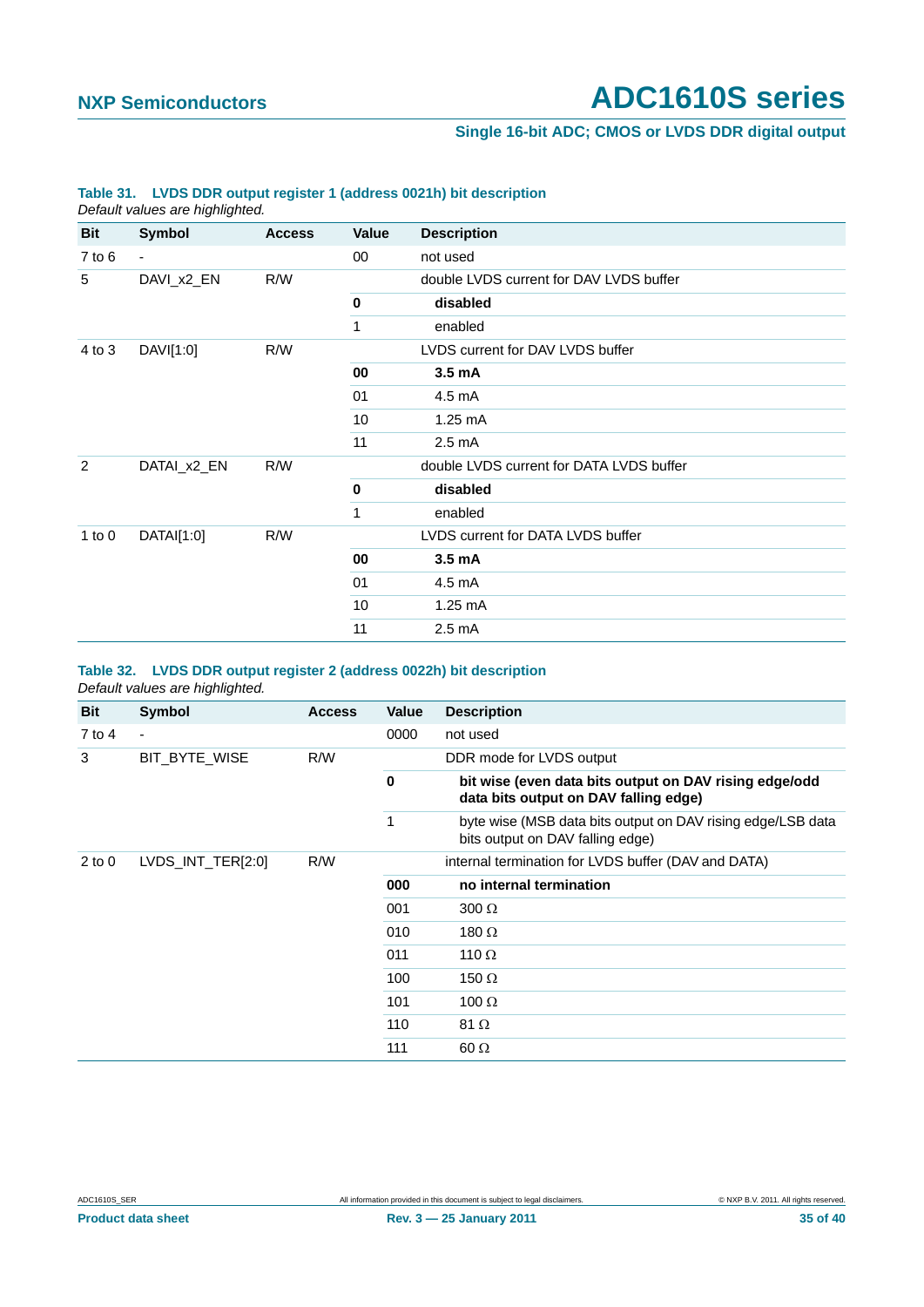**Single 16-bit ADC; CMOS or LVDS DDR digital output**

#### <span id="page-35-1"></span>**12. Package outline**



#### <span id="page-35-0"></span>**Fig 35. Package outline SOT618-1 (HVQFN40)**

ADC1610S\_SER All information provided in this document is subject to legal disclaimers. 
© NXP B.V. 2011. All rights reserved.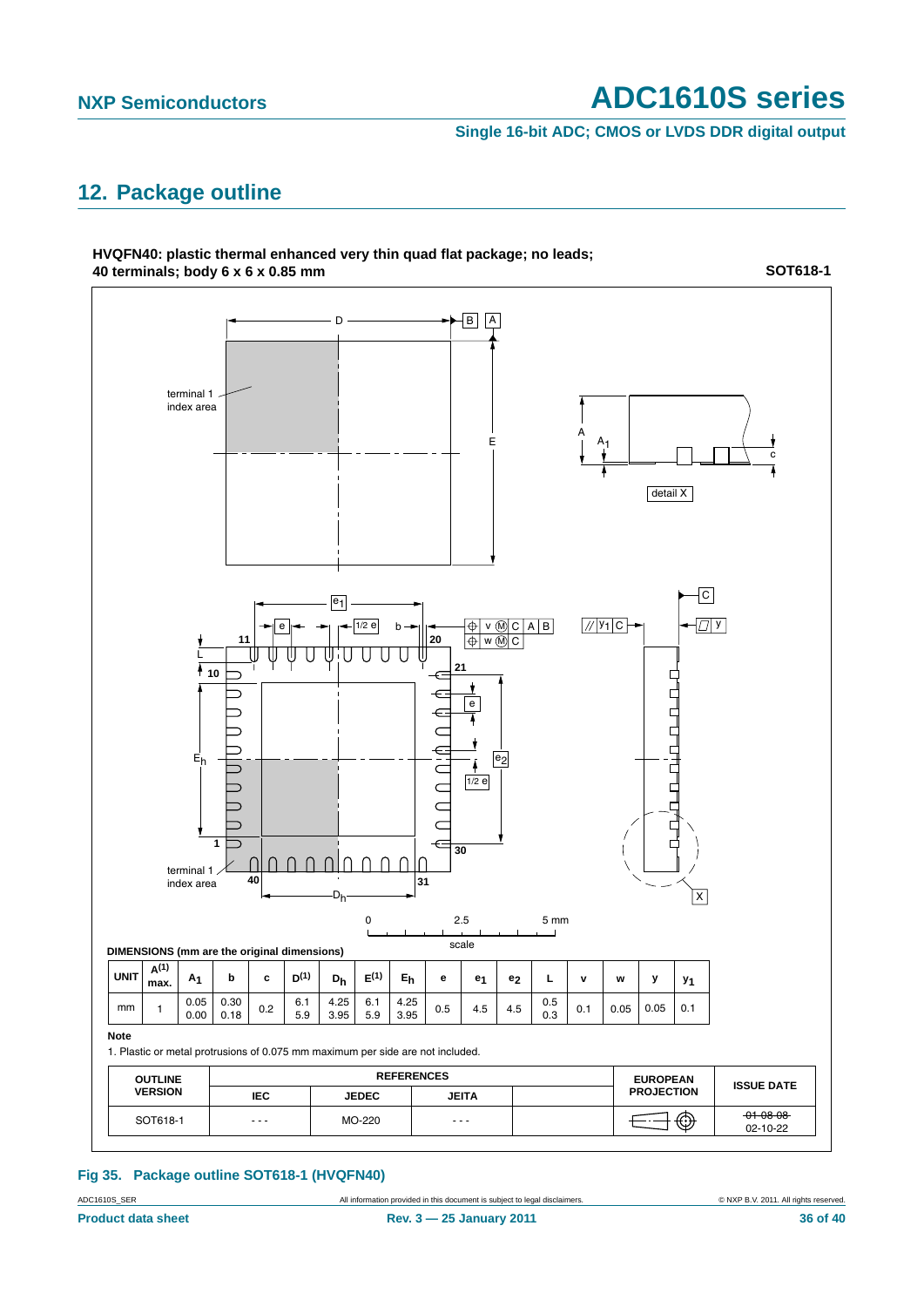#### **Single 16-bit ADC; CMOS or LVDS DDR digital output**

## <span id="page-36-0"></span>**13. Revision history**

| Table 33. Revision history |                                                                                                                           |                      |                          |                          |  |  |  |
|----------------------------|---------------------------------------------------------------------------------------------------------------------------|----------------------|--------------------------|--------------------------|--|--|--|
| Document ID                | Release date                                                                                                              | Data sheet status    | Change<br>notice         | <b>Supersedes</b>        |  |  |  |
| ADC1610S SER v.3           | 20110125                                                                                                                  | Product data sheet   | $\overline{\phantom{a}}$ | ADC1610S SER 2           |  |  |  |
| Modifications:             | Data sheet status changed from Objective to Product.                                                                      |                      |                          |                          |  |  |  |
|                            | • Text and drawings updated throughout entire data sheet.                                                                 |                      |                          |                          |  |  |  |
|                            | • SOT618-6 changed to SOT618-1. See Table 1 "Ordering information" and Figure<br>35 "Package outline SOT618-1 (HVQFN40)". |                      |                          |                          |  |  |  |
|                            | Section 10.4 "Typical characteristics" added to the data sheet.                                                           |                      |                          |                          |  |  |  |
| ADC1610S SER 2             | 20100412                                                                                                                  | Objective data sheet | $\overline{\phantom{a}}$ | ADC1610S125 1            |  |  |  |
| ADC1610S125 1              | 20090528                                                                                                                  | Objective data sheet | $\overline{\phantom{a}}$ | $\overline{\phantom{0}}$ |  |  |  |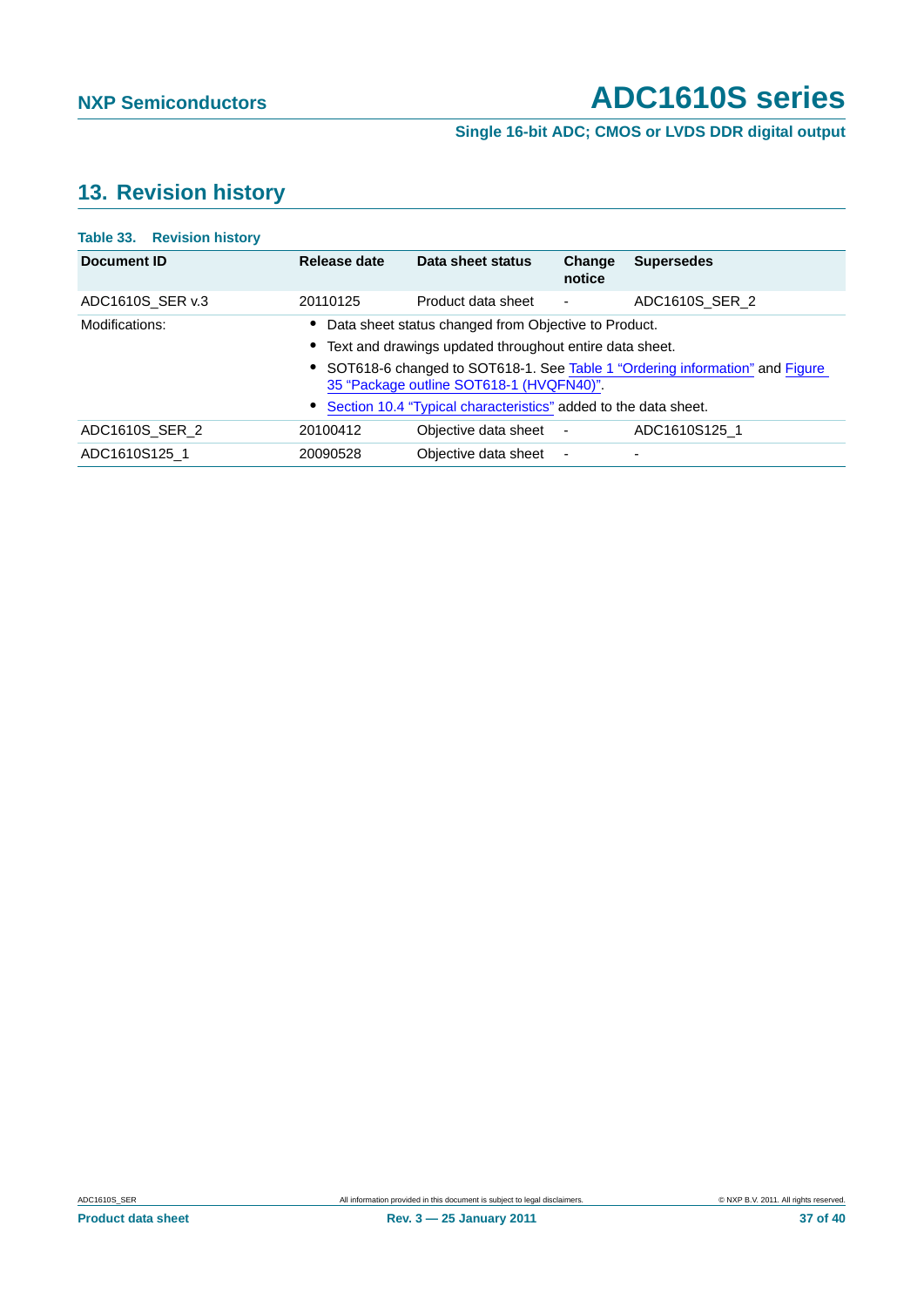**Single 16-bit ADC; CMOS or LVDS DDR digital output**

#### <span id="page-37-0"></span>**14. Legal information**

#### <span id="page-37-1"></span>**14.1 Data sheet status**

| Document status[1][2]          | Product status <sup>[3]</sup> | <b>Definition</b>                                                                     |
|--------------------------------|-------------------------------|---------------------------------------------------------------------------------------|
| Objective [short] data sheet   | Development                   | This document contains data from the objective specification for product development. |
| Preliminary [short] data sheet | Qualification                 | This document contains data from the preliminary specification.                       |
| Product [short] data sheet     | Production                    | This document contains the product specification.                                     |

[1] Please consult the most recently issued document before initiating or completing a design.

[2] The term 'short data sheet' is explained in section "Definitions"

[3] The product status of device(s) described in this document may have changed since this document was published and may differ in case of multiple devices. The latest product status<br>information is available on the Intern

#### <span id="page-37-2"></span>**14.2 Definitions**

**Draft —** The document is a draft version only. The content is still under internal review and subject to formal approval, which may result in modifications or additions. NXP Semiconductors does not give any representations or warranties as to the accuracy or completeness of information included herein and shall have no liability for the consequences of use of such information.

**Short data sheet —** A short data sheet is an extract from a full data sheet with the same product type number(s) and title. A short data sheet is intended for quick reference only and should not be relied upon to contain detailed and full information. For detailed and full information see the relevant full data sheet, which is available on request via the local NXP Semiconductors sales office. In case of any inconsistency or conflict with the short data sheet, the full data sheet shall prevail.

**Product specification —** The information and data provided in a Product data sheet shall define the specification of the product as agreed between NXP Semiconductors and its customer, unless NXP Semiconductors and customer have explicitly agreed otherwise in writing. In no event however, shall an agreement be valid in which the NXP Semiconductors product is deemed to offer functions and qualities beyond those described in the Product data sheet.

#### <span id="page-37-3"></span>**14.3 Disclaimers**

**Limited warranty and liability —** Information in this document is believed to be accurate and reliable. However, NXP Semiconductors does not give any representations or warranties, expressed or implied, as to the accuracy or completeness of such information and shall have no liability for the consequences of use of such information.

In no event shall NXP Semiconductors be liable for any indirect, incidental, punitive, special or consequential damages (including - without limitation - lost profits, lost savings, business interruption, costs related to the removal or replacement of any products or rework charges) whether or not such damages are based on tort (including negligence), warranty, breach of contract or any other legal theory.

Notwithstanding any damages that customer might incur for any reason whatsoever, NXP Semiconductors' aggregate and cumulative liability towards customer for the products described herein shall be limited in accordance with the *Terms and conditions of commercial sale* of NXP Semiconductors.

**Right to make changes —** NXP Semiconductors reserves the right to make changes to information published in this document, including without limitation specifications and product descriptions, at any time and without notice. This document supersedes and replaces all information supplied prior to the publication hereof.

**Suitability for use —** NXP Semiconductors products are not designed, authorized or warranted to be suitable for use in life support, life-critical or safety-critical systems or equipment, nor in applications where failure or

malfunction of an NXP Semiconductors product can reasonably be expected to result in personal injury, death or severe property or environmental damage. NXP Semiconductors accepts no liability for inclusion and/or use of NXP Semiconductors products in such equipment or applications and therefore such inclusion and/or use is at the customer's own risk.

**Applications —** Applications that are described herein for any of these products are for illustrative purposes only. NXP Semiconductors makes no representation or warranty that such applications will be suitable for the specified use without further testing or modification.

Customers are responsible for the design and operation of their applications and products using NXP Semiconductors products, and NXP Semiconductors accepts no liability for any assistance with applications or customer product design. It is customer's sole responsibility to determine whether the NXP Semiconductors product is suitable and fit for the customer's applications and products planned, as well as for the planned application and use of customer's third party customer(s). Customers should provide appropriate design and operating safeguards to minimize the risks associated with their applications and products.

NXP Semiconductors does not accept any liability related to any default, damage, costs or problem which is based on any weakness or default in the customer's applications or products, or the application or use by customer's third party customer(s). Customer is responsible for doing all necessary testing for the customer's applications and products using NXP Semiconductors products in order to avoid a default of the applications and the products or of the application or use by customer's third party customer(s). NXP does not accept any liability in this respect.

**Limiting values —** Stress above one or more limiting values (as defined in the Absolute Maximum Ratings System of IEC 60134) will cause permanent damage to the device. Limiting values are stress ratings only and (proper) operation of the device at these or any other conditions above those given in the Recommended operating conditions section (if present) or the Characteristics sections of this document is not warranted. Constant or repeated exposure to limiting values will permanently and irreversibly affect the quality and reliability of the device.

**Terms and conditions of commercial sale —** NXP Semiconductors products are sold subject to the general terms and conditions of commercial sale, as published at<http://www.nxp.com/profile/terms>, unless otherwise agreed in a valid written individual agreement. In case an individual agreement is concluded only the terms and conditions of the respective agreement shall apply. NXP Semiconductors hereby expressly objects to applying the customer's general terms and conditions with regard to the purchase of NXP Semiconductors products by customer.

**No offer to sell or license —** Nothing in this document may be interpreted or construed as an offer to sell products that is open for acceptance or the grant, conveyance or implication of any license under any copyrights, patents or other industrial or intellectual property rights.

**Export control —** This document as well as the item(s) described herein may be subject to export control regulations. Export might require a prior authorization from national authorities.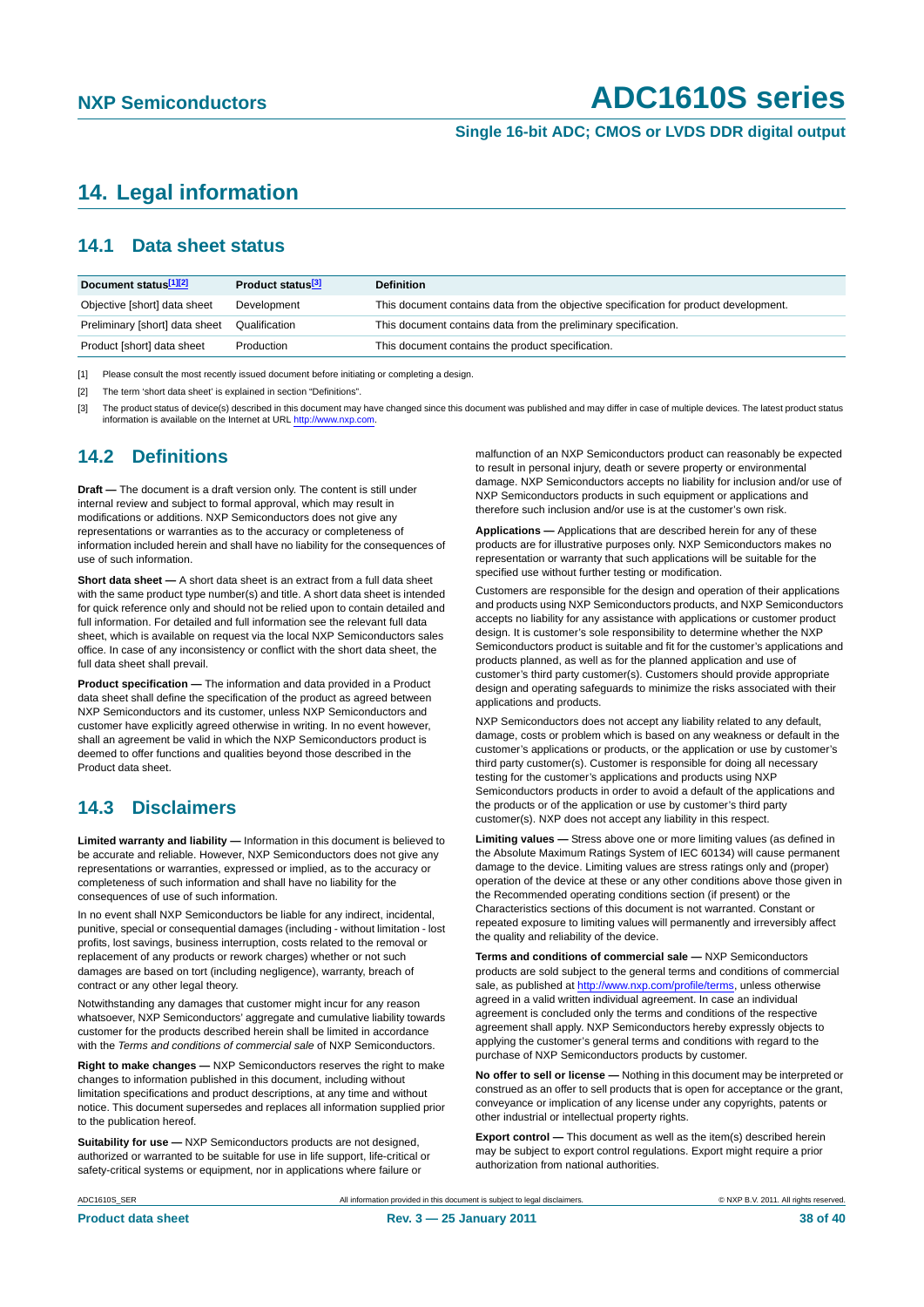#### **Single 16-bit ADC; CMOS or LVDS DDR digital output**

**Non-automotive qualified products — Unless this data sheet expressly** states that this specific NXP Semiconductors product is automotive qualified, the product is not suitable for automotive use. It is neither qualified nor tested in accordance with automotive testing or application requirements. NXP Semiconductors accepts no liability for inclusion and/or use of non-automotive qualified products in automotive equipment or applications.

In the event that customer uses the product for design-in and use in automotive applications to automotive specifications and standards, customer (a) shall use the product without NXP Semiconductors' warranty of the product for such automotive applications, use and specifications, and (b) whenever customer uses the product for automotive applications beyond

## <span id="page-38-1"></span>**15. Contact information**

NXP Semiconductors' specifications such use shall be solely at customer's own risk, and (c) customer fully indemnifies NXP Semiconductors for any liability, damages or failed product claims resulting from customer design and use of the product for automotive applications beyond NXP Semiconductors' standard warranty and NXP Semiconductors' product specifications.

#### <span id="page-38-0"></span>**14.4 Trademarks**

Notice: All referenced brands, product names, service names and trademarks are the property of their respective owners.

For more information, please visit: **http://www.nxp.com**

For sales office addresses, please send an email to: **salesaddresses@nxp.com**